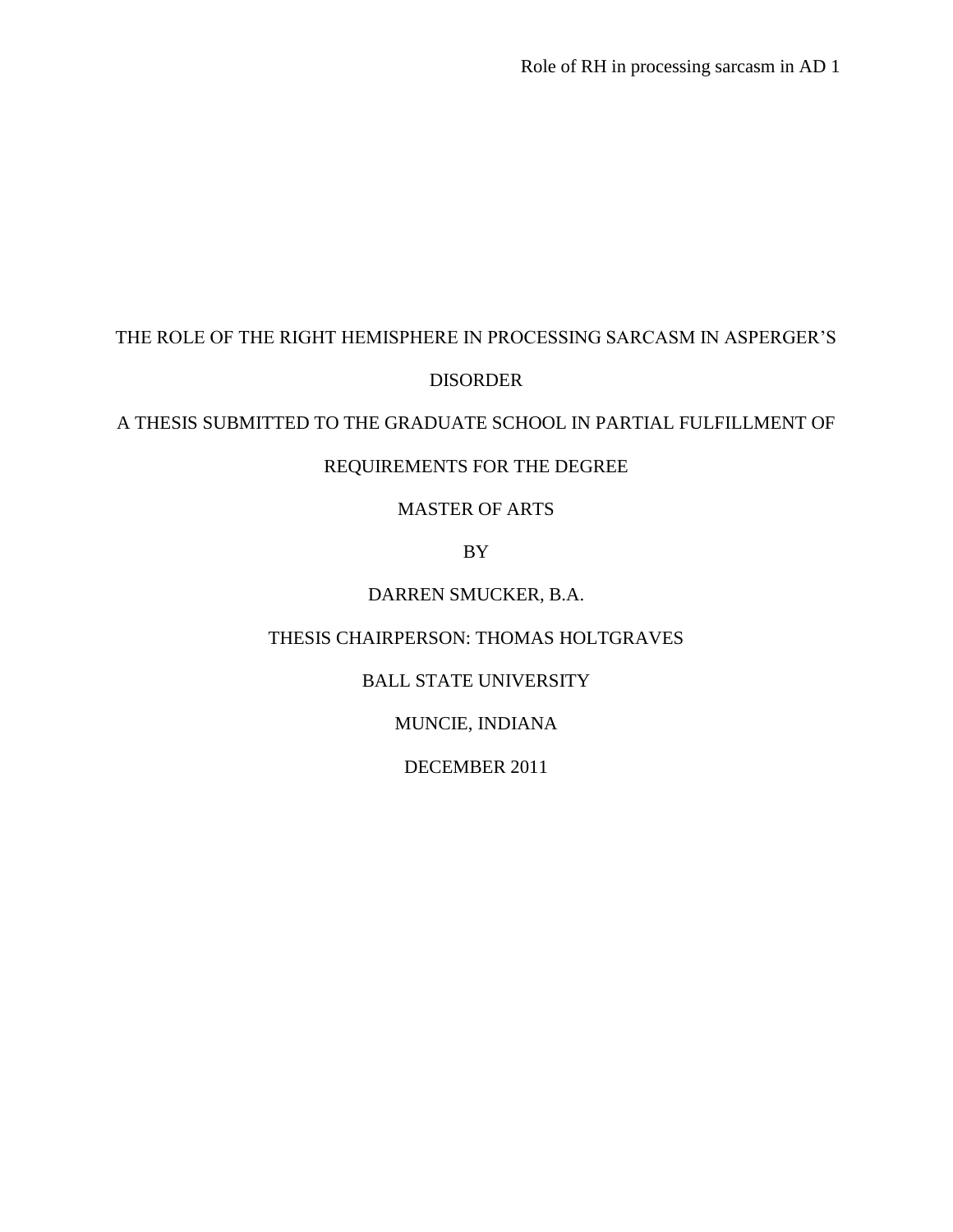#### Abstract

Individuals with Asperger"s Disorder (AD) have difficulty with social interactions and understanding sarcasm. One source of these deficits is the deficient use of pragmatic language. Right hemispheric (RH) dysfunction has been linked to trouble understanding sarcasm and using pragmatic language. This study attempted to determine the role of the RH in sarcasm comprehension by using a computerized dichotic listening task. Participants with AD were matched with typically developing participants and completed a dichotic listening task, brief intelligence assessment and a perceived accuracy questionnaire. The results showed participants from both groups performed similarly on the dichotic listening task. Interestingly, those with AD did not appear to have insight into their ability to identify sarcastic or sincere tones while the typically developing group did.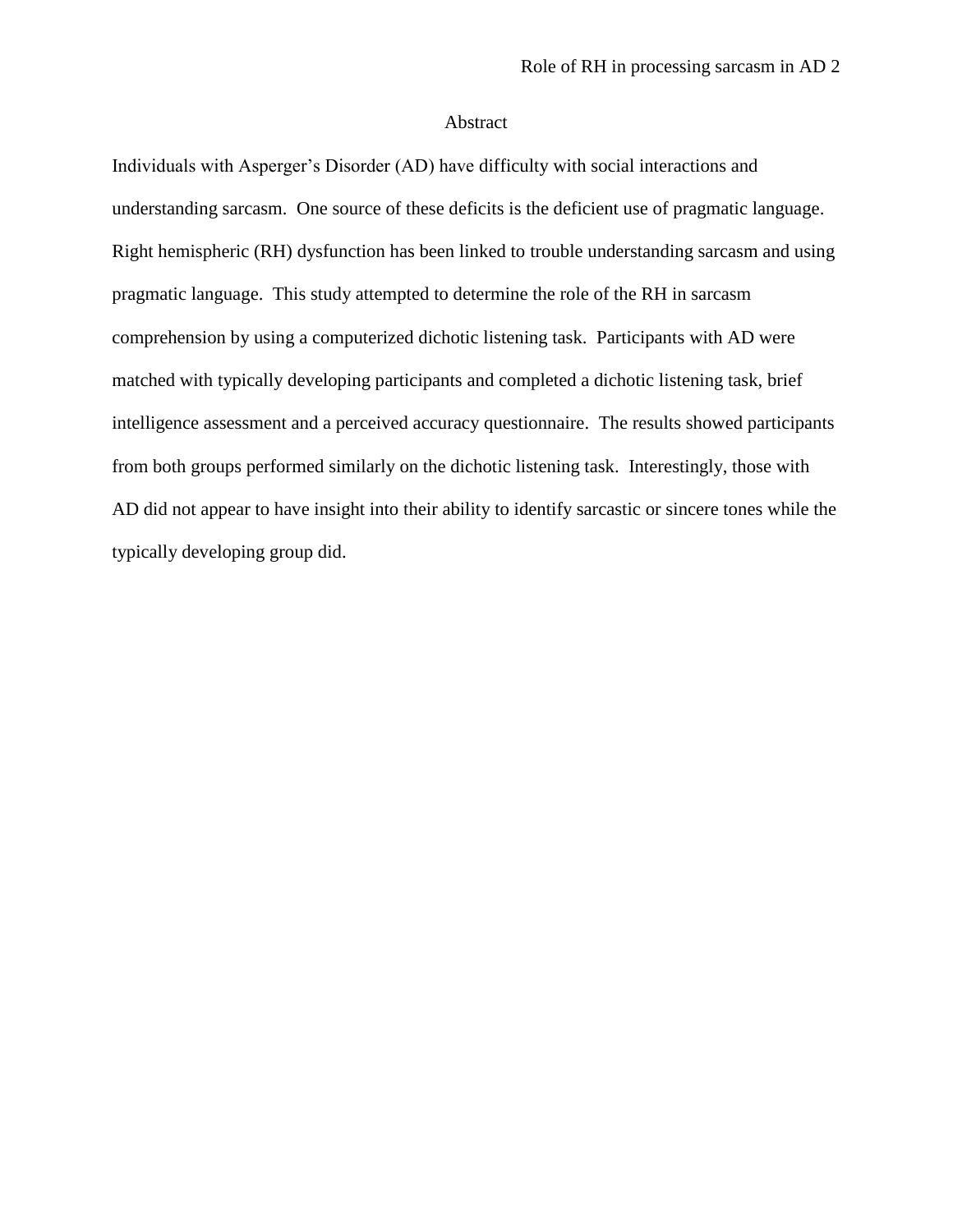Acknowledgements:

I would like to thank Dr. Thomas Holtgraves for being my thesis chairperson, his leadership and his assistance made this project successful. Thank you so much for lending your skills, knowledge and patience to make this project run as smoothly as possible. Also, thank you for reminding me of the big picture when I could not see it. You are an incredible educator and were invaluable in this process.

I would also like to thank Dr. Stephanie Simon-Dack for her participation on my thesis committee and her insight into the neuroscience side of this project. Your assistance showing me how to interpret outside research for inspiration on my thesis was crucial in the development of this project. Thank you for encouraging me to examine neuroscientific literature relating to this project; it really provided me with the extra knowledge needed to make my arguments as convincing as possible. Also, thank you so much for your kindness and humor to help me find a few smiles and laughs when I was frustrated- it was much needed.

Thanks are also in order for Dr. Andrew Davis for his participation on my thesis committee, he contributed insight into the clinical significance of findings and offered valuable questions and suggestions. Thank you for reminding me it was my job as the author to point out the significance of findings and how they impacted clinical aspects of Asperger's Disorder. Also, thank you for the suggestions to include perceived accuracy questions along with the other measures in this study. It was a game saver.

I would also like to thank the Joseph W. and Marcella S Hollis Fund committee for your financial support.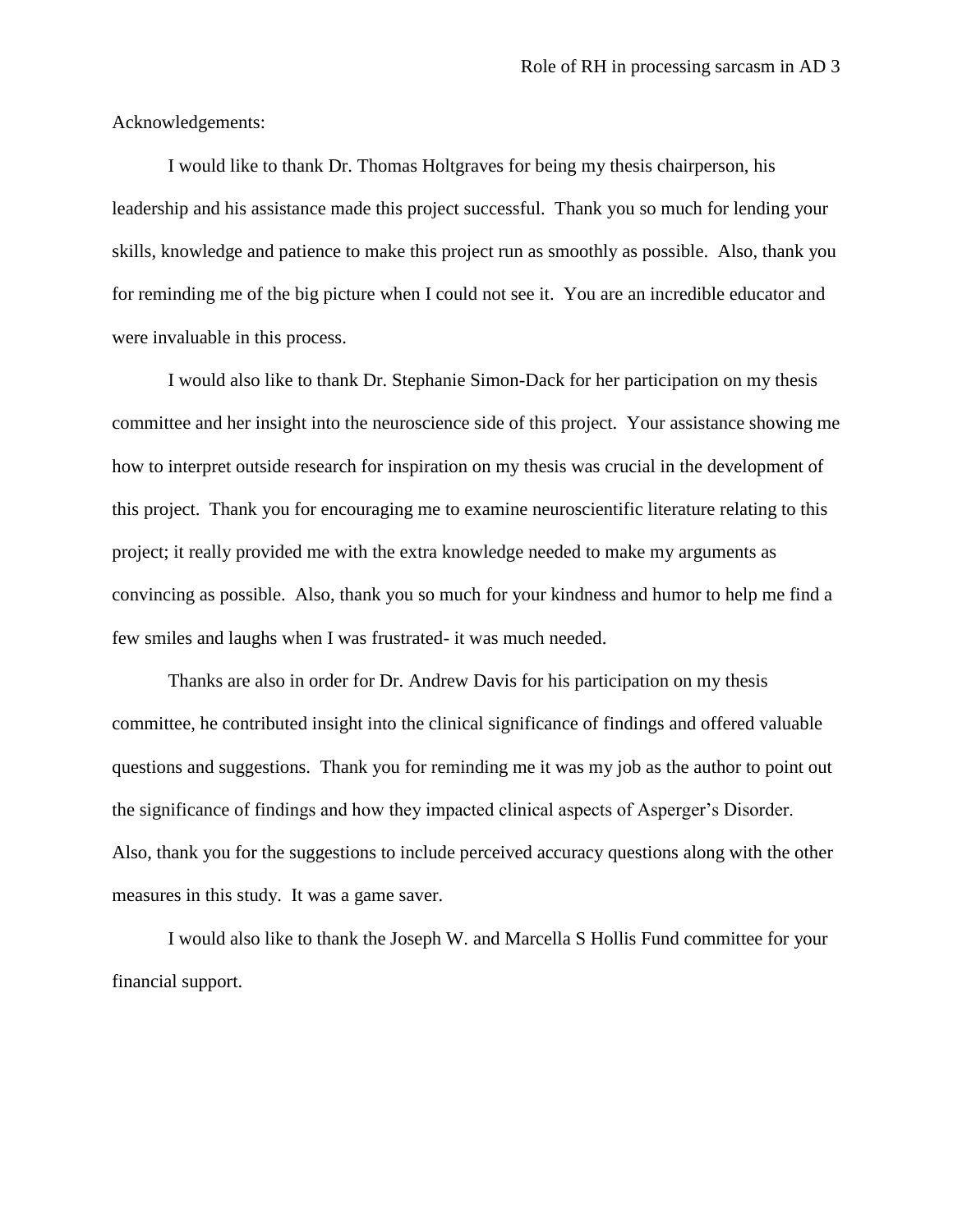Thanks to the several individuals in the clinical psychology program and other graduate students at BSU for your support throughout this process. You all were a great help and are good friends.

Last, but not least, thank you Mom and Dad for your support and kind words throughout!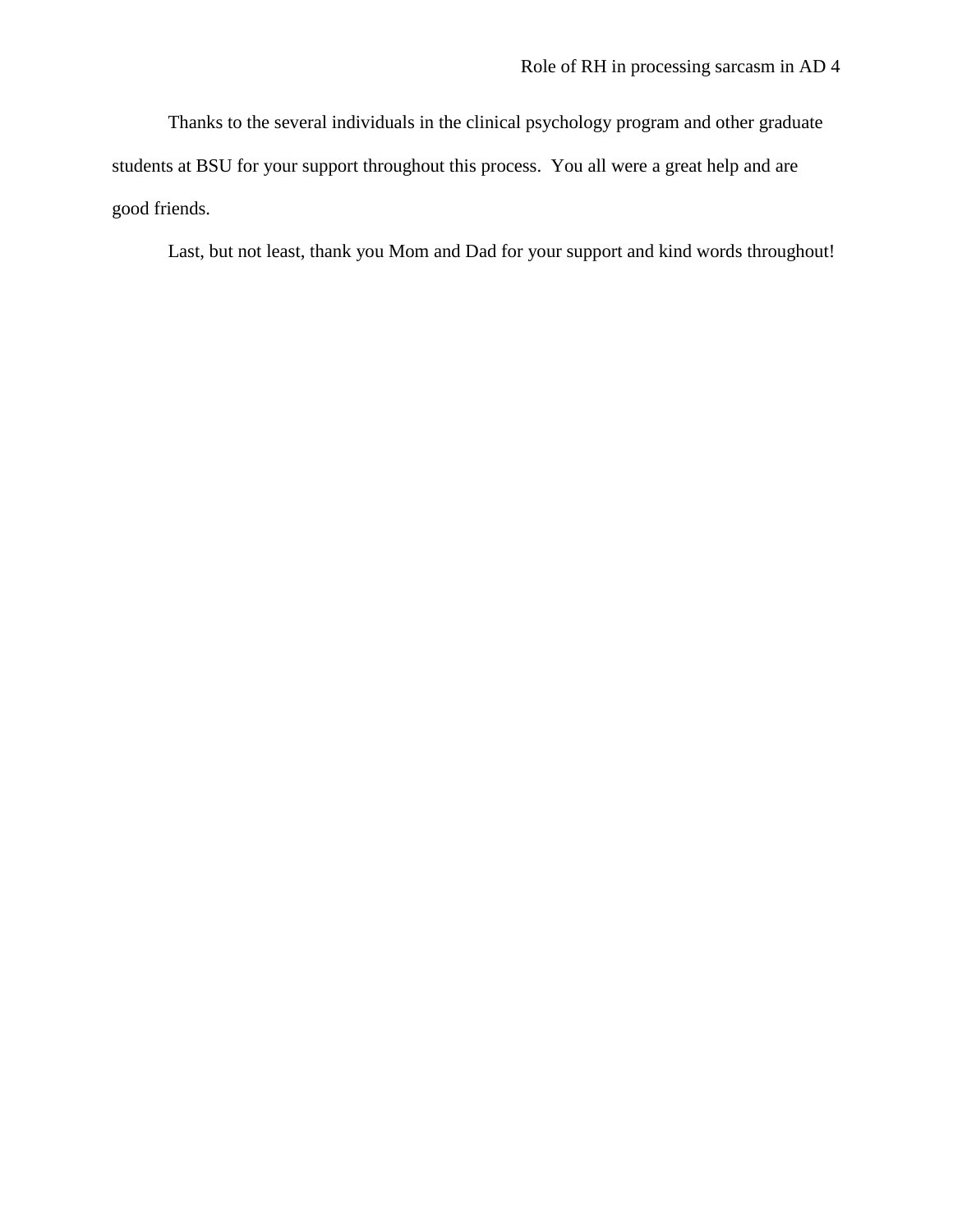The Role of the Right Hemisphere in Processing Sarcasm in Asperger"s Disorder

Despite Asperger"s Disorder (AD) becoming a popular research subject in recent years, little is known about the hemispheric processing of social communication and cognition in AD (Ashwin, Wheelwright & Baron-Cohen, 2005). This study will attempt to extend previous research on language processing in typically developing individuals and those individuals with AD. This is important because people with AD have multiple communication problems and a better understanding of hemispheric processing of language will aid in understanding these symptoms. In the remainder of the introduction will review symptoms of AD, focusing on communication difficulties. This will be followed by a review of research on the role of the right hemisphere (RH) in comprehending pragmatic language- specifically sarcasm.

#### *Asperger's Disorder (AD)*

Individuals with Asperger"s Disorder (AD) have problems with social interaction, exhibit repetitive and stereotypical behaviors and have problems effectively communicating with others (*DSM-IV,* TR, APA, 2000). According to the *Diagnostic and Statistics Manual of Mental*  Disorders 4<sup>th</sup> edition Text Revision (DSM-IV TR) symptoms of AD must begin to present by at least age three with delays or abnormal functioning in social interaction, language used for social interactions, and symbolic or imaginative play (*DSM-IV* TR, 2000). However, unlike Autism and other Autism Spectrum Disorders (ASD) individuals with AD do not show clinically significant delays in cognitive or language development (*DSM-IV* TR, 2000). These individuals show normal to above average intelligence, good grasp of semantic language and vocabulary, but struggle understanding the implied messages that are common in social interaction (Gunter, Gharziuddin & Ellis, 2002). These deficits result in an inability to read social cues, understand others" emotions or thoughts, and understand the social aspects of speech (Thompson, Thompson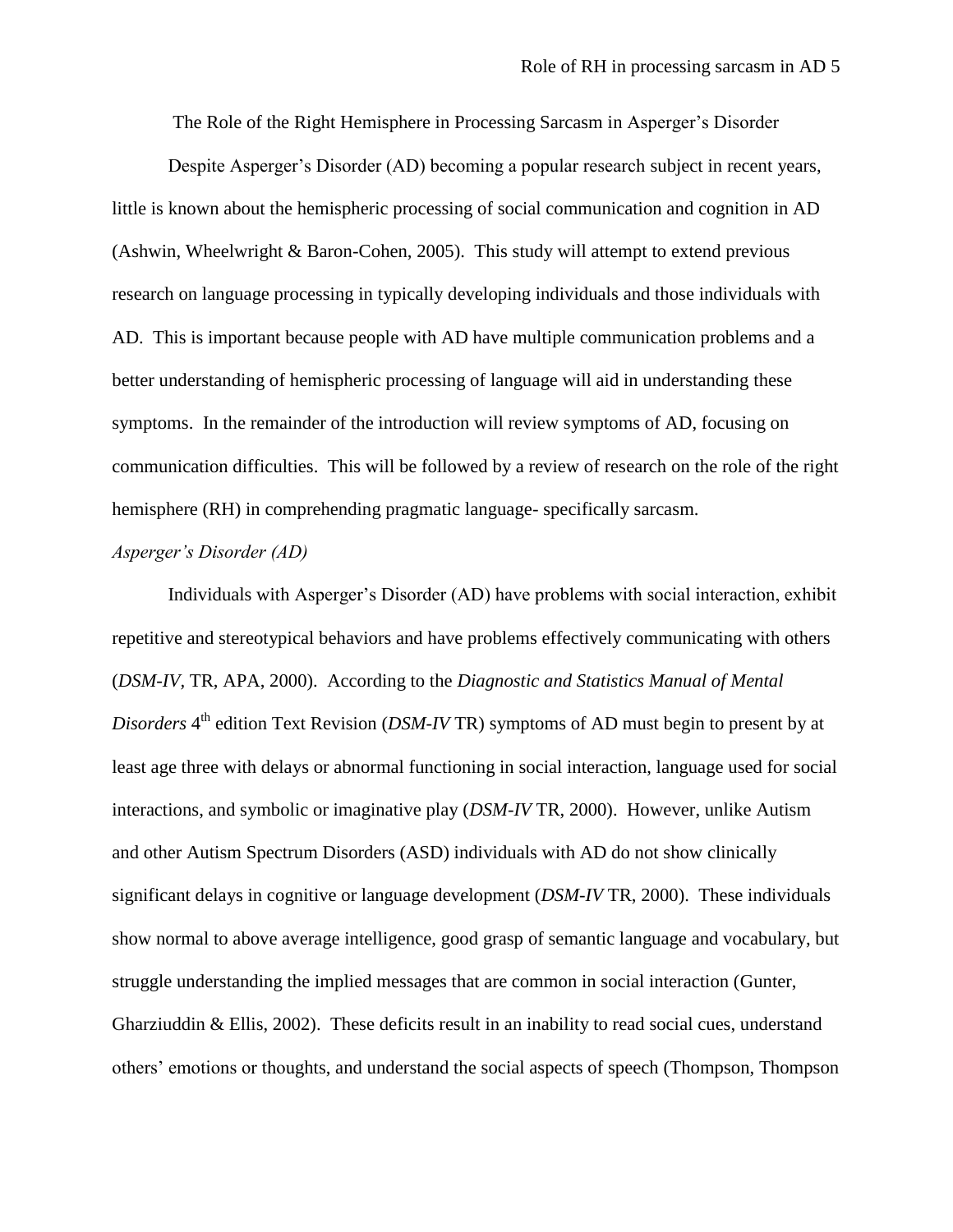& Reid, 2010). The lack of social or emotional reciprocity is typically exhibited with one-sided social interactions and the inability to properly verbally and nonverbally interpret and express themselves (*DSM-IV* TR, 2000). These deficits in communication may result from the inability of those with AD to utilize conversational rules, failure to appreciate nonverbal cues, and a limited capacity to self-monitor (*DSM-IV* TR, 2000). These parts of speech are known as pragmatic language and have been shown repeatedly to be deficient in AD (Rajendran, Mitchell & Rickards, 2005).

#### *Pragmatics & Asperger's Disorder*

According to the American Speech-Language-Hearing Association"s (ASHA) guidelines for treating individuals with Autism Spectrum Disorders (ASD) (ASD includes AD, Autism and Pervasive Developmental Disorder- Not Otherwise Specified) deficits in communication play a key role in emotional and behavioral regulation (ASHA, 2006). In fact, social communication is a core feature of many treatments; when these communication skills are improved they have been correlated with better behavioral and emotion regulation, increased academic performance, and improvement in several other areas (ASHA, 2006). The importance of communication abnormalities in AD make it a key feature which needs to be examined further. Previous research has indicated that difficulties in communication experienced by those with ASD are not confined to the semantic and lexical domains of language (Lewis, Murdoch & Woodyatt, 2007). One of the four most recognized language domains is pragmatics (Russell & Grizzle, 2008). Despite the importance of pragmatics it has often been left out of language screening tests and therefore has not played as central of a role in the description of impairments of individuals with ASD (Russell & Grizzle, 2008).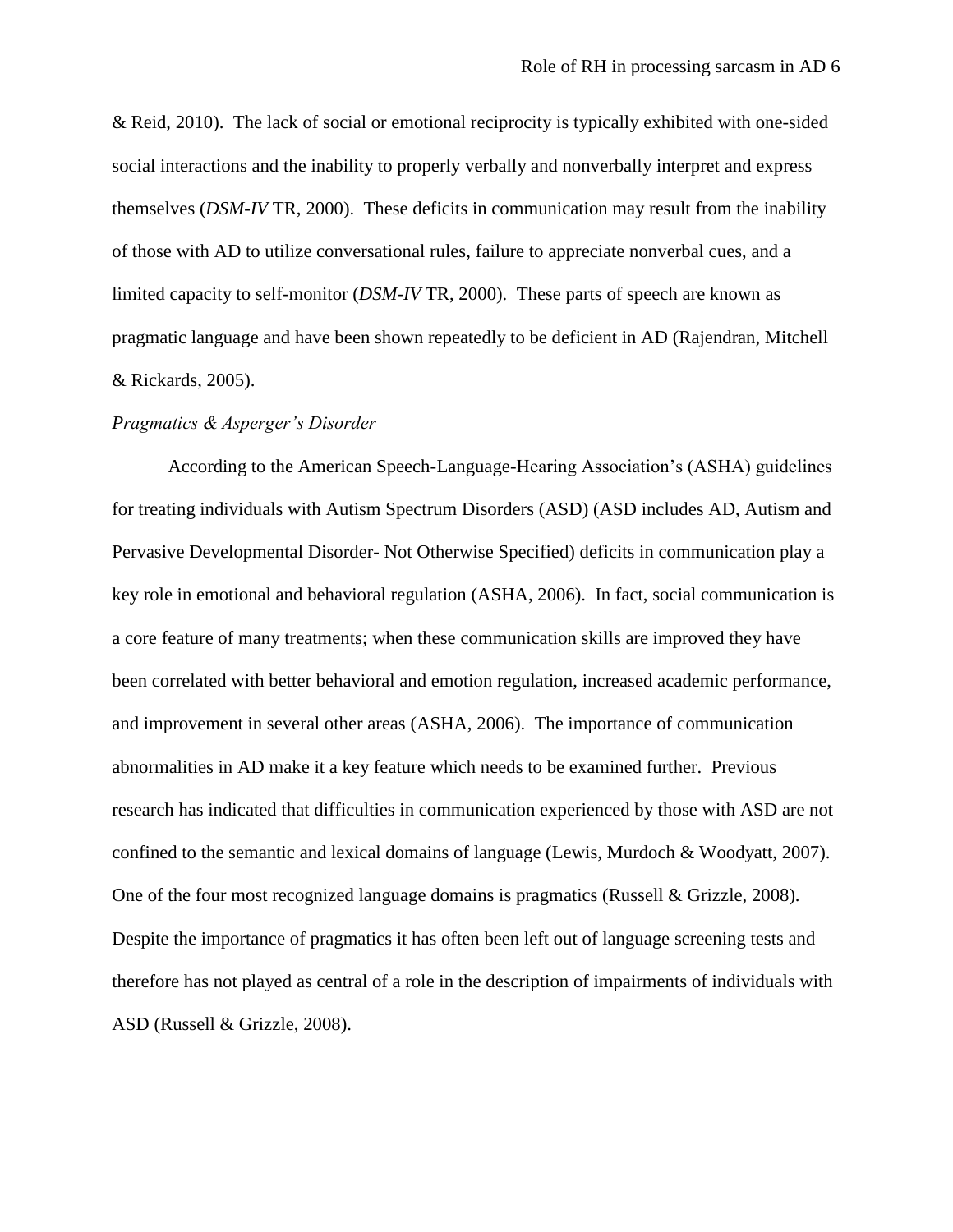Pragmatics is a key component of language and it is directly related to social interaction (*DSM IV-TR*, 2000). Pragmatic language encompasses many social and linguistic skills including appropriate turn-taking, cohesive devices (keeping a conversation flowing with the topic), topic introduction, maintenance and change of conversation, and politeness (Prutting & Kirchner, 1987). Nonverbal pragmatic skills shown to be problems in ASD are deficiencies in the use of gestures, eye contact (core feature of ASD), body language, and facial expression (Philofsky & Hepburn, 2007; Prutting & Kirchner, 1987). Individuals with ASD have difficulty properly using verbal aspects of pragmatic language including problems initiating and sustaining conversation, lack of reciprocity in conversation, inappropriate turn taking, abnormal prosody (intonation and stress of speaking), inappropriate comments (do not follow societal rules), difficulties using pronouns, and inability to use non-literal speech (Philofsky & Hepburn, 2007; Young et al., 2005; Russell & Grizzle, 2008; *DSM IV-TR*, 2000). The inability to properly use verbal and nonverbal pragmatic language decreases their ability to effectively communicate with others.

In addition to deficient usage of pragmatic language, individuals with ASD also have problems comprehending pragmatic language when it is used by others. These individuals have problems comprehending several aspects of pragmatic language including overly literal language comprehension, difficulty understanding humor, difficulty interpreting facial and emotional expressions, unusual emotional interpretation of statements, trouble understanding references in speech and trouble with cohesion of topics (Philofsky & Hepburn, 2007; Young et al., 2005; *DSM IV-TR,* 2000). These deficits in the usage and interpretation of pragmatic language are compounded by inappropriate use of some pragmatic aspects of speech including idiosyncratic speech (made up words), and stereotyped or repetitive language (*DSM IV-*TR, 2000; Wetherby,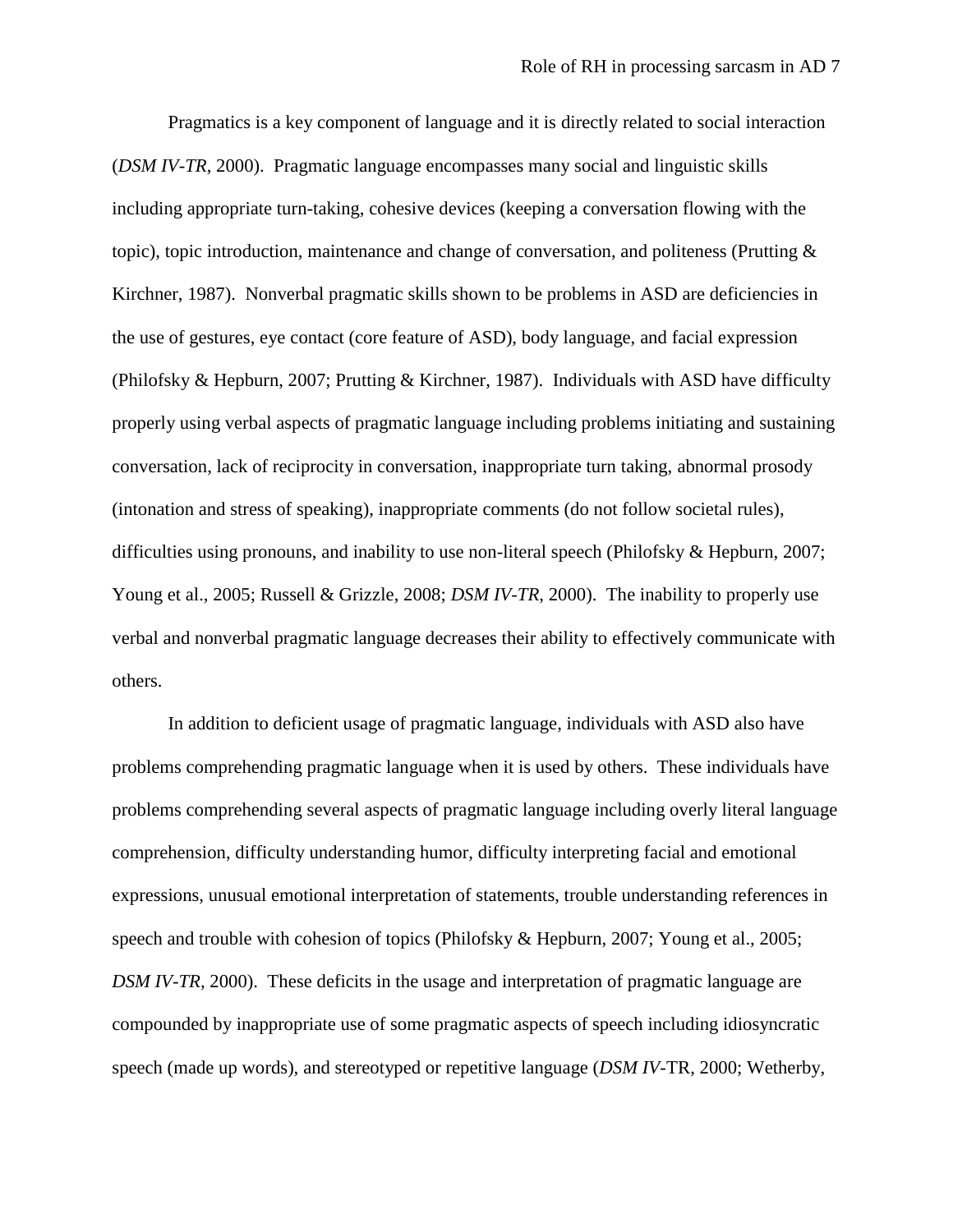Woods, Allen, Cleary, Dickinson & Lord, 2004). Clearly, individuals with ASD have severe deficiencies in the usage and interpretation of pragmatic language.

Pragmatic aspects of language have been shown to be an important aspect of the communication deficits in ASD (Russell & Grizzle, 2008). The inability to properly use and comprehend pragmatic language has been shown to be an integral reason behind the inability of individuals with ASD to properly communicate and interact socially with others (Wetherby et al., 2004). These findings logically make sense because someone who cannot properly process their environment (linguistically or socially) or communicate their needs and feelings will not feel comfortable interacting with others. This inability to communicate and understand their environment may lead to frustration and acting out as a means of communication. Wetherby et al. (2004) state that this lack of skills necessary to communicate may result in children with ASD using unconventional and inappropriate methods of communications including aggression, tantrums and self-injurious behaviors.

#### *Pragmatics and the Right Hemisphere*

Language comprehension was originally thought to be solely done by the LH while the RH was designated for only non-verbal functions (including emotional and prosodic processing). However, this traditional understanding of language has been challenged by consistent research findings that show the RH plays a role in specialized language functions as well (Beeman  $\&$ Chiarelo, 1998; Ross, Monnot, 2008).

The RH has been shown to be essential for the non-verbal aspects of communication, such as gestures and emotional recognition (Ashwin, Wheelwright & Baron-Cohen, 2005). There is a large amount of literature that shows a RH advantage for processing emotional content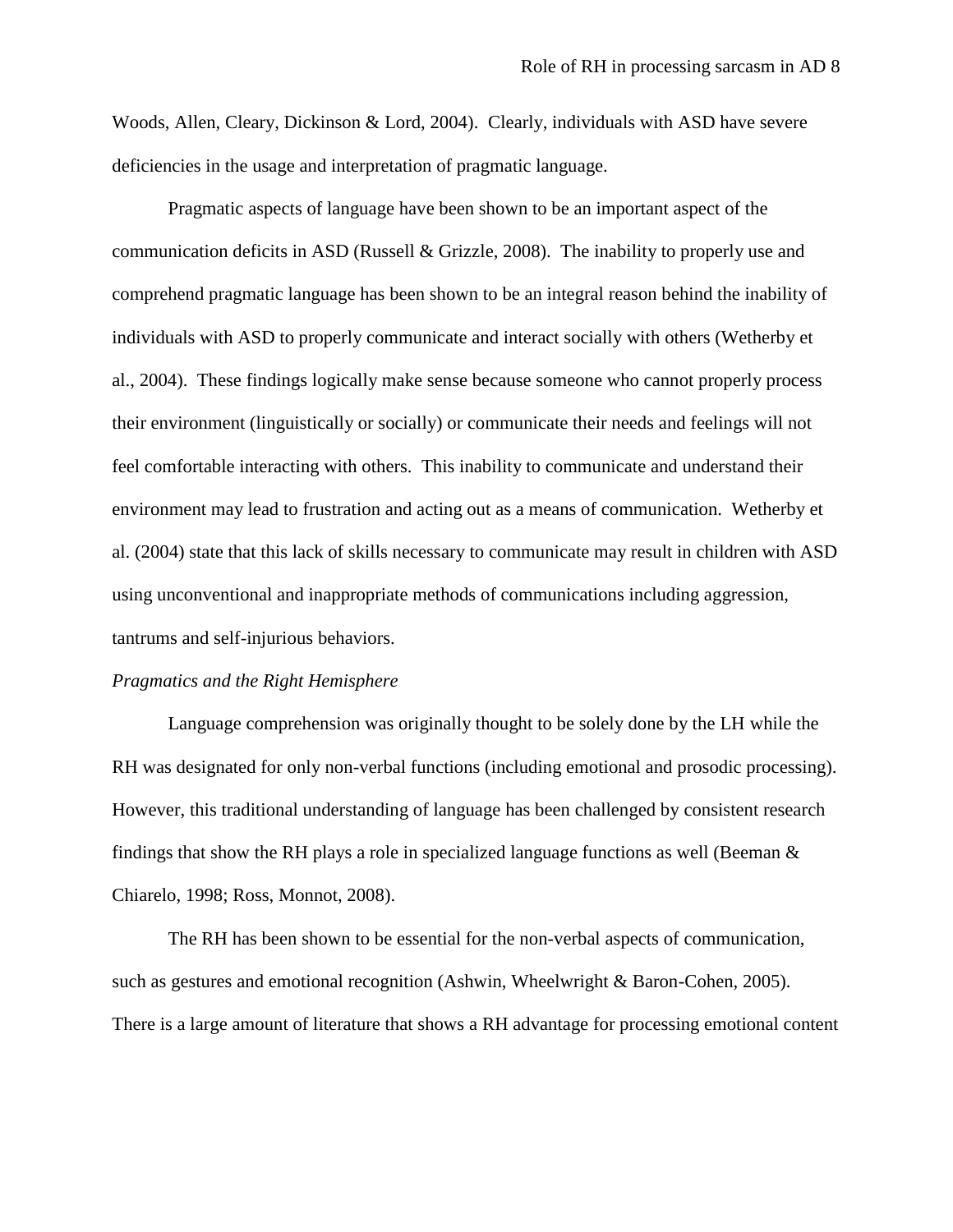(prosody or affective aspects of speech) (Borod, Bloom & Haywood, 2005). Therefore, the RH is important for comprehension of verbal and nonverbal pragmatic aspects of speech.

The role of the RH has repeatedly been shown to contain systems for social communication, i.e. pragmatic speech, which compliment LH specialization in language which enhances effective social and interpersonal communications (Ashwin, Wheelwright & Baron-Cohen, 2005; Shamay-Tsoory et al., 2005; Uchiyama et al., 2006). Research has shown that in healthy individuals (no RH damage) the RH has a role in extralinguistic processes which include discourse comprehension, generating and comprehending non-literal language, understanding jokes, and integrating information across sentences (Blake, 2007). Another way to examine the role of the RH is to examine individuals who have experienced damage to the RH. These brain lesion (damage) studies show the effect of decreasing the role of the RH in comprehension of communication.

Right hemisphere damage effects affective prosody (the emotional content of speech), discourse and pragmatics (Blake, 2007). Several studies have shown aprosodia, the inability or reduced ability to produce or comprehend affective (emotional) aspects of language, to be a common symptoms experienced in those with RH damage (Blake, 2007). Blake (2007) reviewed literature on the treatment of communication dysfunction in individuals with RH damage and found pragmatic deficits to be central to overall communication dysfunction. In this study pragmatics and discourse were separated into different aspects of speech; both of which are affected by RH damage. Pragmatics was defined as involving skills such as eye contact, turn taking and related skills. Discourse was more centered on making inferences about others. However, even Blake (2007) noted that these share many common features including comprehension of context and its effect on appropriate social interactions. Damage to the RH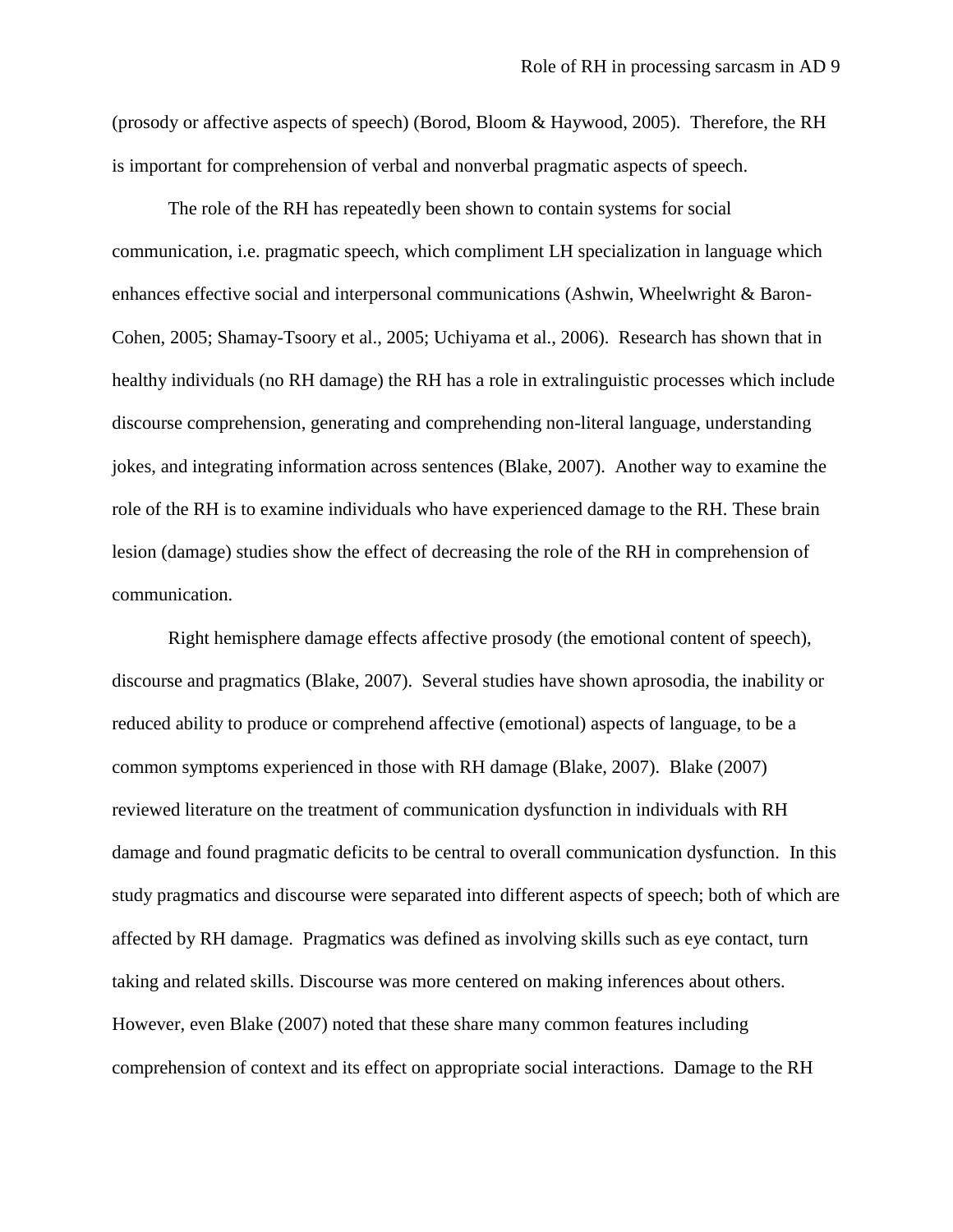was found to be associated with discourse aspects of speech including problems understanding abstract, non-literal and or ambiguous information (multiple interpretation of statement possible). Right hemisphere damage was also associated with egocentric or over personalized responses, focus on irrelevant details, disorganized thoughts and impulsive not well thought out responses. Pragmatic deficits included difficulty with abstract reasoning, inferential reasoning, and poor eye contact. For the purposes of this study the differentiation of discourse and pragmatics is not important. Instead, it should be noted that RH damage has been long established to play a role in causing communication problems relating to pragmatic speech.

Wapner et al. (1981) found that those with RH damage had an impaired ability to discern between funny and humorous comments versus unfunny comments presented verbally. These findings that RH damage causes an inability to understand ironic statements (humor, sarcasm etc.) and distinguish lies from jokes has been replicated and expanded in the literature (Shamay et al., 2002; Shamay-Tsoory et al., 2005; Uchiyama et al., 2006). Part of the reason individuals with RH damage lose the ability to interpret ironic statements and infer the meanings of nonliteral language is that RH damage limits the ability to infer the thoughts of others (Winner et al., 1998).

According to Gunter, Ghaziuddin and Ellis (2002) individuals with AD have difficulty producing and understanding pragmatics. The experimenters compared individuals with nonverbal learning disability syndrome (NLD) to those with AD on tests of pragmatic language communication, verbal and visual memory, visual-spatial abilities and bimanual motor skills (using both hands at same time). Nonverbal learning disability involves deficits in nonverbal communication, visio-spatial organization, psychomotor coordination, deficits understanding and expressing pragmatic and prosodic aspects of language, problems with social judgment social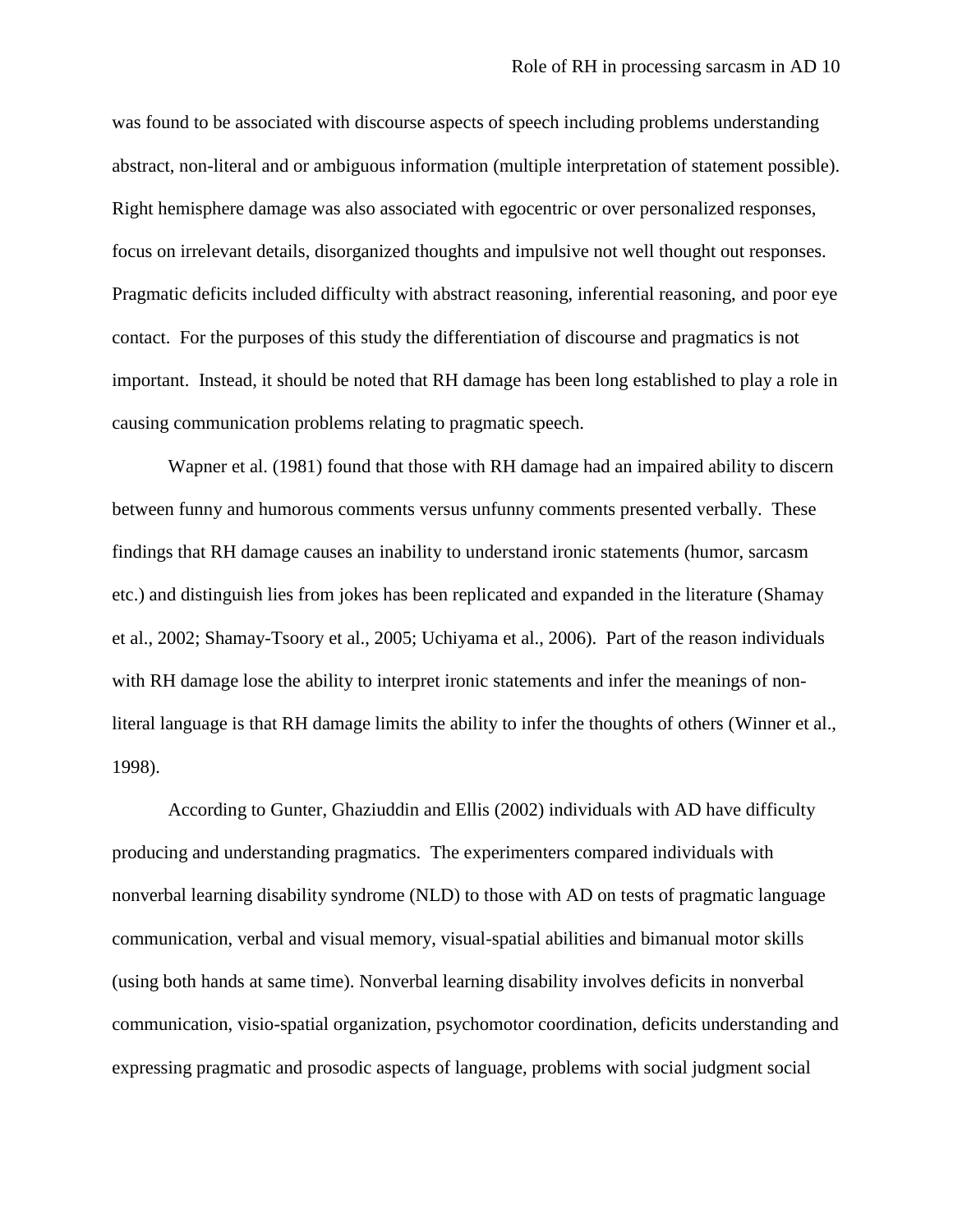perception and social interaction. NLD is known to be correlated with RH dysfunction. This experiment revealed those with AD to have similar neuropsychological profiles to NLD which implies RH dysfunction in the symptoms of AD. Specifically, Gunter et al.'s (2002) experiments showed that individuals with AD had difficulties appreciating humor, understanding metaphors and making inferences. These types of problems are common in individuals with RH dysfunction and play an important role in comprehending pragmatic aspects of speech.

Ross and Monnot (2008) used the Aprosodia Battery to examine patterns of aprosodia in those with focal ischemic strokes (strokes to specific areas resulting in oxygen deprivation and damaging functioning associated with the specific areas) to either the RH or LH. The Aprosodia Battery was developed to differentiate between patterns of aprosodia due to damage of either the RH or LH. Previous research has questioned the location of affective prosody because damage to both hemispheres produced forms of aprosodia. However, this study found that damage to the LH affected language processing and production (prosody) because both hemispheres work together to produce language. However, for an intended emotional tone of voice, known as affective prosody, to occur the RH is necessary. Damage to the RH produces an inability to produce affective prosody. Therefore, this study demonstrated that although LH damage can cause indirect effects on affective prosody, affective prosody is dominant and lateralized function of the RH.

#### *Asperger's Disorder and the Symptoms relating to Right Hemisphere Dysfunction*

It has been shown that individuals with AD exhibit many symptoms that are similar to those with RH damage and dysfunction discussed above (Thompson, Thompson & Reid, 2010). The following studies provide evidence of RH dysfunction in AD.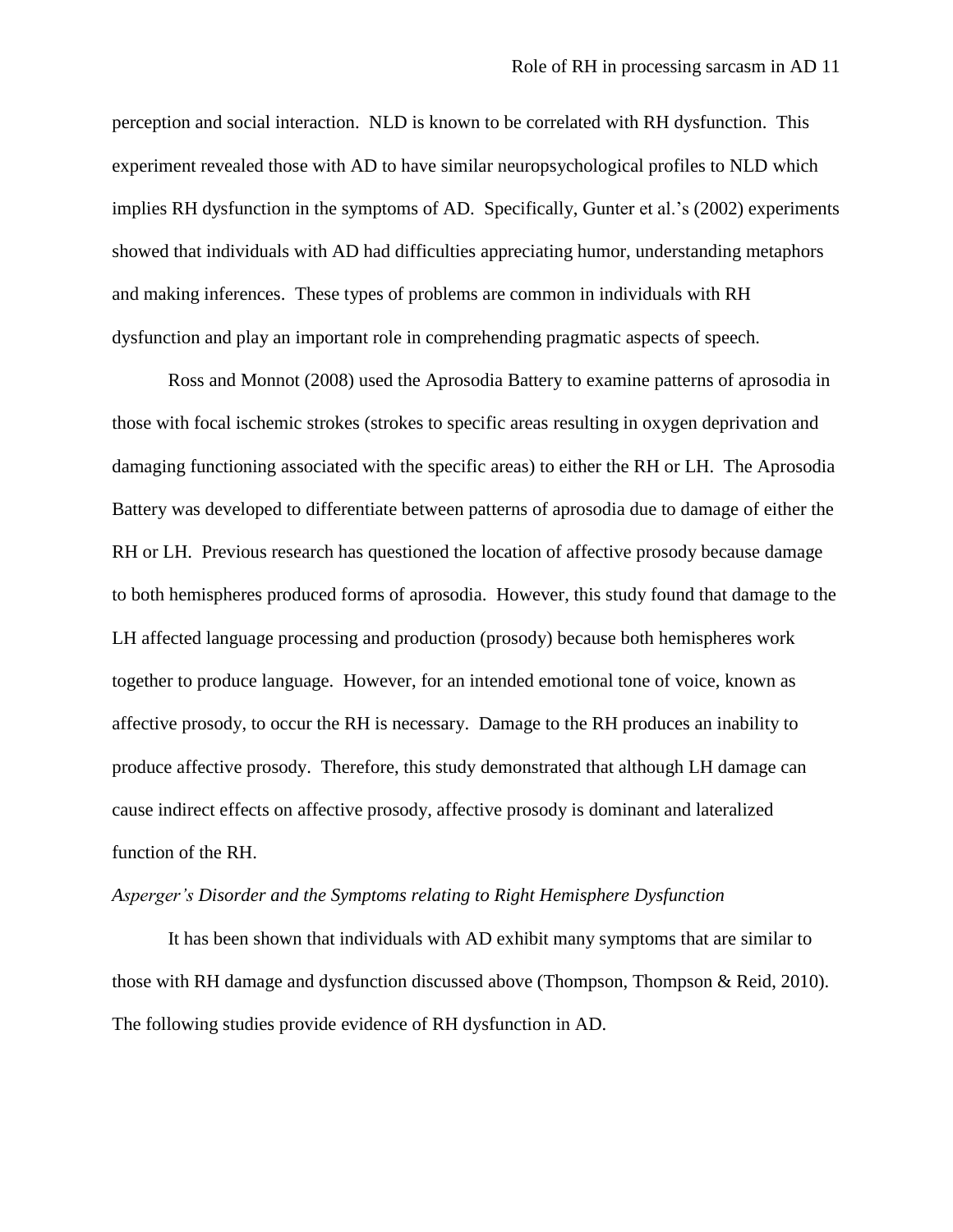Some of the most prominent symptoms in AD are difficulties with social cognition, which includes processing facial and emotional expressions. These symptoms are present typically with normal executive function and intelligence and this results in peculiar forms of communication and problems understanding others (Ashwin, Wheelwright & Baron-Cohen, 2005). These difficulties with verbal and non-verbal pragmatic aspects of communication are analogous to those observed in individuals with RH damage. Ashwin, Wheelwright and Baron-Cohen (2005) examined how those with AD process facial emotion using a chimeric face task. Previous research has shown a left visual field (LVF) bias, the RH processing the LVF, for faces. Additionally, neuroimaging and lesion studies have shown the importance of the RH for processing facial identity and facial emotion. The chimeric face task involved choosing which chimeric faces (composites of same face with two different facial expressions) were angrier or sadder (emotional task), and then choose between two chimeric faces to identify (identification task) which most resembled the original face (presented with the chimeric face pair). Those with AD showed a LVF for both the identification and emotional task whereas controls only showed the LVF for the emotional task. These results suggest that individuals with AD show a different pattern of hemispheric processing when processing faces. This dysfunctional pattern of emotional processing may help explain why individuals have such trouble comprehending social cues and other pragmatic aspects of speech.

Thompson, Thompson and Reid conducted several studies which are applicable to the present study because they found neurological evidence of RH dysfunction in AD. According to Thompson, Thompson and Reid (2010) the two main clusters of symptoms exhibited by both AD and Autism are motor and sensory aprosodia. Sensory aprosodia is the inability to correctly interpret social innuendo, including verbal and nonverbal information. In those with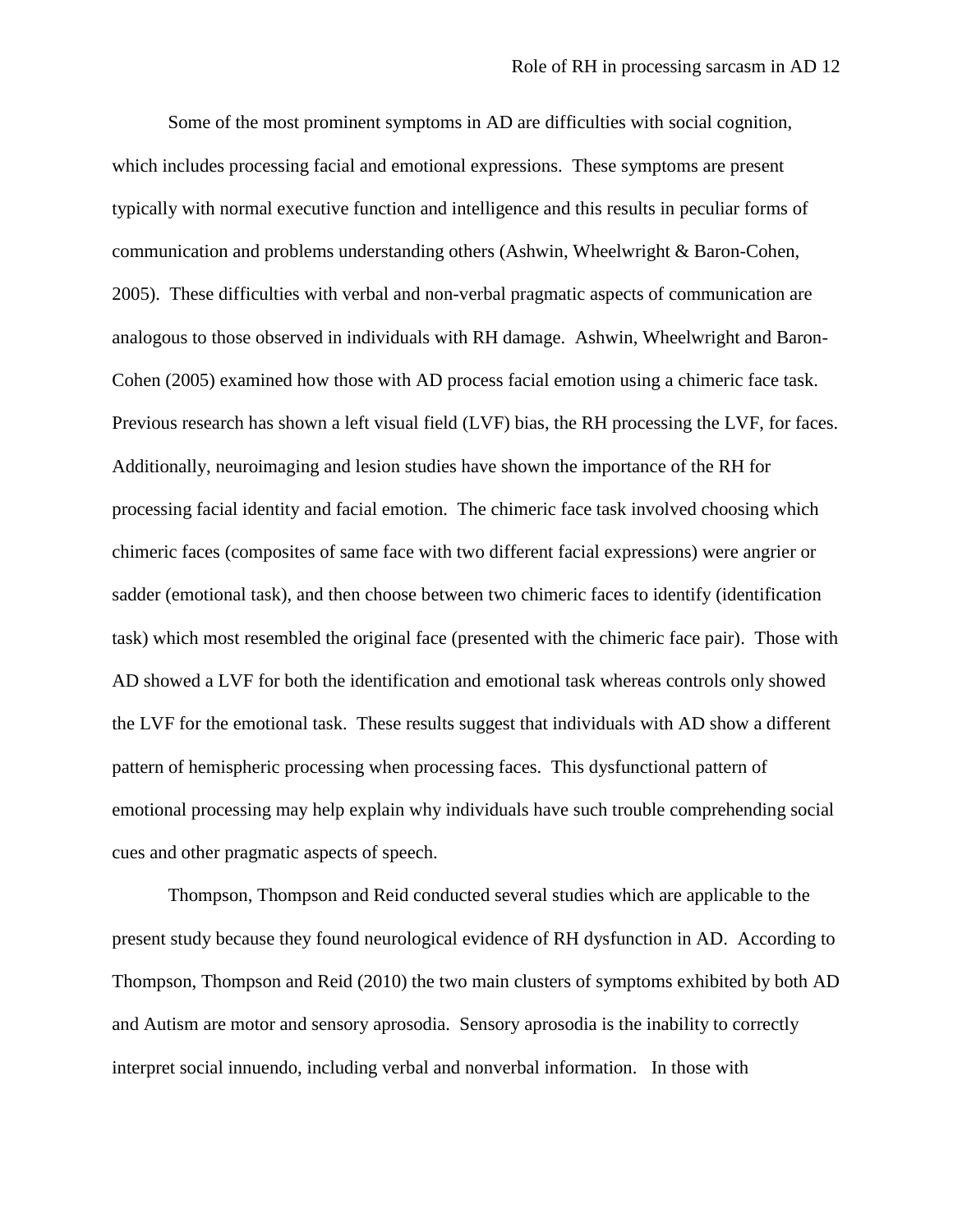neurological damage, especially in the area of posterosuperior-temporal-lobe and posteroinferiorparietal-lobe (RH corresponding areas to Wernicke"s area in LH), sensory aprosodia symptoms include an inability to understand emotional tones of sadness or happiness in someone"s voice and trouble copying emotional tones. Motor aprosodia is the lack of prosody, also known as the inability to use emotionally appropriate vocal intonation and volume control in conversation. In AD, this has been seen with children using a monotone voice or speaking in a very loud voice when in stressful situations. Finally, those individuals with AD who exhibited sensory and motor aprosodia were shown to have decreased RH activity during EEG (Thompson et al., 2010).

Thompson and Thompson conducted several studies examining the use of EEG to understand AD and the utility of biofeedback for clinical purposes in several disorders including ASD. Thompson et al. (2009) showed that less activation in the right parietal-temporal lobe (shown by low, low wave beta activity and/or high, slow wave activity) is associated with difficulty interpreting social cues and emotions (sensory aprosodia). In the same study decreased activity (shown by the same types of activation discussed above) in the right frontal cortex is correlated with the inability to appropriately express emotion through tone of voice (motor aprosodia). Along with these areas, the cingulate gyrus was monitored through neurofeedback due to its role in role in affect regulation and control. The anterior cingulate (AC) is connected to the insula, amygdala and mirror neuron system which all play a role in affect regulation and control. Based on these findings, these specific areas of the brain became targets for neurofeedback and biofeedback in clinical trials with AD by these researchers.

Thompson, Thompson & Reid (2010) discussed the results of using biofeedback and neurofeedback (over 15 years) to help 150 individuals with AD learn social and academic skills.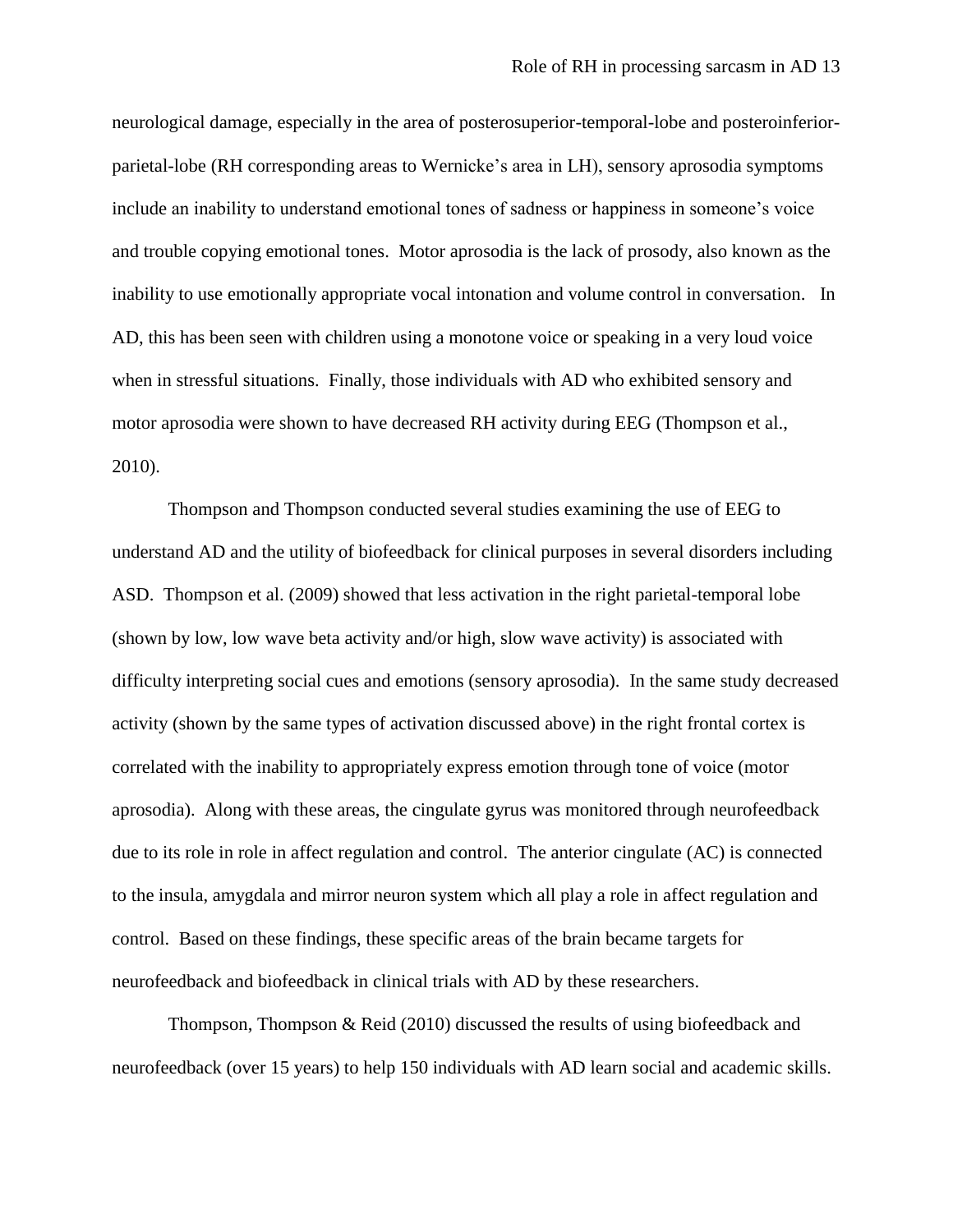Individuals received two weekly 40 minute sessions of biofeedback and neurofeedback, during which time they received social and academic training, over a 5 to 6 month period. In AD, there seems to be an overall dysregulation of cortical activity. This study attempted to show a combination of biofeedback and neurofeedback training can affect functional networks related to AD symptomatology and cortical activity can be "normalized." This study showed increased normalization (i.e. that of typically developing individuals) of brain waves of the AC through training to decrease symptoms of AD. The results of the sessions for the majority of individuals were increased attention, achievement and intelligence levels. These trials provided preliminary data for the efficacy of using biofeedback for people with AD. More importantly, they showed dysregulated cortical activity, specifically in areas related to social and emotional communication, played a central role to symptoms of AD. This dysregulated cortical activity (i.e. hemispheric processing) in social and emotional communication shows that these symptoms in AD have a neurological basis. The Thompson et al. (2009 & 2010) studies provide evidence of hemispheric dysfunction for emotional and social communication; the target of the current study is clarifying the role of the right hemisphere in sarcasm comprehension in AD. These studies also support the current study"s hypotheses that dysfunctional hemispheric processing affects the core symptoms of AD and their ability to interpret sarcasm.

The similarity of symptoms experienced by those with AD and RH damage make it logical to further examine the role of abnormal hemispheric language processing in AD and the role of that RH dysfunction in the etiology of their symptoms. Therefore, it is likely the symptoms of decreased comprehension of pragmatic aspects of communication (verbal and nonverbal) in AD may be related to impaired RH functionality, and contribute to their social and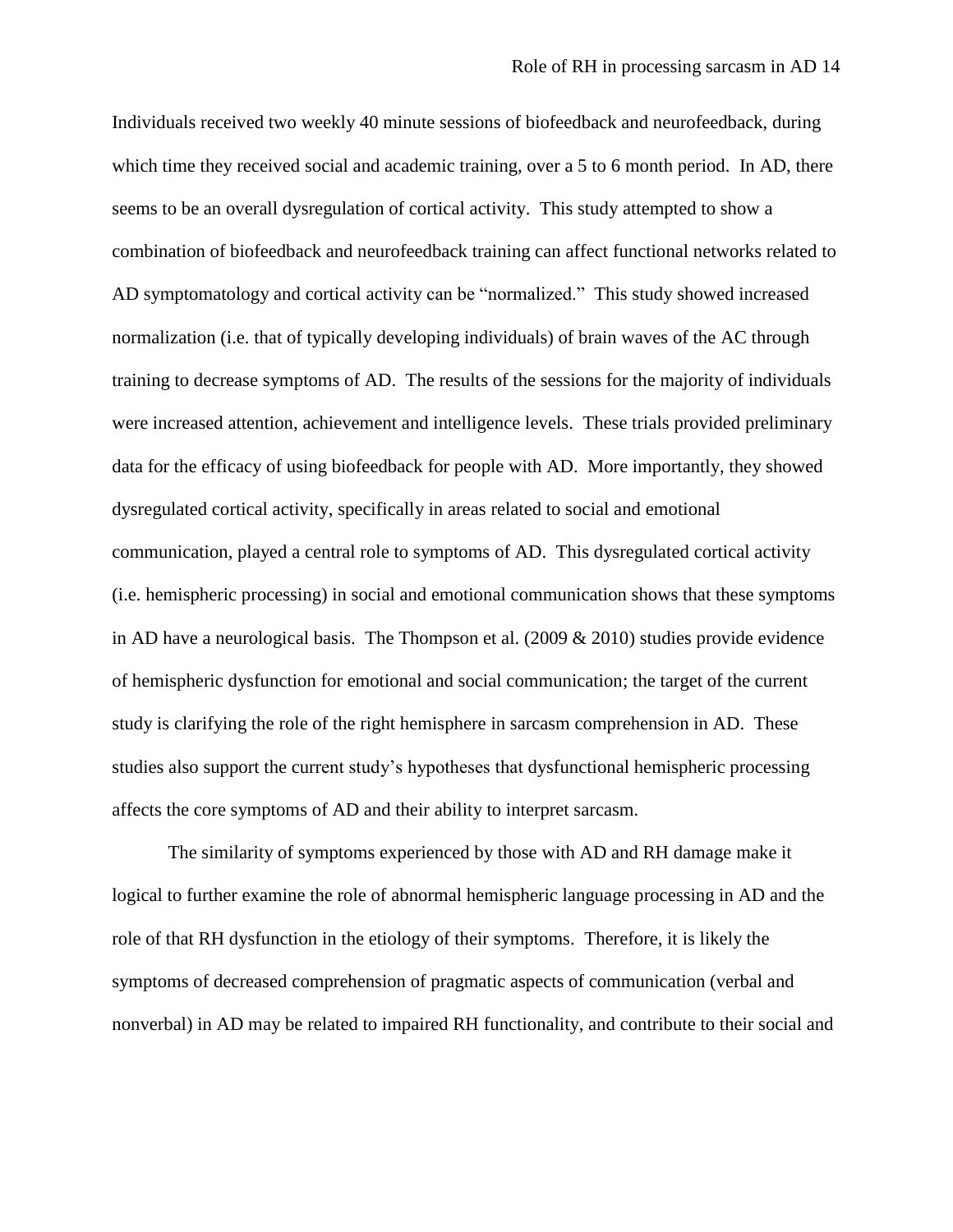communicative symptoms. One area of pragmatic language which has been studied extensively is sarcasm.

#### *Sarcasm*

Irony is an indirect form of speech characterized by opposition between the literal meaning of the sentence and the speaker's meaning. One form of irony is sarcasm (Shamay-Tsoory, Tomer & Peretz, 2005). Sarcastic phrases are usually used to communicate implicit criticisms of the situation or the listener. To fully understand sarcastic utterances the listener must identify the opposition between the literal meanings and the implied meaning of the sentence; the speaker of the ironic sentence intends for the listener to detect the deliberate falseness of the statement because the statement will violate the context of the statement. In summary, sarcasm is a form of verbal irony where the indirect speech meaning is intended to be opposite from the literal meaning (Haverkate, 1990; McDonald & Pearce, 1996).

Those with AD have trouble understanding the emotional content of information, making inferences, understanding social rules and communicating effectively. A perfect example of a type of speech that is difficult for those with AD to understand is sarcasm. Research has consistently shown that individuals with AD have trouble understanding sarcasm and figures of speech (Rajendran, Mitchell & Rickards, 2005; Joliffe & Baron-Cohen, 1999; Uchiyama et al., 2006; Happe, 1994). The following studies present evidence of decreased abilities to comprehend sarcasm in AD and those with RH damage.

Deficits in the well established theory of mind (ToM) in AD may play a role in understanding the decreased understanding of sarcasm and pragmatic speech (Joliffe & Baron-Cohen, 1999). Joliffe & Baron-Cohen (1999) replicated and expanded upon previous research (Happe, 1994) using the Strange Stories Test, an established ToM test, by differentiating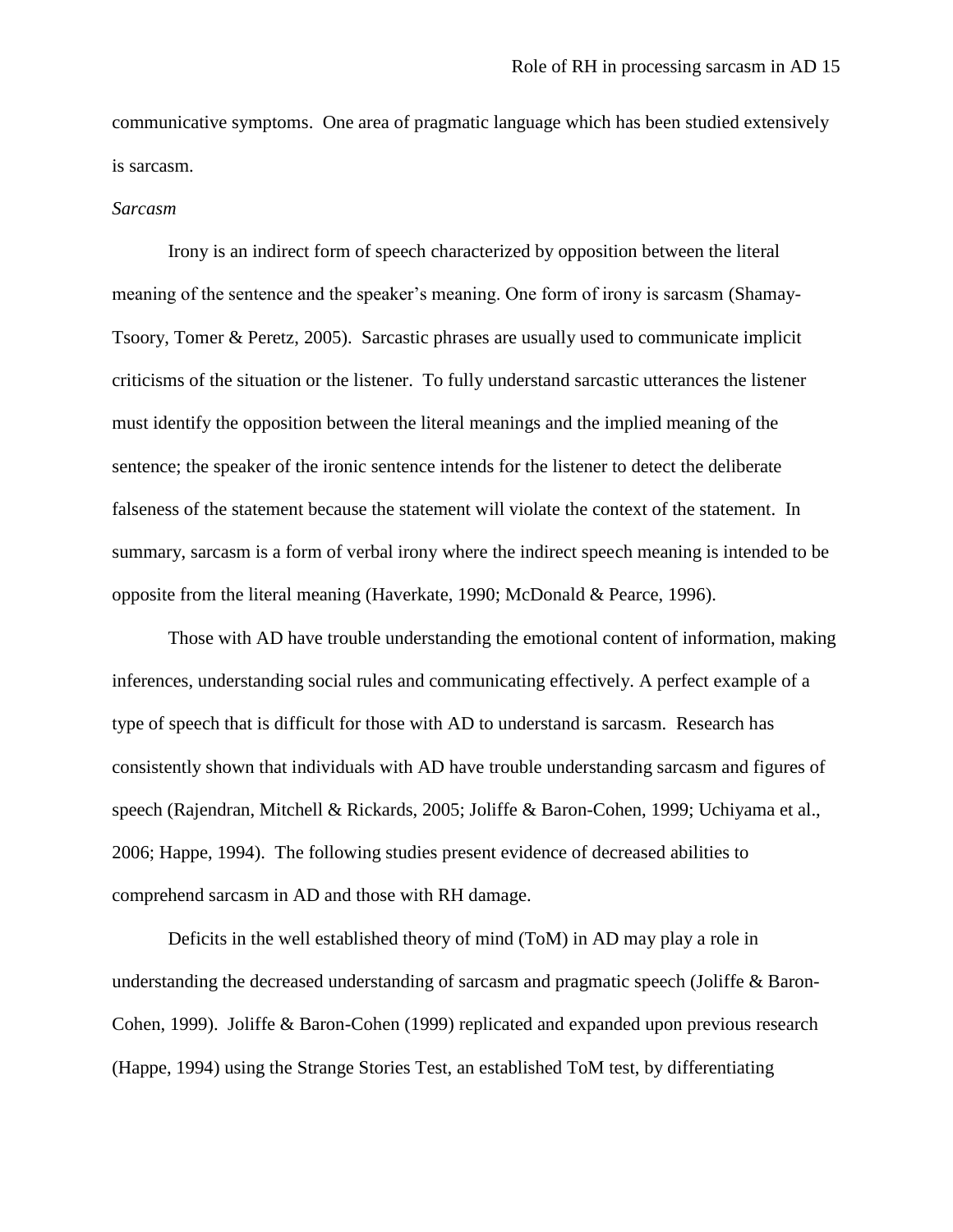diagnostic groups, ensuring comprehension of second-order ToM tasks and controlling for IQ level. Those with AD and Autism were compared to typically developing participants on the Strange Stories Test. For the Strange Stories Test, participants are presented with visual stimuli which include a picture of the story and the story written adjacent to the picture. The experimenter provides auditory stimuli by reading the written story to the participants. Then participants are asked to infer the meaning of actions or feelings of the characters in the story. The results showed those with AD performed the task more poorly than controls; and they had particular difficulty providing contextually appropriate mental state (pertaining to characters" mental state) answers.

Another study used neuroimaging on tasks of mentalizing, the ability to understand other people"s behavior in terms of their mental state, and sarcasm identified areas of the RH as central to these tasks. Uchiyama et al. (2006) using 20 typically developing adults, found that sarcasm detection, which is part of the mentalizing system, is associated with activation of the medial prefrontal cortex and superior temporal sulcus; meaning activation in both LH and RH. During an fMRI, participants were presented visual information (story) and asked to infer the meaning and feelings of those in an ironic or non-ironic story. The experimenters stated the activation of the LH was likely due to the involvement of the LH in language processing required to perform the task. The activation of these areas in the RH is of particular importance because previous research has shown damage to the RH results in an inability to distinguish jokes from lies or accurately interpret second-order (thoughts about thoughts) mental states of others. Also, damage to the prefrontal cortex (PFC) has been shown to result in impaired empathy, and an inability to understand sarcastic utterances. Therefore, the results of the fMRI study provide neuroimaging evidence for these dysfunctions in the RH and PFC and decreased comprehension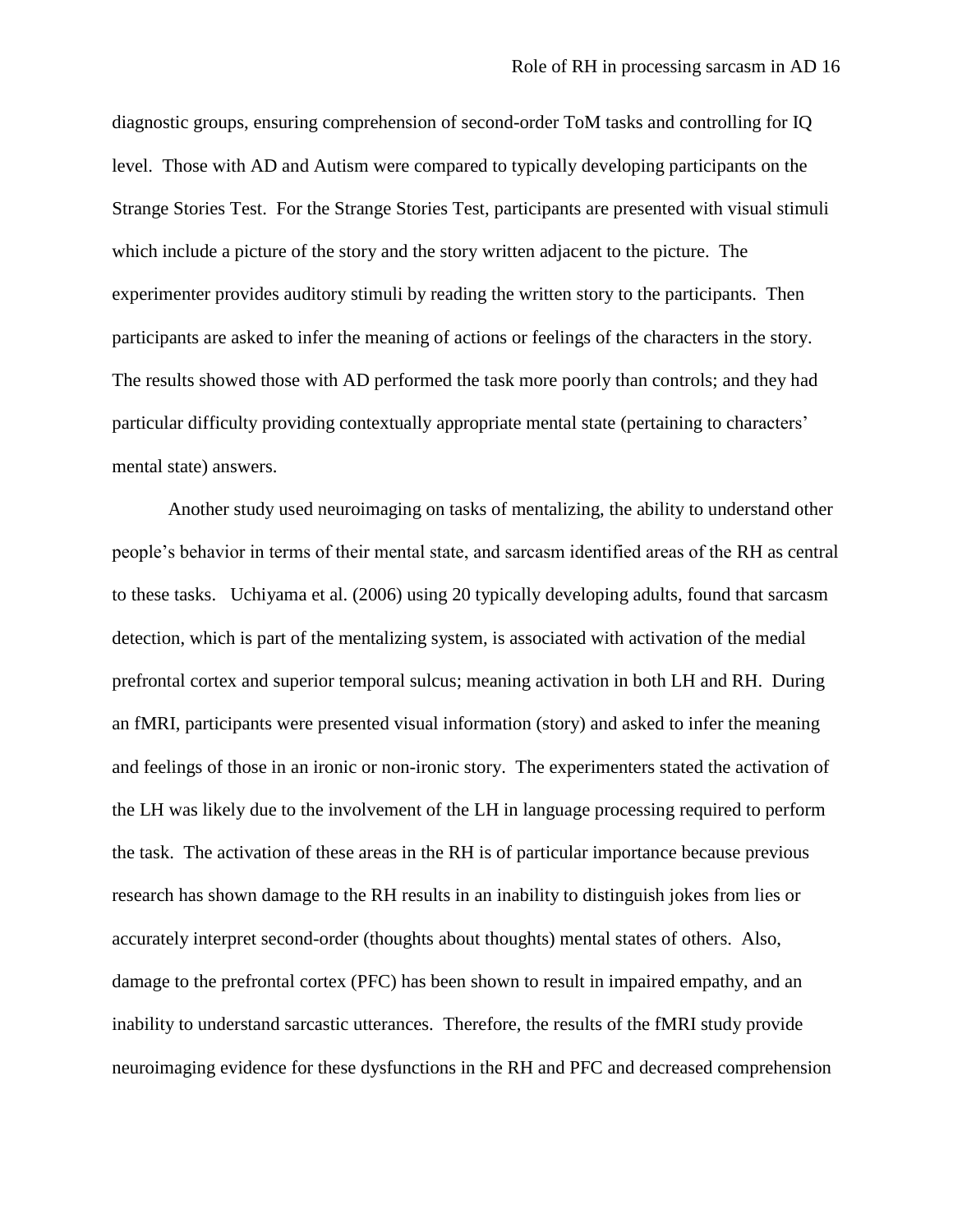of sarcasm. Uchiyama et al. (2006) postulated that their results may be related to the inability of those with AD to infer the thoughts of others effectively.

Similar to those with AD, people with RH damage have difficulties comprehending sarcasm. For example, one of the earliest studies by Tompkins and Mateer (1985) examined whether individuals with RH damage could comprehend vignettes (short phrases) with positive and negative mood. Both vignettes ended with an identical positive comment, resulting in comprehension of the positive vignettes as congruent positive vignettes (ending is congruent with positive vignette) or incongruent with negative vignettes. Essentially, the statement is either a true statement or a sarcastic statement. They were asked to judge the appropriateness of the final statement, in regards to the content and emotional tone, and answer questions about factual and inferential information from the vignettes. This study showed those with RH damage had difficulty understanding complex emotional information because they had trouble making inferences from the statements, as well as making the most accurate interpretation of the vignettes.

In a 2005 study by Shamay-Tsoory et al., individuals with brain damage to multiple areas were compared to healthy controls on sarcasm comprehension. This study broke down those with lesions to specific areas (LH, RH, frontal lobe, etc.) and found that those with RH damage, specifically the right prefrontal cortex (PFC), showed a significant decrease in their ability to comprehend sarcasm. Based on these findings they proposed their own theory of sarcasm comprehension. The theory states that both hemispheres are involved at some point. First, the right hemisphere, specifically the right PFC, identifies the social and emotional context as well as the speaker"s intentions. Based on this theory, and their research findings, when the RH is damaged these individuals have difficulty understanding sarcasm, identifying social and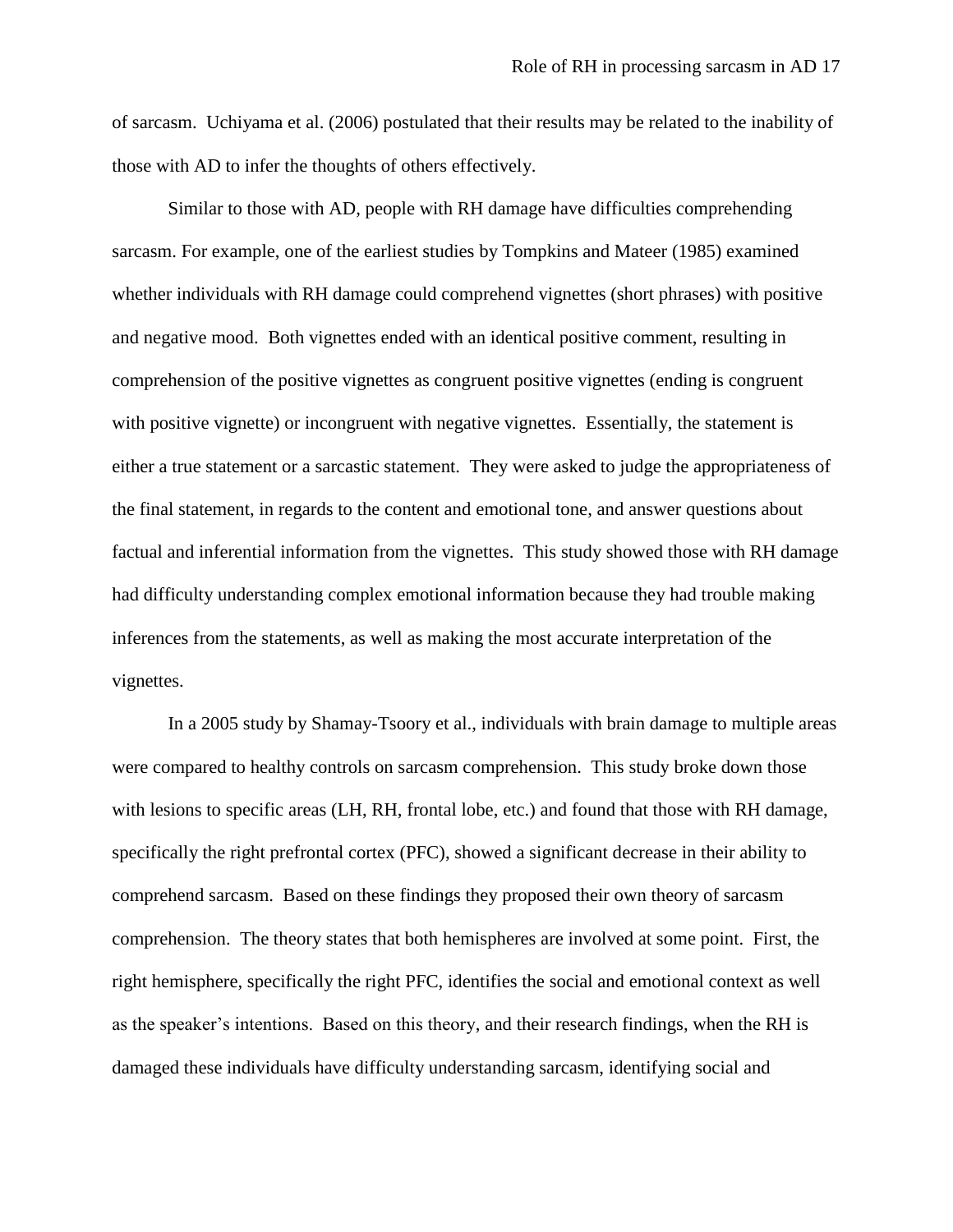emotional context and understanding the speakers intention. In summary, the RH is important for understanding sarcasm because when this area is damaged it affects emotional recognition and processing.

#### *Dichotic Listening Task*

One of the most reliable methods of assessing hemispheric processing is a dichotic listening task (Voyer, Bowes & Techentin, 2008). In a dichotic listening task, the left and right ears are presented with different auditory inputs that compete for processing in the brain. The brain has a limited ability to process multiple stimuli simultaneously. This is known as a laterality effect, limited resources to process simultaneous stimuli result in a hemisphere only processing information sent from the ear assigned to each hemisphere initially. The brain processes sensory information contralaterally- information from one side of body (right) is processed by the opposite hemisphere (left) in the brain. Information presented to the right ear (RE) is processed by the left hemisphere (LH), known as right ear advantage (REA). Conversely, information presented to the left ear (LE) is processed with the right hemisphere (RH), known as a left ear advantage LEA (Voyer, et al., 2008). One of the earlier studies to establish this laterality effect using a dichotic listening task was Bryden and MacRae (1988). In this study participants were presented with short words spoken in different affective tones and instructed to detect the presence of a word or emotion. Their experiment showed a LE/RH advantage for emotion detection and a RE/LH advantage for word target detection. Therefore, dichotic listening tasks allow experimenters to measure hemispheric processing (via LE and RE) and determine which hemispheres are responsible for processing different types of information most effectively (Voyer et. al., 2008). This is measured by examining the participant's reaction time and accuracy for the information presented to each ear.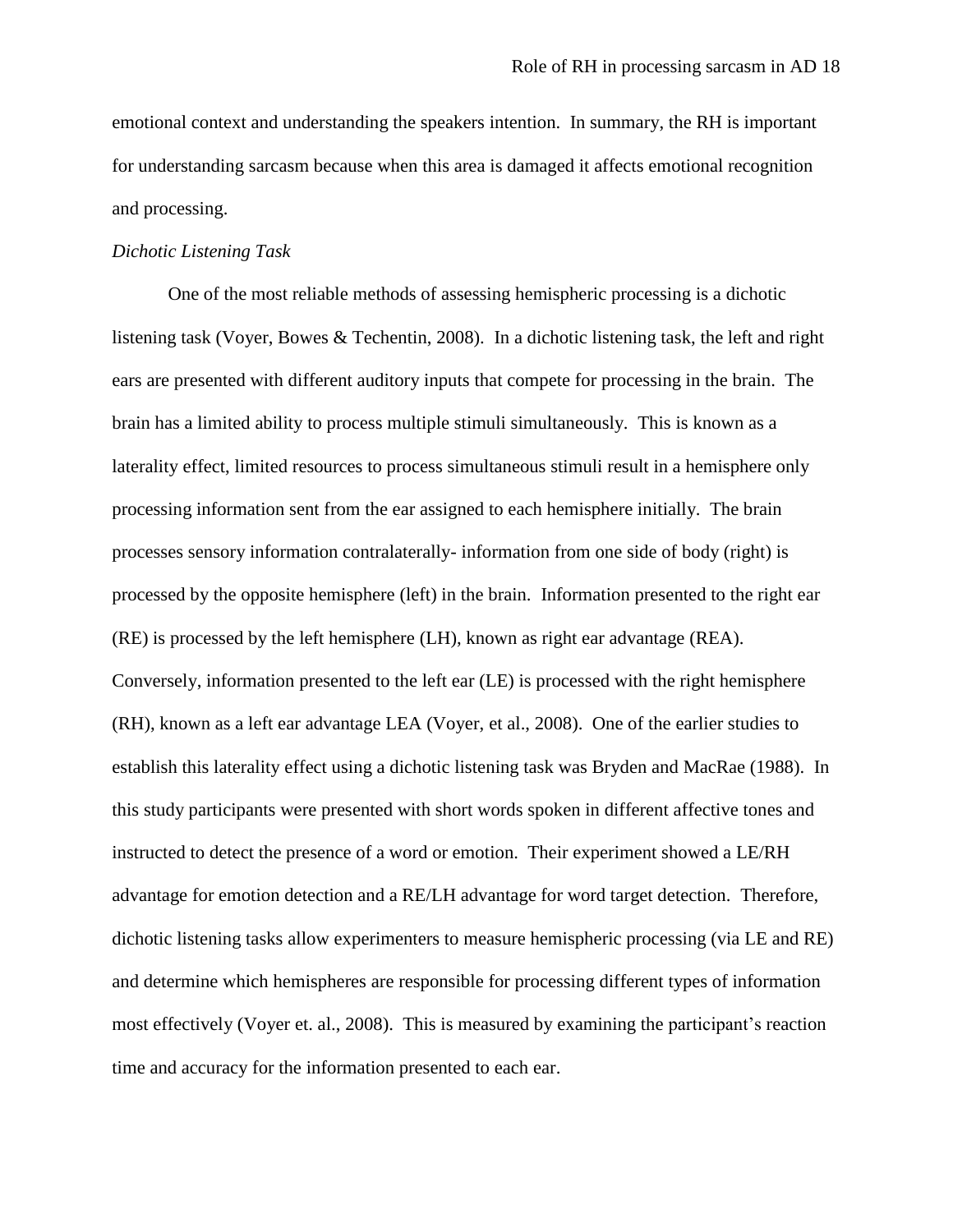A large amount of research using dichotic listening tasks to study the processing of emotional context have found a LEA, which implicates the RH, for the comprehension of emotional context (affect, prosody, sarcasm, etc.) (Borod, Bloom & Haywood, 2005; Voyer, Bowes & Techentin, 2008). These studies have been conducted on both non impaired populations and those with specific ailments and brain damage. One important study with nonimpaired individuals was conducted by Techentin and Voyer (2007) which found a LEA (RH processing) for detection of emotional tones and words which are incongruent. This suggests that incongruent emotional tones (i.e. sarcastic tone) convey emotional information beyond the obvious word/statement alone. The results from Techentin and Voyer (2007) imply the RH has an important role in language processing and in particular the reinterpretation of word meanings in relation to their accompanying emotional tone (Voyer et al., 2008). Sarcasm best reflects this word emotion incongruence described in Techentin and Voyer (2007). These findings of a LEA/RH in processing sarcasm are supported by studies examining participants with specific brain damage.

It has also been shown that sarcasm comprehension does not depend on "what" was said but instead on "how" it was said. Rockwell (2000) had participants listen to audio stimuli (statements told in context of a story) in three conditions, sarcastic, non-sarcastic, and posed sarcasm which relies most heavily on prosody and tone. After these statements had been recorded by professionals to ensure correct tone and content they were digitized so that the words themselves could not be detected. The only information presented was the tone, prosody and pitch of the statements. Rockwell argued that sarcasm is conveyed with lower pitch, louder intensity and slower tempo. This study supported this hypothesis and found that regardless of verbal content sarcastic statements could be identified by "sarcastic tone" alone.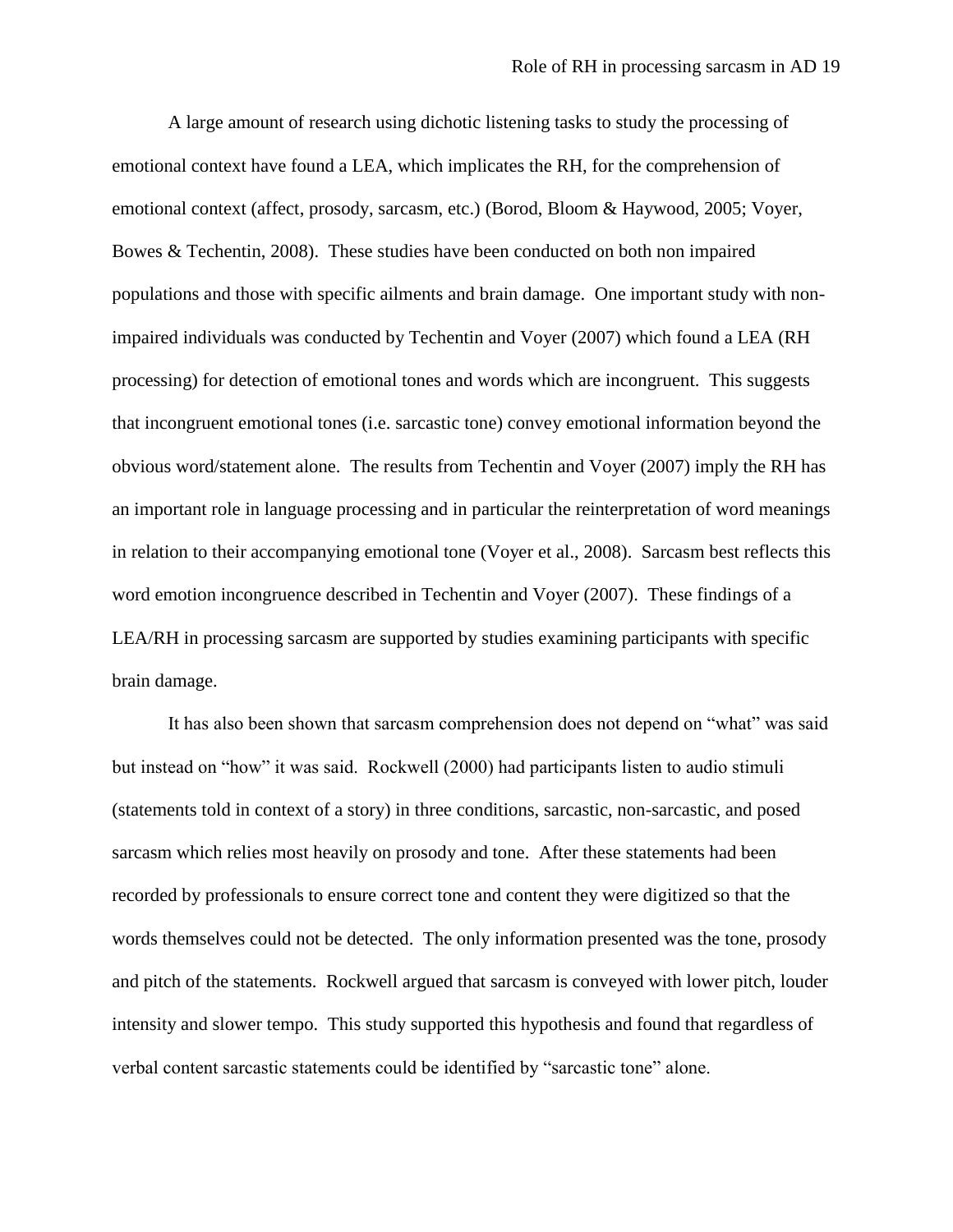One of the most important studies of sarcasm comprehension was conducted by Voyer, Techentin and Bowes (2008). Voyer et al. (2008) were interested in examining how accurately sarcasm could be detected by short context independent phrases as in the Rockwell (2000) study. Using a dichotic listening detection task, participants were asked to listen to target stimuli and identify which ear heard the sarcastic or sincere version of the same stimuli. Each of the 12 short phrases was recorded in both sincere and sarcastic tone where the only difference was their tone and prosody. Their results supported previous data and established the REA/LH for sincere phrases and LEA/RH for sarcastic phrases. This study solidified the hypothesis that the RH is crucial for the comprehension of sarcasm, plays a central role in understanding prosodic information and facilitates understanding of mood incongruent statements.

In summary, non-impaired individuals show a RH advantage when interpreting sarcasm; meaning that they rely on the RH to infer implied meanings and understand social aspects of speech (Voyer et al., 2008). This is further supported by studies examining participants with damage to the RH who have difficulty comprehending sarcasm, limiting their ability recognize and process emotion and understand emotionally complex information. The research on this topic repeatedly supports the RH functioning to be crucial in order to understand prosodic and emotional content. Because the role that the RH plays in communication and comprehension of pragmatic language, a better understanding of the role of the RH in AD may help explain communication problems faced by those with AD. Specifically, those with AD have problems understanding emotional content and display symptoms which are similar to those exhibited by people with RH damage. The purpose of this study was to examine if individuals with AD, will demonstrate the same RH advantage when attempting to interpret sarcasm. This will provide a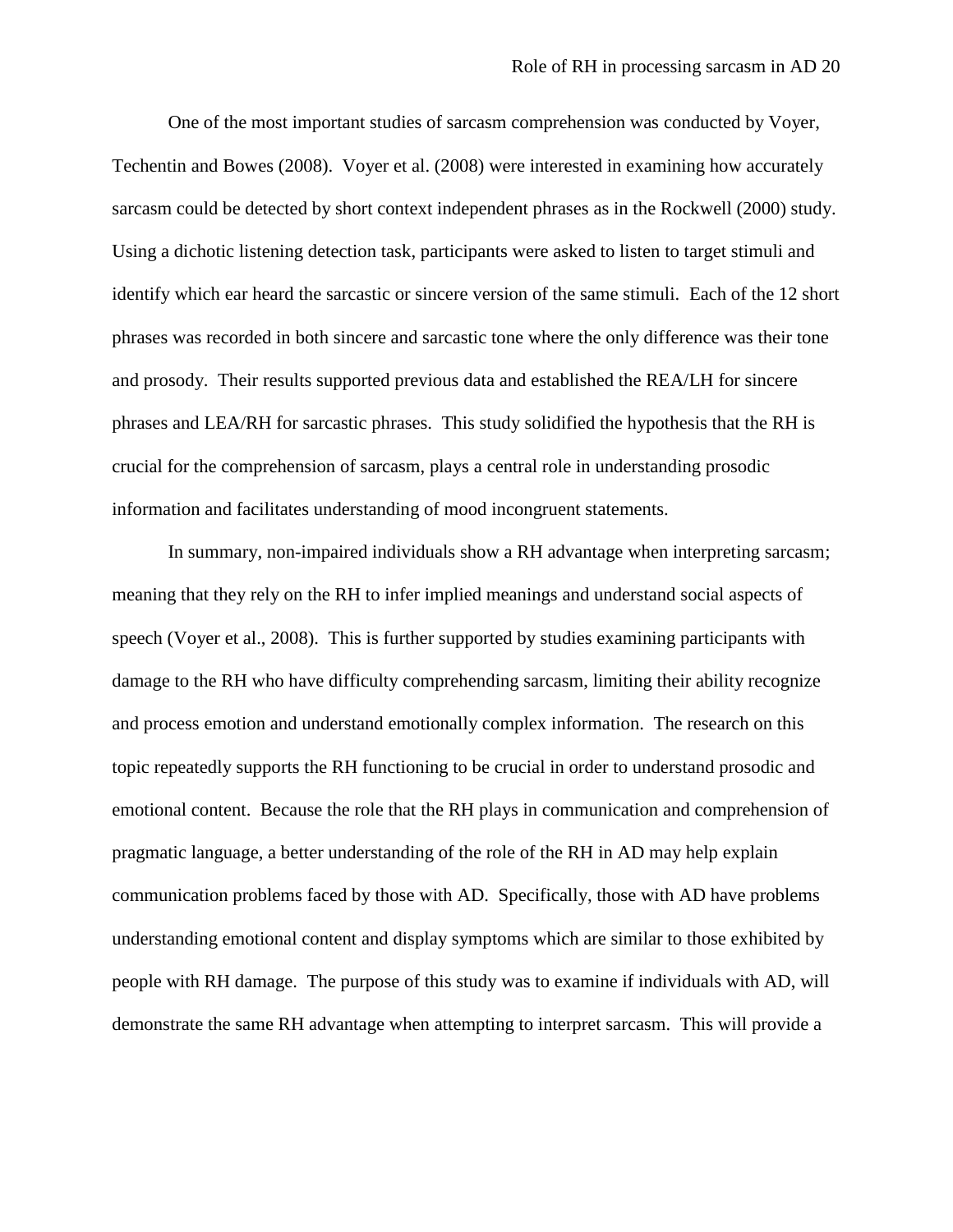clearer picture about the role of the RH in processing pragmatic language, specifically sarcasm, in AD.

#### *Current Study*

This study used Voyer et al."s (2008) dichotic listening task and stimuli to examine sarcasm processing in people with AD. The sincere (literal) and sarcastic (non-literal) phrases were presented binaurally (sound is processed simultaneously by both ears). Simply, one ear was presented with the sincere version, while the other ear was simultaneously presented with the sarcastic version. Participants were then instructed to indicate which ear heard the target phrase (sincere or sarcastic). The target phrase, either sincere or sarcastic was identified prior to the beginning of each block of the dichotic listening task. Participants were instructed to identify which ear heard the target phrase (one block will be sincere and another block sarcastic). The purpose of this study was to determine whether those with AD process sarcasm with similar, or dissimilar, laterality effects to a matched group of typically developing individuals. This dichotic listening task allows for the measurement of speed and accuracy of hemispheric processing of sincere and sarcastic language. This task provided an opportunity to better understand the neuropsychological processing of language, and the neuropsychological component of the social and communication deficits, experienced by those with AD. *Hypotheses* 

This study will explore three hypotheses. First, it is hypothesized participants with AD will be significantly less accurate than typically developing participants at identifying sarcastic tones. Previous research has shown that individuals with ASD have considerable difficulty understanding sarcasm and figures of speech (Happe, 1994; Jolliffe & Baron-Cohen, 1999; Rajendran, Mitchell & Rickards, 2005). As stated above, the ability to identify pragmatic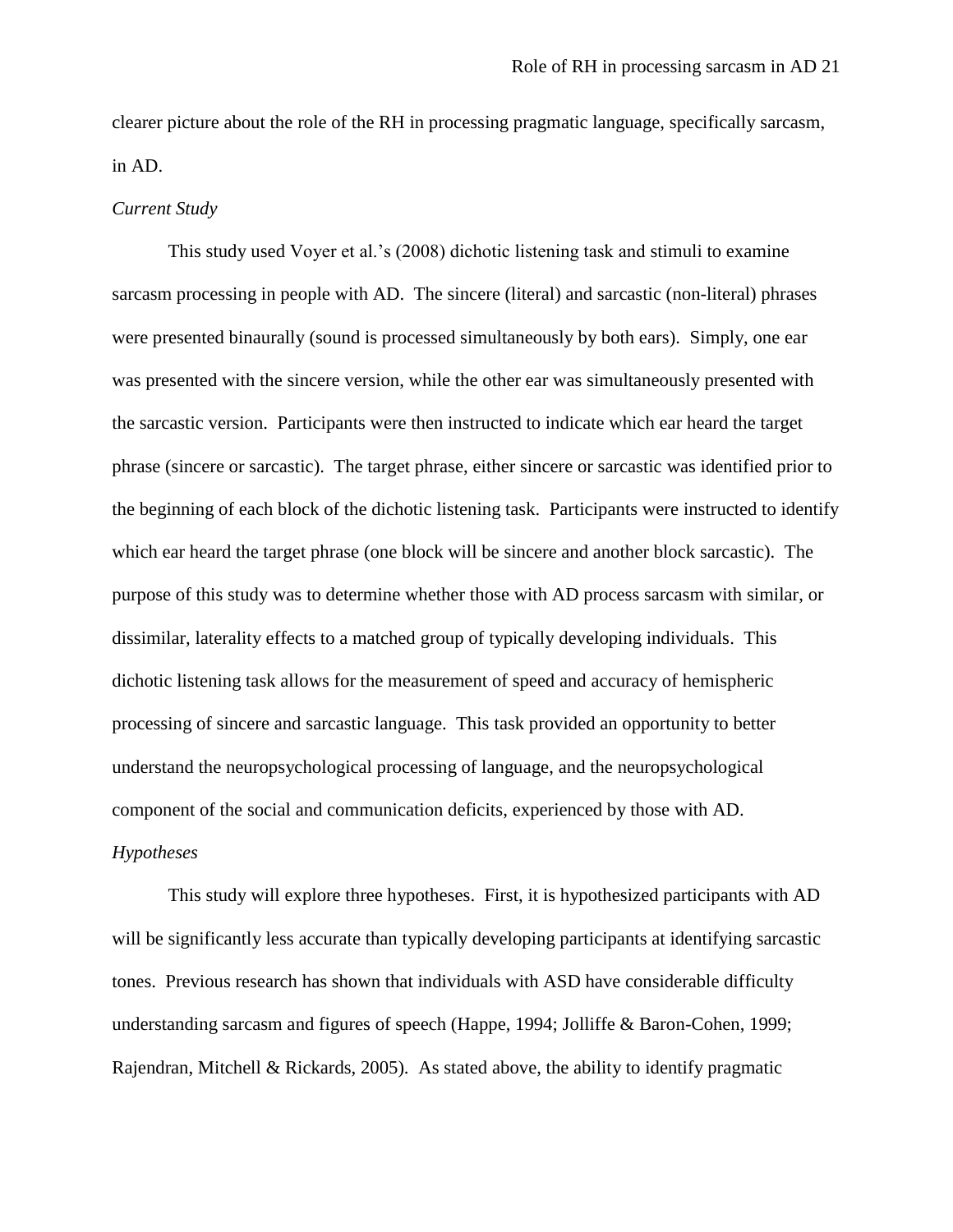aspects of speech, understand irony and comprehend affective prosody, are impaired in those with AD. This makes it unlikely that the AD participants will be able to identify the sarcastic tone (form of irony) as accurately as typically developing participants. Second, based on previous studies, it is expected typically developing participants will show a LEA/RH for the identification of sarcasm (Voyer, Bowes, & Techentin, 2008). Finally, it is hypothesized the AD group will not show a LEA/RH for sarcasm identification. Previous research has shown probable linkages between RH dysfunction and AD including symptoms of decreased pragmatic and sarcasm comprehension. Therefore, it is unlikely they will rely on their LE/RH as typically developing participants with functional RH have been previously shown to rely on.

#### Method

#### *Participants*

Fifty-eight college age (18-30) participants were recruited for this study. Participants were right handed and reported English as their native language. The 58 participants were divided into two groups: Fourteen participants with a formal diagnosis of AD, and Forty-four participants without a diagnosis of AD (referred to as typically developing participants).

Participants were recruited within the same age range (18-30) and from similar environments (college campuses or receiving post-secondary services). Both groups also completed a brief measure of intelligence, health survey, handedness questionnaire and a perceived accuracy questionnaire in an effort to match participants from both groups as thoroughly as possible.

The AD group consisted of fourteen participants with a formal diagnosis of Asperger"s Disorder (AD) from a Medical Doctor or licensed psychologist. These participants were recruited from local colleges and ASD support groups including: The Autism Society of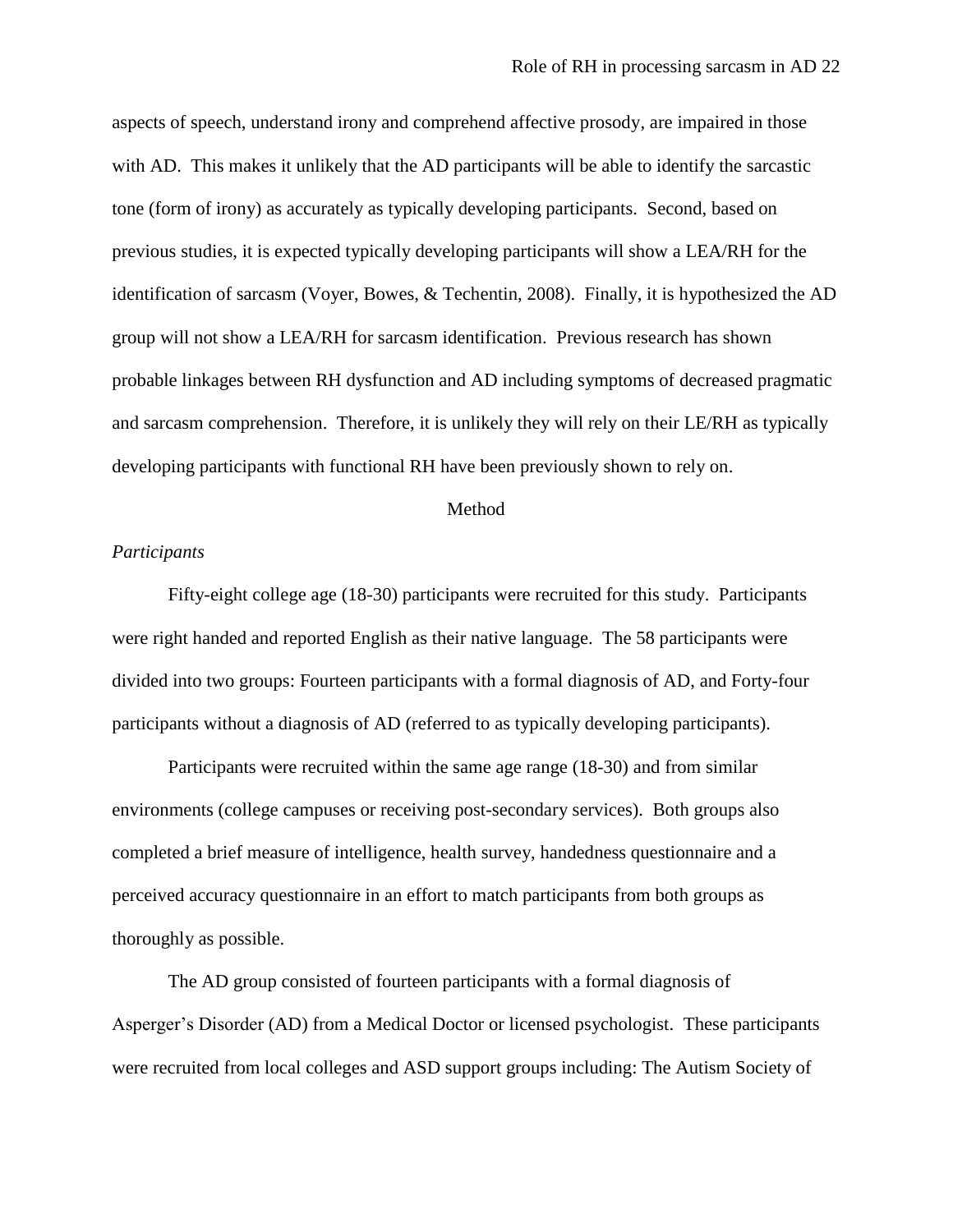Indiana, The College Internship Program-Bloomington and the Disabled Students Development department at Ball State University. Participants who chose to participate were compensated for their time with 25 dollars. This monetary compensation was necessary to reach this small target population as well as ensure participation did not cause too harsh of a problem for them and their possible limited financial status. This monetary amount was appropriate because it did not constitute an offer that was too good to pass up and therefore was not coercive for those with AD to participate.

The matched control group consisted of 44 typically developing individuals from the Ball State University Psychological Science subject pool. Participants were given experimental participation points in return for their participation.

#### *Materials*

All participants completed the dichotic listening task used by Voyer et. al, (2008). This task assesses the ability to identify sarcastic and sincere tones presented to both ears. Audio stimuli were presented through Auvio 33-290 Noise Canceling Stereo Headphones. For each trial, participants heard two versions of the same statement presented by E Prime (2.0), one sincere and one sarcastic. Twelve critical phrases were read by the same female speaker. An example of a critical phrase is "You were a big help" (see the Appendix for a complete list of the 12 critical phrases). Depending on the tone with which this critical phrase was read by the speaker the meaning will change; it is this ability to identify the correct tone and infer the speaker"s meaning that was examined in this study. For half of the trials the sincere version was presented to the left ear and the sarcastic version to the right ear; the presentation was reversed for the remaining trails. These trials were divided into two counterbalanced blocks. In the one block, participants were asked to listen to the statements and identify which ear heard the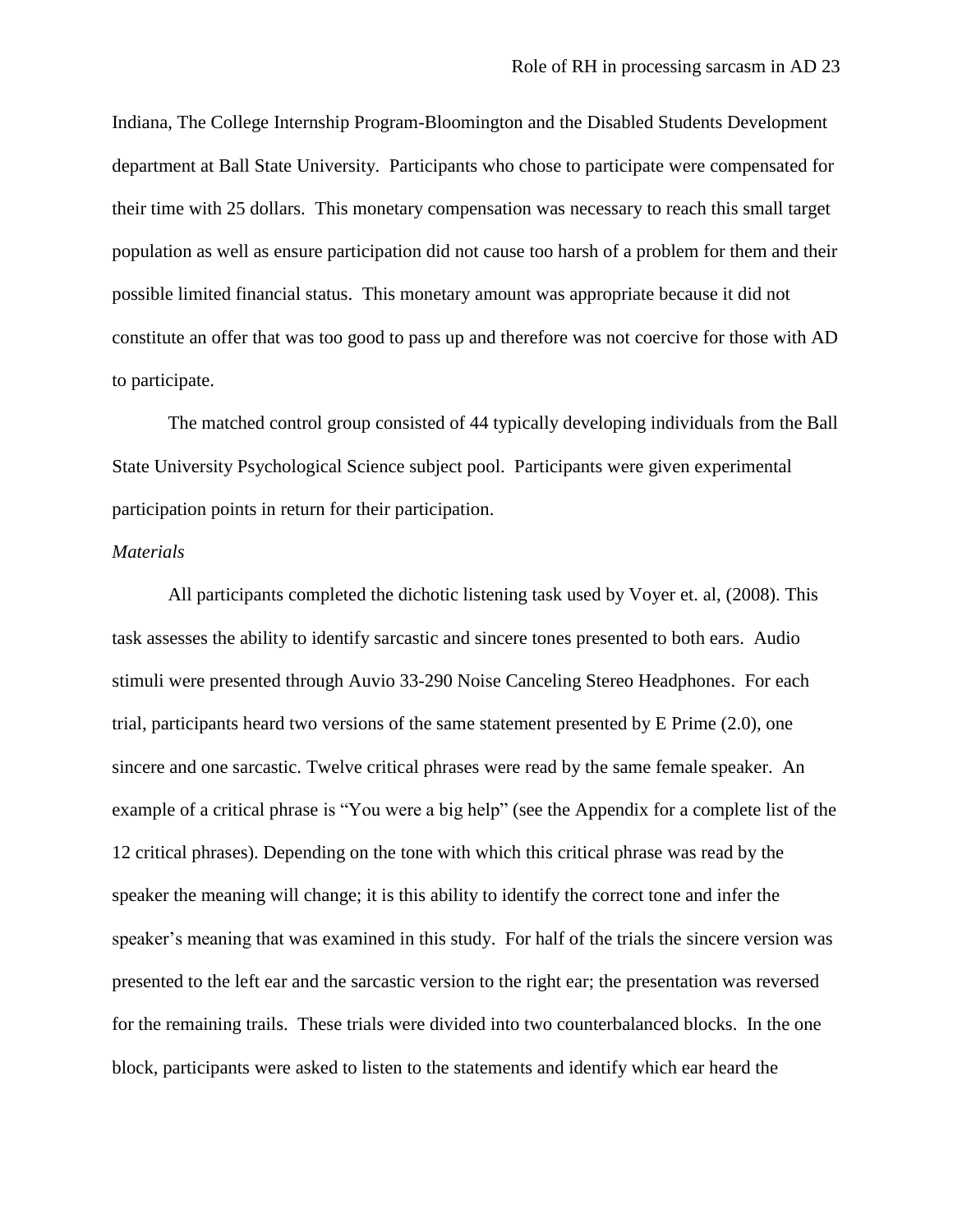sarcastic tone. In the other block, participants were asked to identify which ear heard the sincere tone. Participants responded by pressing the designated "Left" and "Right" buttons (marked with stickers that read "Left" for the number 4 key, and "Right" for the number 6 key) on the keyboard with their right hand. The responses measured the participant"s accuracy at identifying the specified tone. This is the accuracy measure. For each block, the participants completed a total of 96 trials. Each block consisted of 48 trails in which 12 sincere phrases, were presented to one ear and 12 sarcastic phrases presented to the opposing ear. Each critical phrase was presented twice for each ear. For example, 12 sincere phrases were presented to the LE/RH and 12 sarcastic phrases presented to the RE/LH. Then the sarcastic/sincere phrases were presented to the other ear. To avoid order effects on the task, identification of sarcastic/sincere tone, was controlled by E Prime (2.0) so that each participant identified one or the other tones first; therefore, half of the participants identified sincere tones first and half of the participants identified sarcastic tones first. This was repeated twice for each participant (2 blocks of 48 trails, 96 total trails per participant).

Both groups also completed the *Kaufman Brief Intelligence Test- Second edition* (KBIT-2), rather than the *Wechsler Abbreviated Scale of Intelligence- Third edition* (WASI-III), due to limited time and the needs of the current study. Mottron (2004) conducted a meta-analysis on all studies between 2002 and 2009 with participants with Autism or AD which matched participants using some type of intelligence measure. It was found that the Wechsler intelligence tests are the most common and effective measures used with ASD for intelligence matching purposes. However, due to time constraints and needing to only screen for gross differences in intelligence levels the KBIT-2 was a better fit for the current study. Research has shown adjusted correlations of .82 or higher on all subtests and overall intelligence between results of the KBIT-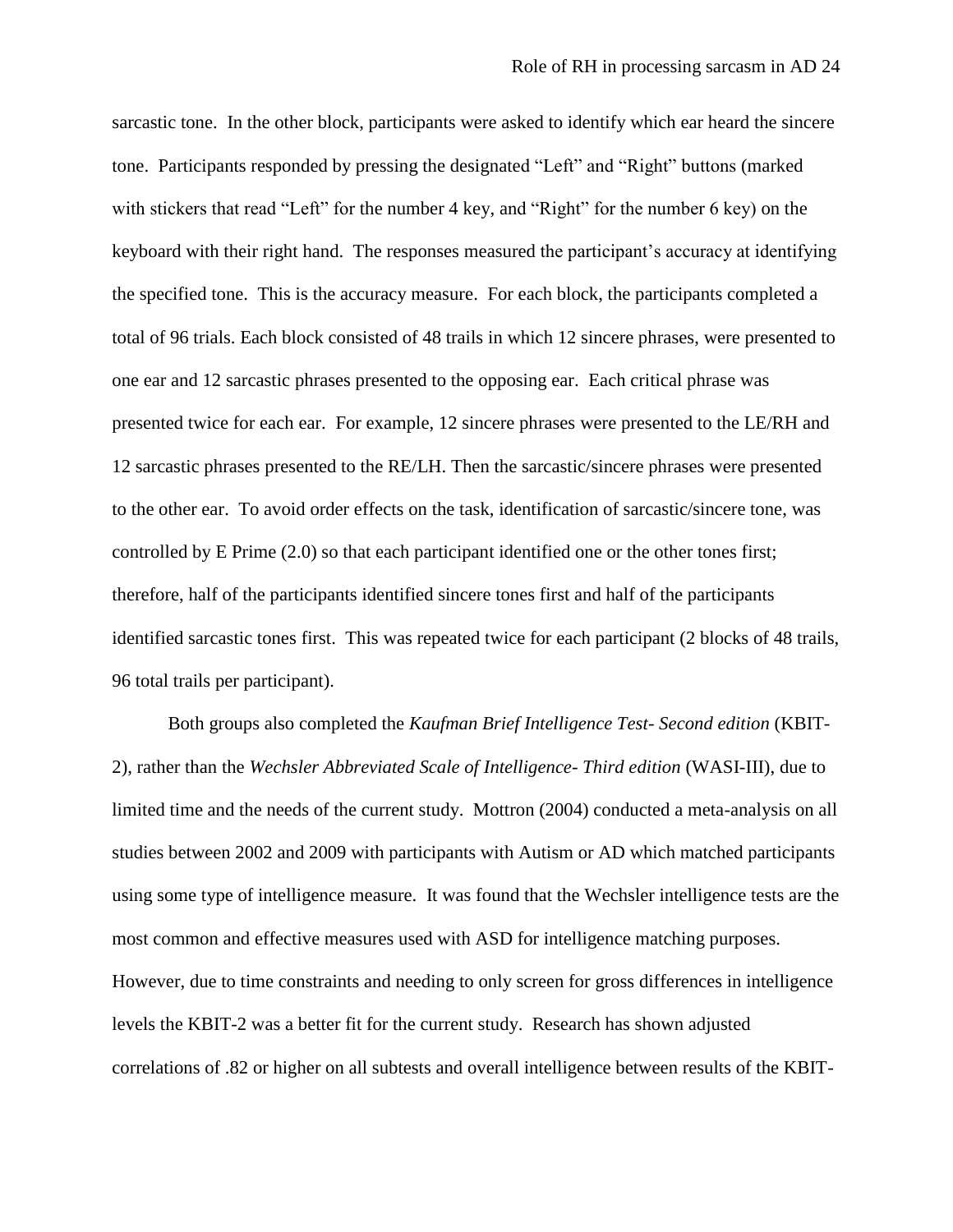2 and WASI-III (Bain & Jaspers, 2010). Therefore, the KBIT-2 provided comparative results in a time efficient manner and met the needs of this study.

#### *Procedure*

Participants were brought to a room free from distractions, sat down at a desk and were welcomed to the experiment. At this point the experimenter explained what would occur if the participant chose to participate. Then the experimenter obtained informed consent (See Appendix for Informed Consent form). Participants then completed the Health Survey (Appendix) to ensure participants did not have any medical conditions that would impede their ability to complete the dichotic listening task. Each participant was then directed to the laptop computer with the instructions displayed on the monitor for the participant to read. The instructions were given prior to beginning the task and were given only once. After reading instructions, to ensure comprehension, participants were asked to explain the task aloud to the experimenter. After participants indicated they understood the directions they clicked the appropriate button on the keyboard and began the experiment. Participants then completed the Edinburgh Handedness Inventory (Oldfield, 1971) on a separate piece of paper between the first and second block of the dichotic listening task. After completing the dichotic listening task and handedness inventory participants completed the Perceived Accuracy Questionnaire (Appendix). This questionnaire asked participants to rate their ability to accurately identify both sarcastic and sincere phrases using a 1-100% rating scale. The experimenter then administered the KBIT-2. Following completion of the experiment, participants with AD received the \$25 compensation. Participants in the typically developing group were given experiment participation credit. Finally, participants were thanked for their participation and any questions they had were answered.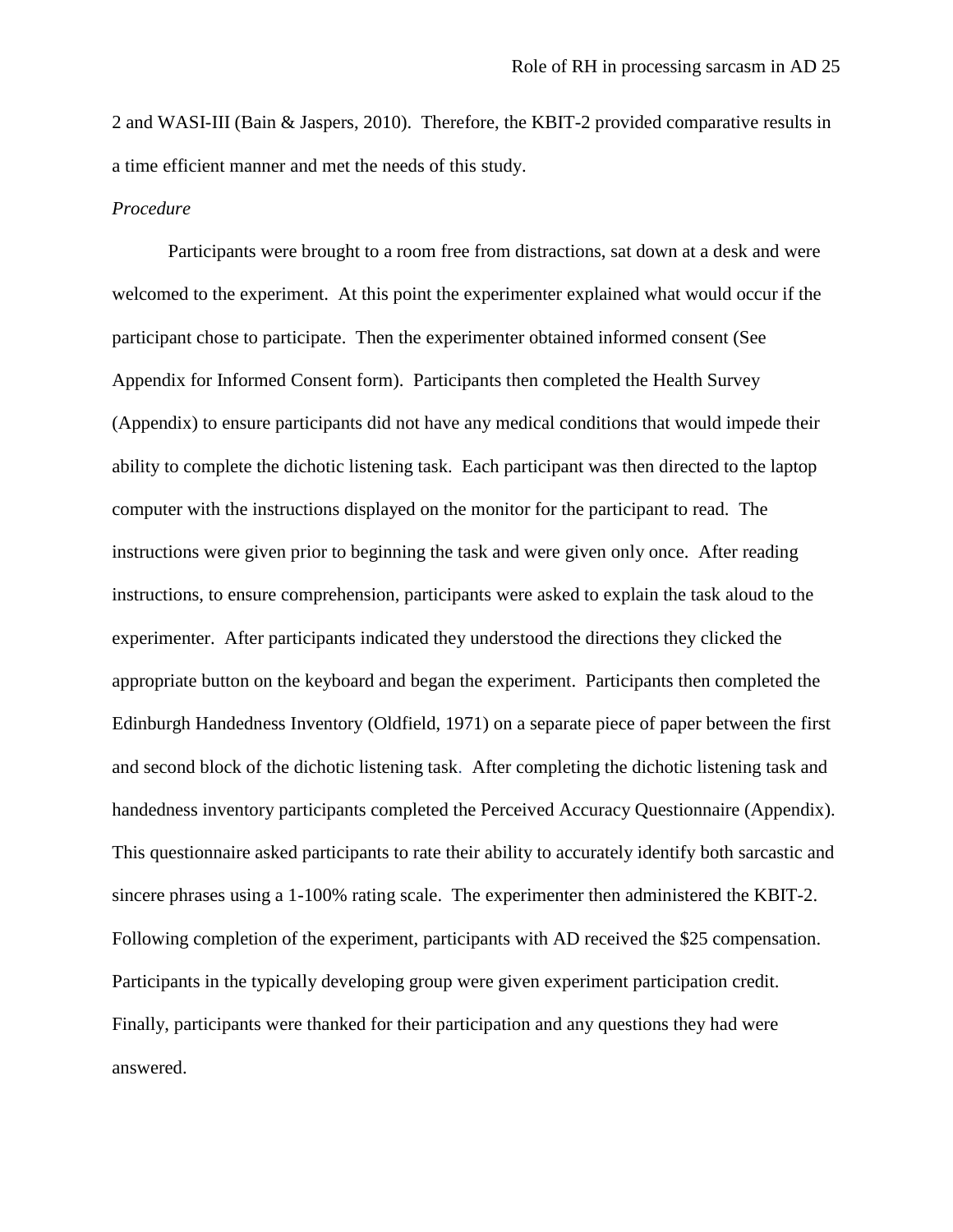Participants were evaluated on several different measures to determine their eligibility to be included in the data set that was analyzed. First, all participants had to have a minimum KBIT-2 full score one standard deviation (85) below the mean (100) or higher. This criterion was necessary to ensure that performance during the dichotic listening task was not confounded by intelligence level. Second, participants must be between the ages of 18-30. Third, individuals must be right handed. Previous research has shown that left-handed individuals show different patterns of hemispheric dominance for language and other functions (Meguerditchian & Vauclair, 2008; Knecht, Drager, Deppe, Bobe, Lohmann et al., 2000). Therefore, to ensure participants were matched as thoroughly as possible left-handed participants were excluded. Fourth, individuals who endorsed items on the health questionnaire which may have affected their ability to concentrate, complete the task or affect reaction time were excluded. Factors included that could possibly slow reaction time and affect performance on the dichotic listening task included recent or multiple concussions, and hearing impairments.

#### Results

Upon completion of data collection, participants were screened to determine who would be excluded based on the exclusion criteria listed above. The original sample included 44 typically developing participants and 14 participants with AD. After using exclusion criteria the final sample size was reduced to 36 typically developing (22 male, 15 female) and 9 participants (5 male, female 4) with AD. In the typically developing group participants were excluded due to data corruption (3), age above cut off  $(1)$ , KBIT-2 IQ requirement  $(1)$ , recent concussions  $(1)$  and hearing loss (1). The five individuals in the AD group excluded met one or more of the exclusion criteria for left-handedness (3 total) and KBIT-2 IQ requirement (4 total). Table 1 lists all the individuals in the AD group with asterisks next to exclusionary criteria that were met.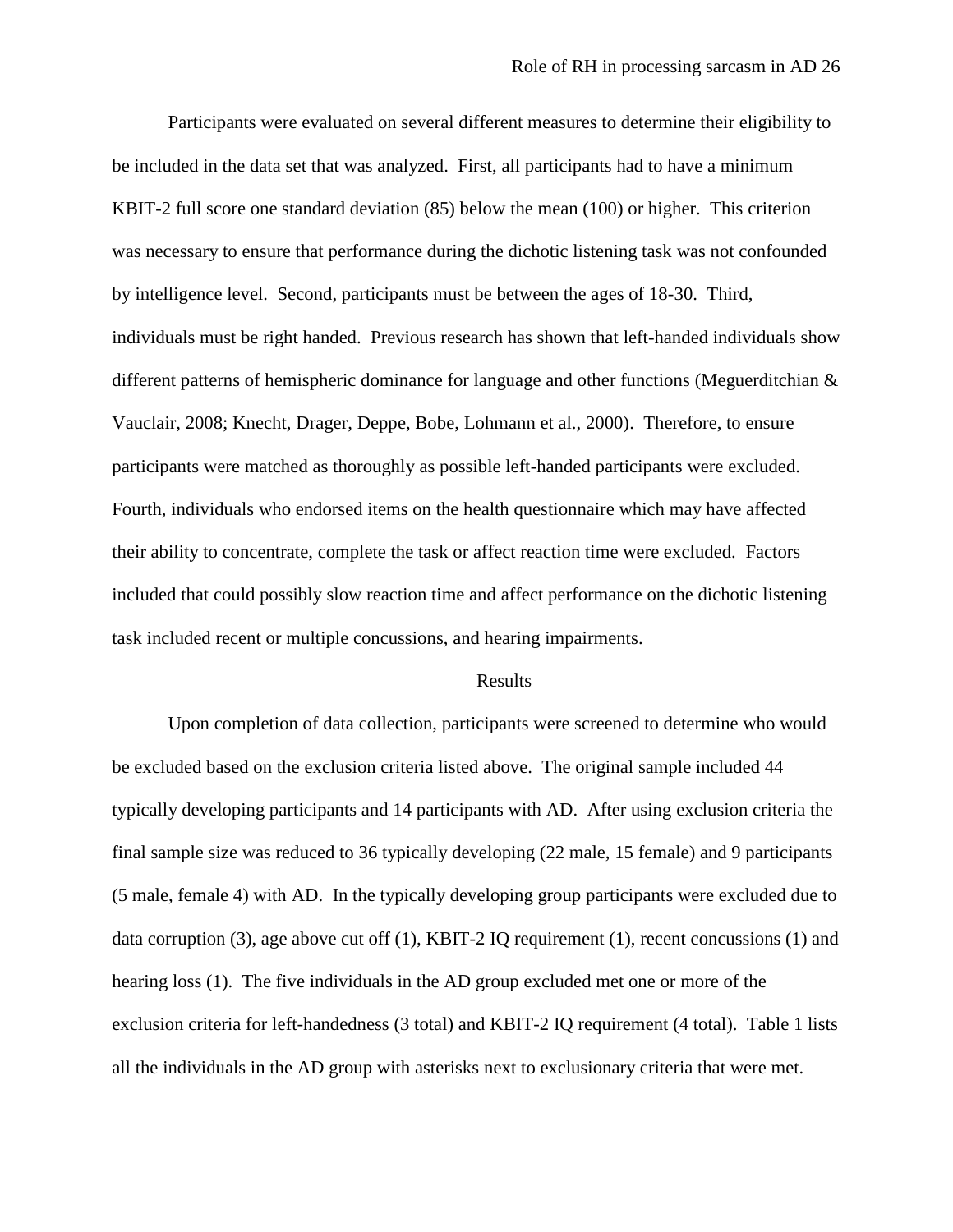# Table 1

| Asperger's Disorder Group Diagnoses, KBIT-2 Full Score and Exclusion Status |  |  |  |  |
|-----------------------------------------------------------------------------|--|--|--|--|
|                                                                             |  |  |  |  |

| ID $#$           | Handedness      | <b>Psychiatric Diagnoses</b> | KBIT-2 Full Score |
|------------------|-----------------|------------------------------|-------------------|
| $\mathbf{1}$     | $\mathbf R$     | AD only                      | 122               |
| $\overline{2}$   | $\mathcal{L}^*$ | Anxiety Disorder, epilepsy   | 94                |
|                  |                 | & RH cerebral palsy          |                   |
| $\mathfrak{Z}$   | ${\bf R}$       | ${\rm AD}$ & OCD             | 123               |
| $\overline{4}$   | $\mathbf R$     | AD only                      | 97                |
| 5                | ${\bf R}$       | AD only                      | 108               |
| 6                | ${\bf R}$       | AD only                      | $76*$             |
| $\boldsymbol{7}$ | $\mathbf R$     | AD only                      | 118               |
| $8\,$            | ${\bf R}$       | Depression, ADHD             | 91                |
| 9                | $\mathcal{L}^*$ | Epilepsy, Depression         | $77*$             |
|                  |                 | & Anxiety Disorder           |                   |
| 10               | $\mathcal{L}^*$ | AD only                      | 83*               |
| 11               | ${\bf R}$       | <b>ADHD</b>                  | 114               |
| 12               | ${\bf R}$       | Depression                   | 120               |
| 13               | ${\bf R}$       | AD only                      | 44*               |
| 14               | ${\bf R}$       | Depression                   | 108               |

Note. \* indicates exclusion criteria being met and therefore exclusion from the final sample

 $L = left$  handed  $R = right$  handed

The typically developing group age ranged from 18-24 (*M*=19.92). Typically developing participants had a mean KBIT-2 full score of 100.14(SD= 8.87), verbal IQ of 100.69 (SD=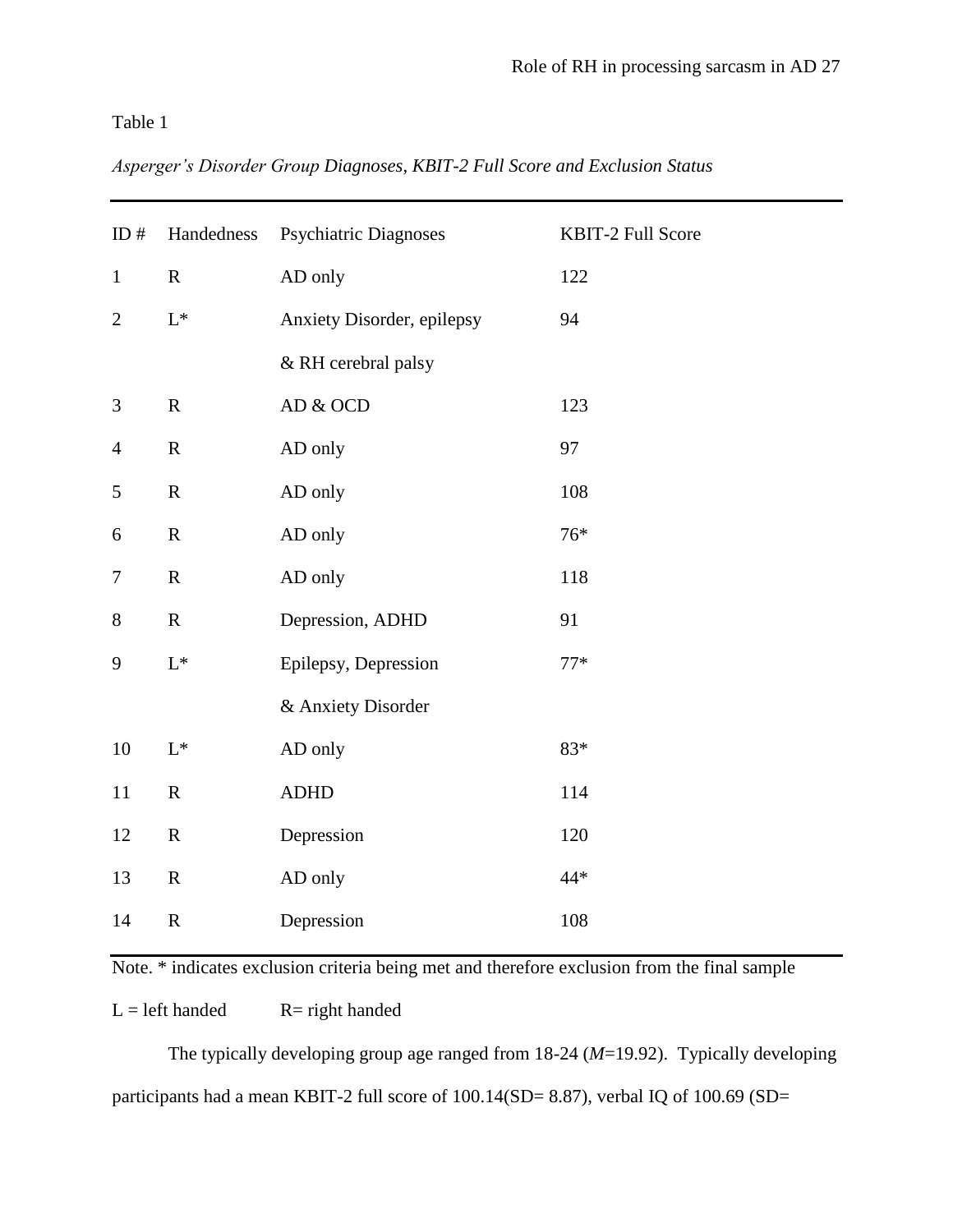11.464), and nonverbal IQ of 99.83 (SD= 8.706). Thirteen participants had a significant difference (p<.05) between their verbal and nonverbal IQ scores. Ten participants had a significantly higher verbal IQ score while three participants had a significantly higher nonverbal IQ score. Six participants endorsed having some form of psychiatric diagnosis including mood disorders (2), Attention Deficit Hyperactivity Disorder (ADHD) (2), learning/reading disorder (1) or having multiple comorbid conditions (1). Four participants were taking psychiatric medications. Medication classes included anxiolytics (1), selective serotonin reuptake inhibitors (SSRI) (1), psychostimulants (1) or multiple medications (1). 10.8% of those in the typically developing group were taking some form of psychiatric medication.

Those in the AD group had a mean KBIT-2 full score of 111.22 (SD= 11.278), verbal IQ of 118 (SD= 13.964) and a nonverbal IQ of 100.78 (SD= 11.245). The age ranged from 19-25  $(M=21)$ . Seven participants in the AD group had a significantly ( $p<.05$ ) higher verbal IQ score than their nonverbal IQ score. Because all of those in the AD group already had one psychiatric diagnosis (Asperger"s Disorder) focus was placed on those with comorbid psychiatric diagnoses. Five participants endorsed having multiple psychiatric diagnoses including mood disorders (3), obsessive compulsive disorder (OCD) (1), and ADHD (1). Five participants were taking multiple psychiatric medications. Medication classes included SSRI, psychostimulants, antipsychotics, and anxiolytics. 55.6% of the selected AD group was taking multiple psychiatric medications.

#### *Hypotheses Results*

The first hypothesis predicted participants in the AD group would be significantly less accurate identifying sarcasm than those in the typically developing group. An independent samples t-test was performed to measure the accuracy of both groups identifying sarcasm. The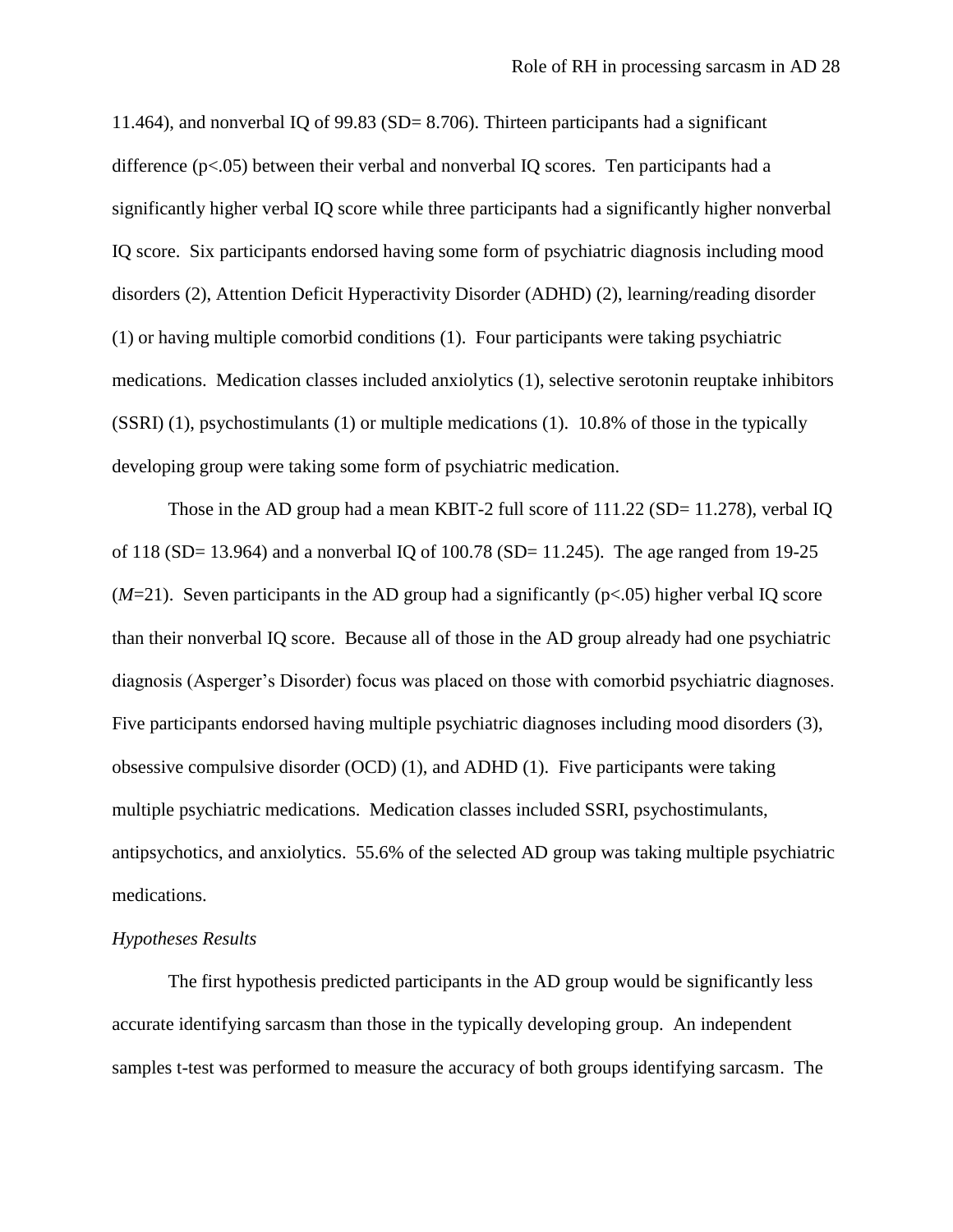Levene's test of equality of variance was significant,  $F(1,43) = 7.047$ ,  $p = .011$ . The t-test (unequal variances assumed) revealed no mean differences for accuracy levels identifying sarcasm between typically developing ( $M = .6696$ ) and AD ( $M = .6273$ ) groups,  $t(27) = 1.217$ ,  $p =$ .234. Therefore, the first hypothesis was not supported because there was no statistically significant (p<.05) difference between the AD group and typically developing group to identify sarcastic tones. Table 2 displays the overall mean for both groups identifying sarcasm.

### Table 2

| Mean Accuracy as a Function of Ear, Target Type & Group |  |  |
|---------------------------------------------------------|--|--|
|                                                         |  |  |

|          | Sarcastic |              |       | Sincere |              |       |
|----------|-----------|--------------|-------|---------|--------------|-------|
| Group    | LE/RH     | <b>RE/LH</b> | Mean  | LE/RH   | <b>RE/LH</b> | Mean  |
| Typ Dev. | .6597     | .6794        | .6696 | .6523   | .6753        | .6638 |
| AD       | .6389     | .6157        | .6273 | .6522   | .6418        | .6470 |

Note. Typ Dev. = Typically Developing group  $AD =$  Asperger's Disorder group  $LE/RH =$  Left Ear/Right Hemisphere  $RE/LH =$  Right Ear/Left Hemisphere

The second hypothesis predicted typically developing participants would show a left ear advantage (LEA/RH) for identification of sarcasm. A 2 X 2 Ear (left, right) x Target (sarcastic, sincere) Analysis of Variance with repeated measures for both variables was performed on typically developing participants only. This analysis of variance found no statistically significant interaction between ear and tone, such that there was no ear/hemispheric advantage for identifying sarcasm for the typically developing group,  $F(1,143) = .442$ ,  $p = .507$ . Although not significant  $(p>0.05)$ , for sincere tones typically developing participants were more accurate with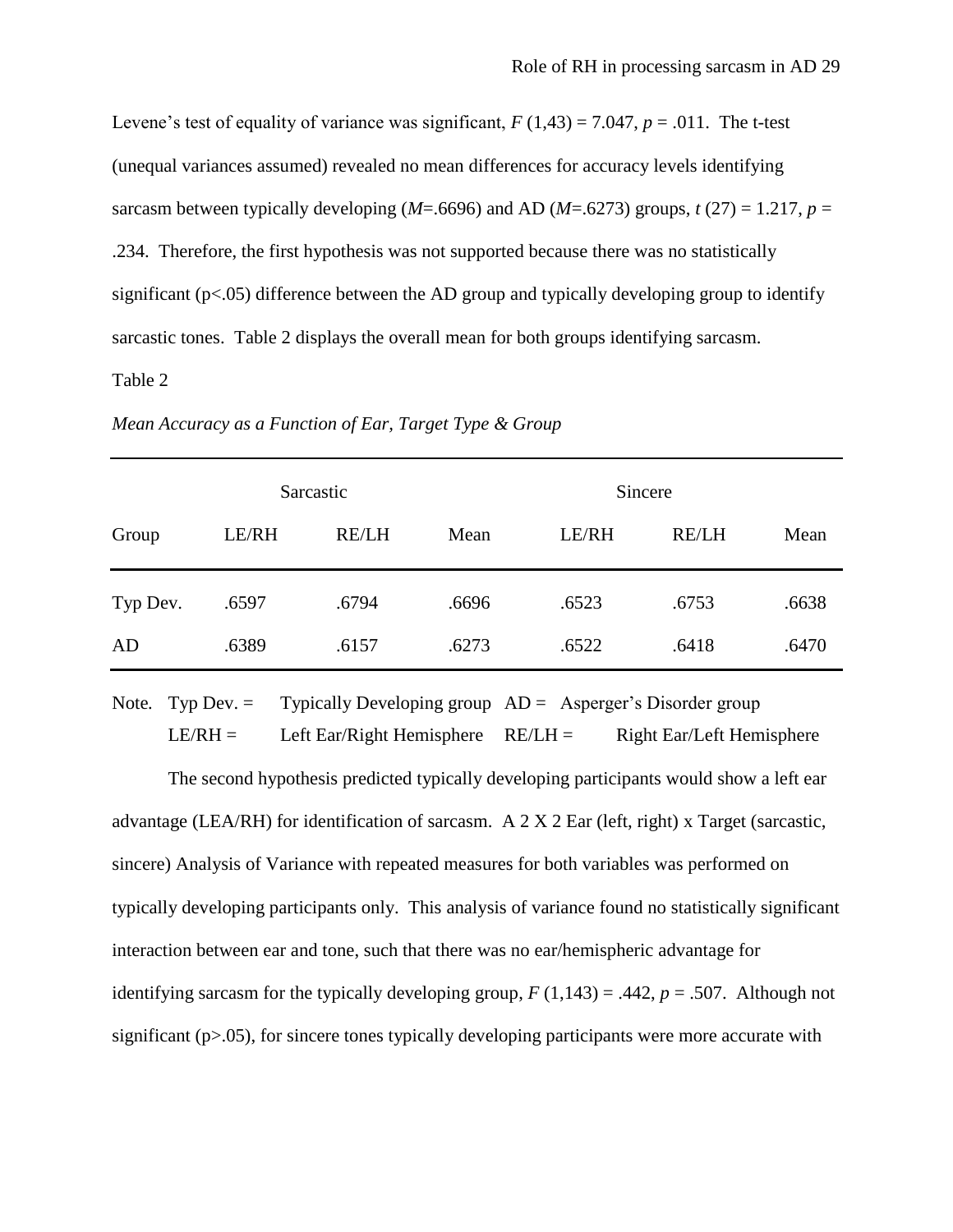their LE/RH (*M*=.6753) than their RE/LH (*M*=.6523); but for sarcastic tones their RE/LH (*M*=.6794) was more accurate than the LE/RH (*M*=.6597).

In addition, the main effect for Target was not significant,  $F(1,143) = .032$ ,  $p = .858$ ; there was no mean difference in accuracy between sarcastic or sincere tones. The main effect of Ear was not significant,  $F(1,143) = .003$ ,  $p = .959$ ; there was no mean difference between left ear and right ear. Table 2, displays the interaction between ear and tone for sarcasm for the typically developing group.

Finally, a 2 x 2 Ear x Target Analysis of Variance with repeated measures on both variables was run on participants in the AD group in order to test the third hypothesis. It was hypothesized that the AD group would not show a LEA/RH for identification of sarcasm. The results of this analysis of variance revealed no statistically significant Ear X Target interaction, *F*  $(1, 35) = .014$ ,  $p = .907$ . Although not significant, participants in the AD group were more accurate identifying sarcasm with their LE/RH (*M*=.6389) than their RE/LH (*M*=.6157); for sincere tones the AD group was more accurate with their LE/RH (*M*=.6522) than RE/LH (*M*=.6148). Table 2 lists the interaction between ear and tone for the AD group.

In addition, the main effect for Target was not significant,  $F(1,35) = .133$ ,  $p = .718$ ; there was no mean difference in accuracy between sarcastic or sincere tones. The main effect for Ear was also not significant,  $F(1,35) = .096$ ,  $p = .758$ ; there was no difference in accuracy between left ear and right ear.

#### *Exploratory Analyses*

Additional post-hoc analyses were conducted to examine the data in more detail. First, participants" scores on the KBIT-2 full score, verbal IQ and nonverbal IQ were compared by group. An independent samples t-test revealed a significant difference between the AD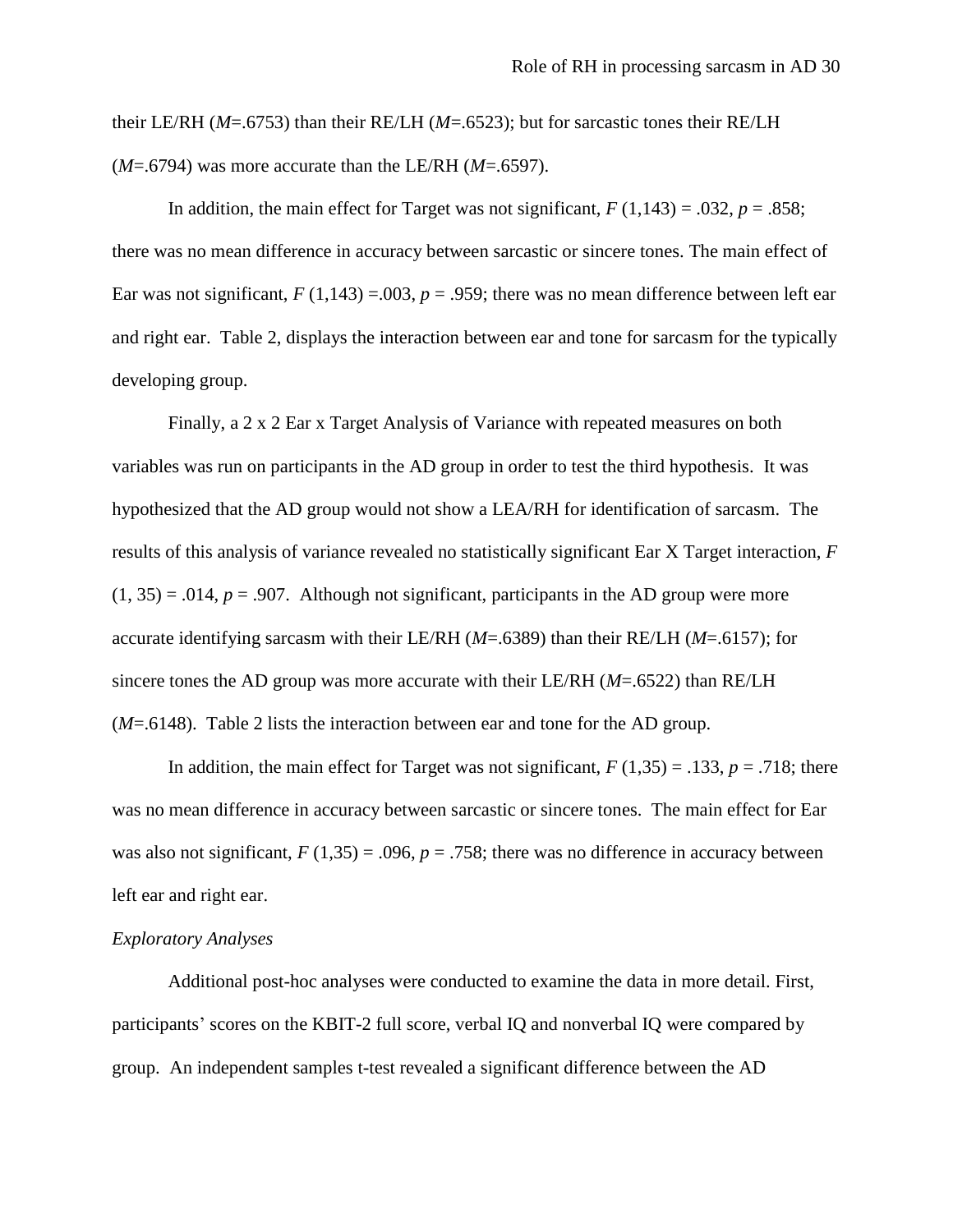(*M*=111.22) group and typically developing participants (*M*=100.14) on their KBIT-2 full scores,  $t(43) = -3.171$ ,  $p = .003$ . The Levene's test for equality of variances was not significant *F* (1,43)  $=$ .981,  $p = 0.328$ . An independent samples t-test found participants with AD had a statistically higher verbal IQ score ( $M=118$ ) than typically developing participants ( $M=100.69$ ),  $t(43) = -$ 3.880,  $p = .001$ . The Levene's test for equality of variances was not significant  $F(1,43) = 1.296$ ,  $p = 0.261$ . An independent samples t-test did not find any statistically significant different differences between typically developing (*M*= 98.83) and AD (*M*= 100.78) nonverbal IQ scores,  $t(43) = -0.565$  *p* = .575. The Levene's test for equality of variances was not significant *F* (1, 43)  $= .411, p = .525.$ 

Table 3

|  | Group Mean KBIT-2 Scores, Standard Deviations (SD) and Ranges |  |  |  |  |
|--|---------------------------------------------------------------|--|--|--|--|
|--|---------------------------------------------------------------|--|--|--|--|

| <b>KBIT-2 Scores</b>   | Groups                     |                             |
|------------------------|----------------------------|-----------------------------|
|                        | <b>Asperger's Disorder</b> | <b>Typically Developing</b> |
| KBIT-2 mean full score | 111.22                     | 100.14                      |
| KBIT-2 SD              | 11.278                     | 8.887                       |
| KBIT-2 range           | 91-123                     | 87-123                      |
| Verbal IQ mean         | 118                        | 100.69                      |
| Verbal IQ SD           | 13.964                     | 11.464                      |
| Verbal IQ range        | 96 - 139                   | 81-141                      |
| Nonverbal IQ mean      | 100.78                     | 98.83                       |
| Nonverbal IQ SD        | 11.245                     | 8.706                       |
| Nonverbal IQ range     | $82 - 120$                 | 88-132                      |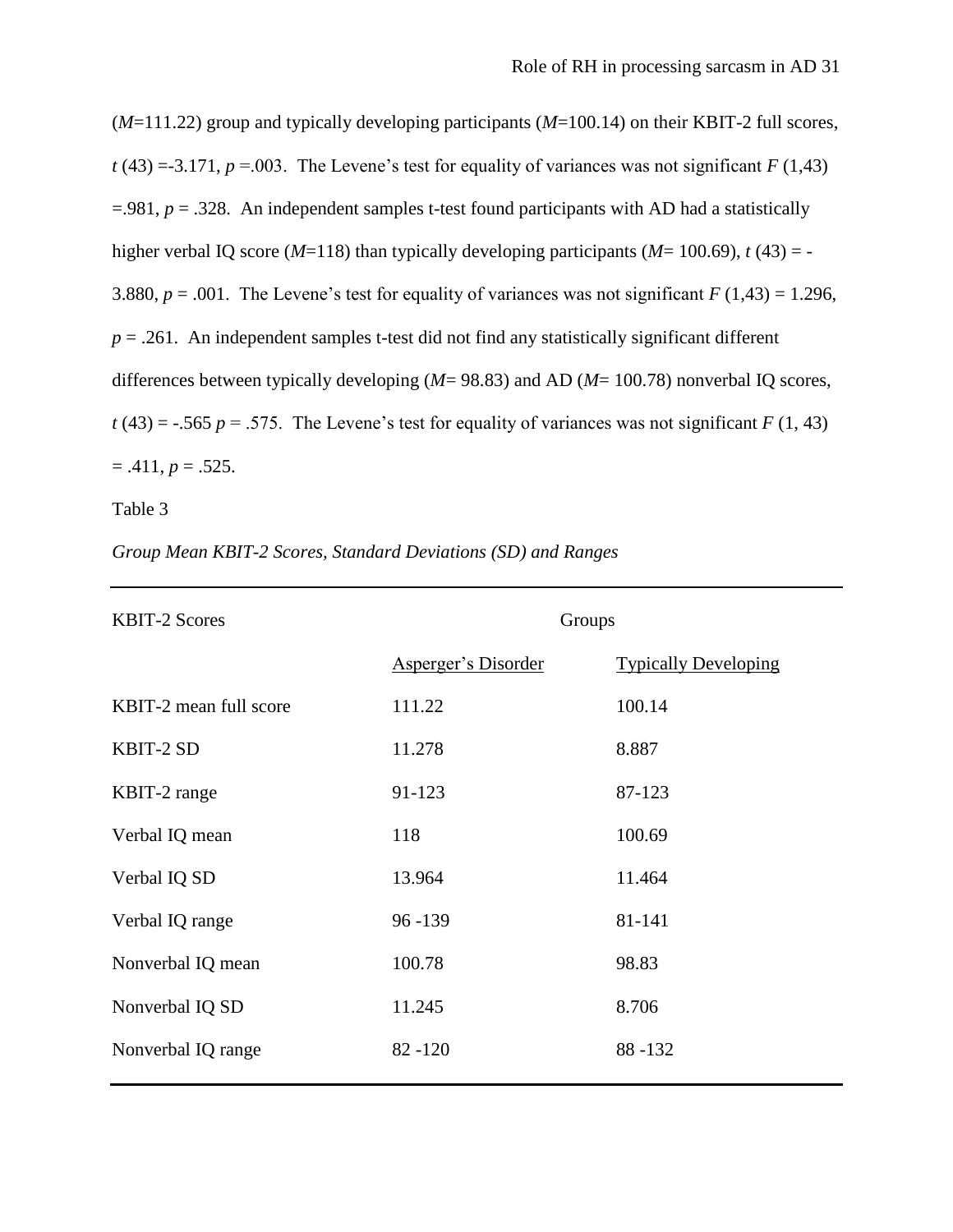#### *Perceived Accuracy*

Participants were asked to complete a brief questionnaire to measure their perceived accuracy for identifying sincere and sarcastic tones. The perceived accuracy of each group was compared to how well they actually performed on the dichotic listening task. Pearson correlation coefficients were computed to find the relationships between perceived accuracy and accuracy for both tones and ears on the dichotic listening task.

In the typically developing group there was a significant positive relationship between perceived accuracy for sincere tones and accuracy for sincere tones for the RE/LH, *r* = .372, *n* = 36,  $p = 0.028$ . This group also showed a significant positive relationship between perceived accuracy for sarcastic tones and accuracy identifying sarcastic tones in LE/RH,  $r = .414$ ,  $n = 36$ ,  $p = 0.013$ . This relationship between perceived accuracy for sincere and sarcastic tones matched the pattern for hemispheric dominance for sarcastic and sincere tones established by previous studies. Therefore, these typically developing participants correctly perceived their ability to identify sarcastic tones for their LE/RH and RE/LH for sincere tones.

In the AD group Pearson correlation coefficients did not reveal any significant  $(p<.05)$ relationships between perceived accuracy and accuracy for either sincere or sarcastic tones. No correlation coefficients approached significance. Therefore, there does not appear to be any relationship between perceived ability to correctly identify both sarcastic or sincere tones and their performance on the dichotic listening task.

Both groups" perceived accuracy for sincere and sarcastic tones were also compared. An independent samples t-test revealed no statistically significant differences between typically developing (*M*=67.57) and AD (*M*=61.33) groups for perceived accuracy for identification of sincere tones,  $t(42) = 1.024$   $p = .312$ . The Levene's test for equality of variances was not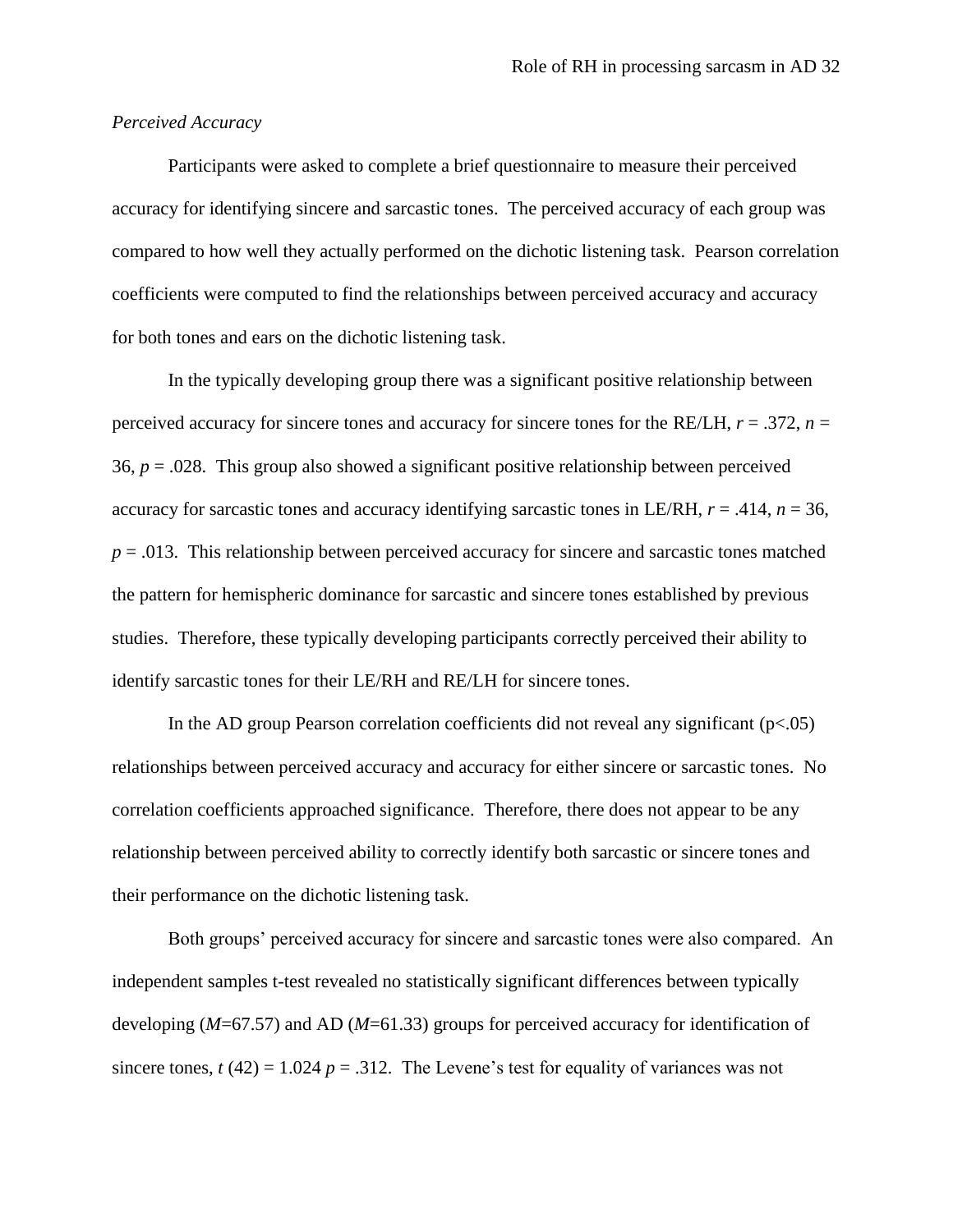significant  $F(1,42) = 2.858$ ,  $p = .312$ . An independent samples t-test also revealed no statistically significant differences between typically developing (*M*=69.37) and AD (*M*=70.00) groups for perceived accuracy of sarcastic tones,  $t(42) = -0.099$ ,  $p = 0.922$ . The Levene's test for equality of variances was not significant  $F(1,42) = .200$ ,  $p = .922$ . Therefore, both groups perceived their ability to identify sarcastic and sincere tones at a relatively similar level of accuracy.

Finally, intelligence scores were compared to accuracy identifying both tones on the dichotic listening task. This was done using participants for each group individually. First, KBIT-2 full scores for both groups were compared to their accuracy identifying sarcasm and sincere tones for specific ears. Second, KBIT-2 verbal IQ scores were compared to accuracy identifying tones for specific ear. Third, KBIT-2 nonverbal IQ scores were compared to accuracy identifying tones for specific ears. Table 4 presents the results of these correlations for typically developing participants and the AD participants. Significant correlations are identified by asterisk and bold font.

Table 4

*Pearson's Correlation Coefficients between KBIT-2 Scores and Means for Accuracy Identifying Sarcastic and Sincere Tones in each Ear.*

| <b>KBIT-2 Scores</b> |            | Sarcasm             |            | Sincere    |
|----------------------|------------|---------------------|------------|------------|
|                      | Sarcasm LE | Sarcasm RE          | Sincere LE | Sincere RE |
|                      |            | Asperger's Disorder |            |            |
| KBIT-2 Full          | $-.251$    | .567                | .084       | $-.238$    |
| Nonverbal            | $-.137$    | .591                | $-.041$    | $-.668*$   |
| Verbal               | $-.273$    | .332                | .150       | .136       |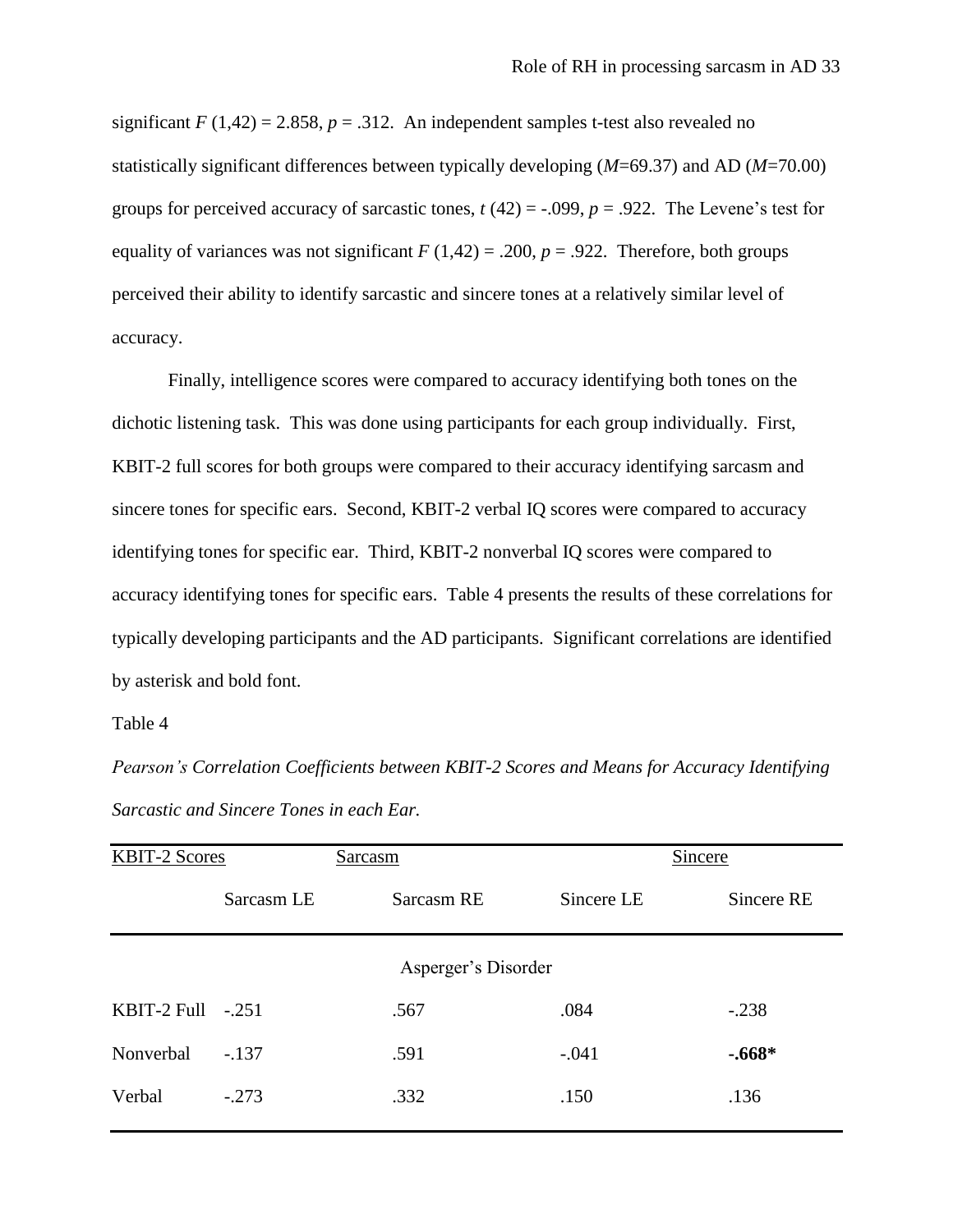|                     | $KBIT-2$ Full = $KBIT-2$ Full Score |               | Nonverbal = $KBIT-2$ nonverbal IQ |      |  |
|---------------------|-------------------------------------|---------------|-----------------------------------|------|--|
| Note. $* = p < .05$ |                                     | $LE=Left$ ear | $RE = Right ear$                  |      |  |
| Verbal              | .017                                | .088          | .048                              | .136 |  |
| Nonverbal           | .046                                | .166          | .033                              | .148 |  |
| KBIT-2 Full         | .001                                | .162          | .065                              | .198 |  |
|                     |                                     |               | <b>Typically Developing</b>       |      |  |

 $Verbal = KBIT-2$  verbal IQ

For the entire sample, combining typically developing and AD group participants, Pearson correlation coefficients did not reveal any significant (p<.05) correlations between KBIT-2 scores and accuracy measures. Pearson correlation coefficients also did not reveal any statistically significant correlations between any KBIT-2 scores and accuracy measures for the typically developing group either.

For the AD group, Pearson correlation coefficients revealed a statistically significant ( $p$ <.05) negative relationship between nonverbal IQ and sincere tones in the RE/LH,  $r = -0.668$ ,  $n= 9$ ,  $p = .049$ . Therefore, as participants' nonverbal IQ increased their accuracy identifying sincere tones with their right ear decreased; as their nonverbal IQ decreased accuracy identifying the sincere tone increased with their right ear.

#### Discussion

In summary, none of the three hypotheses were supported. The first hypothesis that the AD group would be significantly less accurate identifying sarcasm was not supported. An independent samples t-test revealed no mean differences for accuracy levels identifying sarcasm between typically developing and AD groups.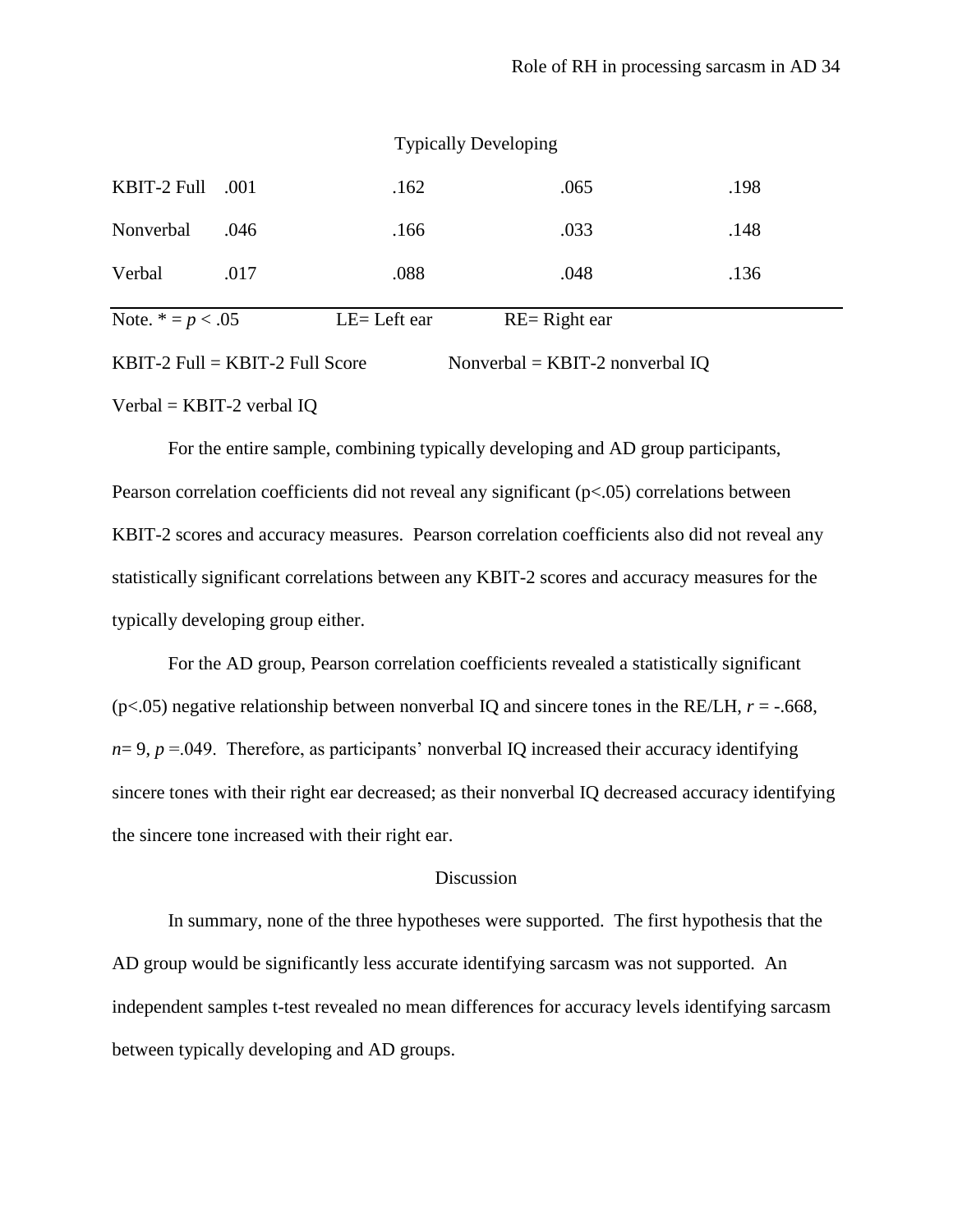Second, the hypothesis that typically developing participants would have a LEA/RH for identification of sarcasm was not supported. A 2 X 2 Ear (left, right) x Target (sarcastic, sincere) Analysis of Variance found no statistically significant RH advantage for identifying sarcasm for the typically developing group. Although not statistically significant, a data pattern was found showing a RE/LH advantage for sarcasm identification. This data pattern trends away from the direction of the second hypothesis.

The third hypothesis postulated those in the AD group would not have a right hemisphere advantage for sarcasm identification. Although not statistically significant, the data pattern showed that those in the AD group relied on their right hemisphere for the identification of both sarcasm and sincere tones. Despite this non-significant data trend, the third hypothesis was not supported. Those with AD did not show a statistically significant right hemisphere advantage for the identification of sarcasm. The reason the lack of right hemisphere advantage for sarcasm identification does not support hypothesis 3, which predicted this, is because those in the AD group did not show a statistically significant advantage for any hemisphere for sarcasm identification.

However, it is difficult to say this lack of significant LE/RH dominance for sarcasm identification is truly an indicator of RH dysfunction in AD for several reasons. First, no significant hemispheric advantage was found for sarcasm. This ambiguity in hemispheric dominance of sarcasm identification decreases the confidence that can be placed in this finding. Second, non-significant trends in the data showed that those with AD were more accurate with their RH for the identification of sarcasm. Therefore, perhaps if the sample size were larger or more representative this non-significant finding would become significant and this hypothesis would be supported. Third, typically developing participants who had been shown in previous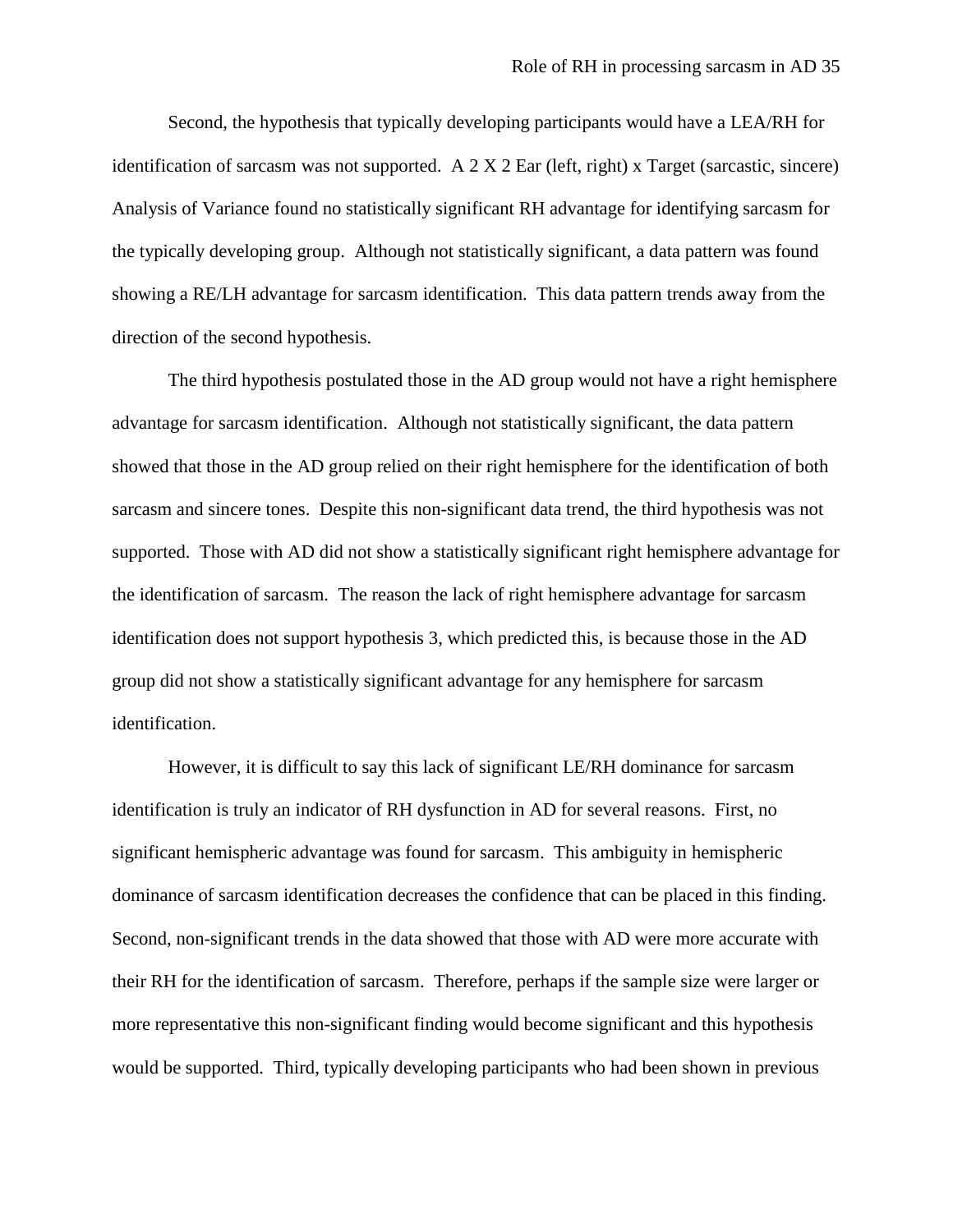studies to have a RH advantage for sarcasm identification, did not show this same pattern in this study. This makes comparison between groups more difficult. The typically developing participants were meant to act as a control to show a replicated finding of RH dominance for sarcasm identification (Voyer et al., 2008). Without a significant RH dominance for sarcasm identification in this group, comparisons with the atypically developing (AD) group become more problematic and decrease the amount of confidence that can be placed in this finding.

A previous study also did not find any difference between typically developing participants and those with high-functioning Autism using a dichotic listening task to identify prosodic elements of speech (emotions in this instance) (Baker, Montgomery, Abramson, 2010). This study compared these two groups ability to recognize emotions (happiness, sadness, anger and neutrality) in sentences which were digitized so that the words could not be detected. This study found that the groups did not differ significantly in their ability to recognize these emotions. They concluded that the difficulty those with Autism have processing emotion is not isolated to emotions presented verbally. Although this study focused on recognizing emotions and not sarcasm it is has definite applications to the current study. The Baker, Montgomery, Abramson (2010) study is one of very few studies that has used the dichotic listening task on those with ASD. The results of this study, in addition to the current study, show it is difficult to pinpoint the exact way individuals with AD process information differently than typically developing individuals.

The lack of support for the first and second hypotheses is also problematic. The lack of disparity between groups on accuracy identifying sarcasm has ramifications for the conclusions made about the typically developing group, AD group and comparisons between groups. The lack of difference between groups identifying sarcasm further weakens the support for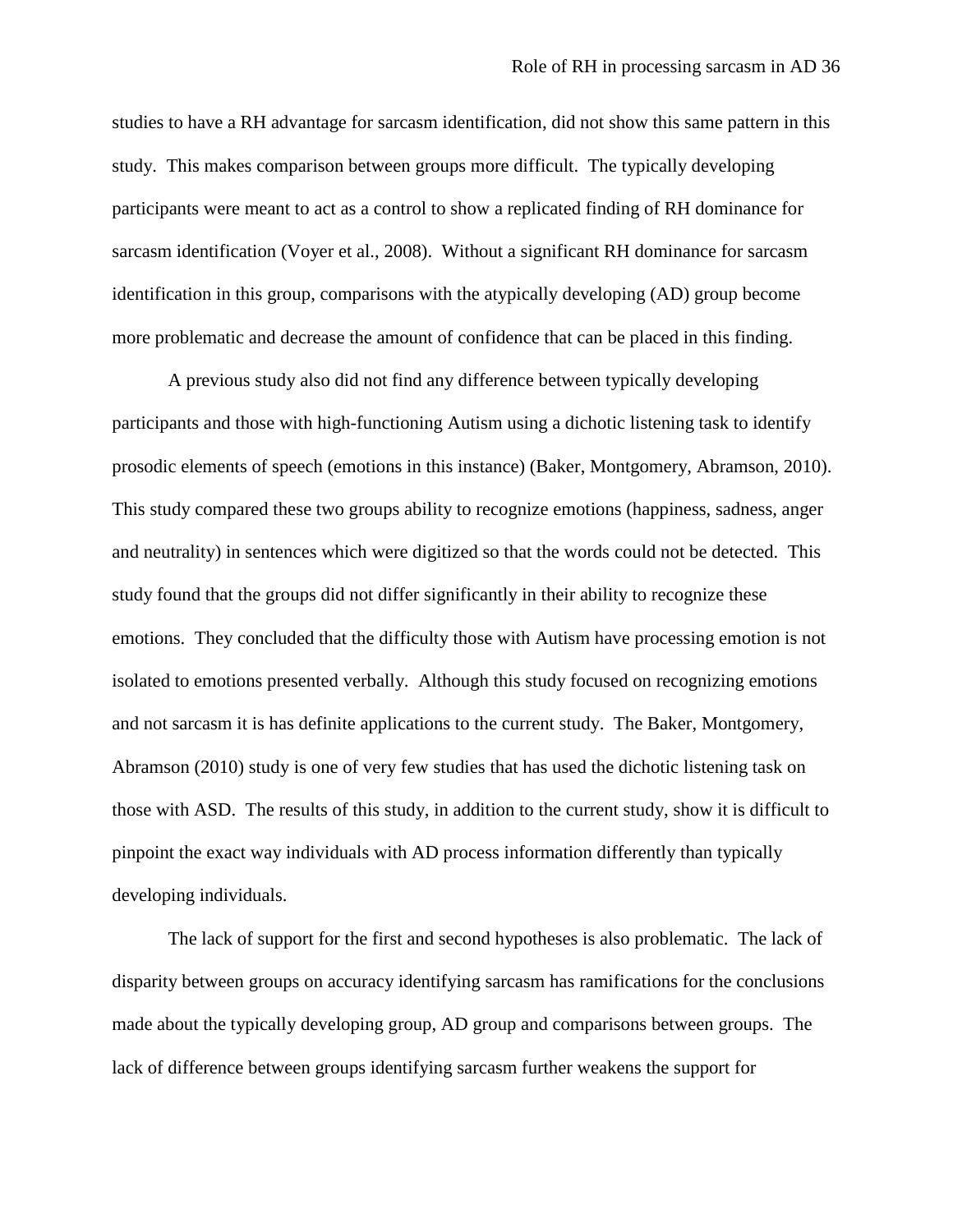hypothesis three. Although there may have been data to show there was no significant LE/RH advantage for sarcasm identification, both groups identified sarcasm in a similar fashion; meaning that both groups failed to show established characteristics for these groups. This limits the ability for these results to generalize beyond the current study.

Typically developing participants also did not show the hypothesized RH advantage for sarcasm identification. As discussed above, this severely limits the ability to compare these two groups. This problem is magnified by the non-significant trend in the data that showed typically developing participants showed a RE/LH advantage for sarcasm identification. This nonsignificant LH advantage for sarcasm identification is contrary to numerous studies showing the exact opposite effect being the norm. It is unclear why the current sample of typically developing participants did not show the pattern of hemispheric processing found in previous studies for sarcasm. One possible explanation would be that the participants were not motivated to give their best effort. As members of the Psychological Science Subject Pool participants are required to participate in four total experiment hours, or complete an alternate assignment, to complete their introduction to psychology course. Therefore, it is possible these participants may have rushed through the experiment to fulfill their class requirement. The dichotic listening task is a difficult task and if participants did not put forth their best effort it may have resulted in this unaccounted for pattern of hemispheric advantage for sarcasm.

Following planned analyses post-hoc comparisons of both groups" perceived ability to identify both tones was also examined. Pearson correlation coefficients revealed positive relationships between typically developing participants" perceived accuracy and their actual accuracy for identification of sincere and sarcastic tones on the dichotic listening tasks. Typically developing participants correctly perceived their ability to identify sarcastic tones for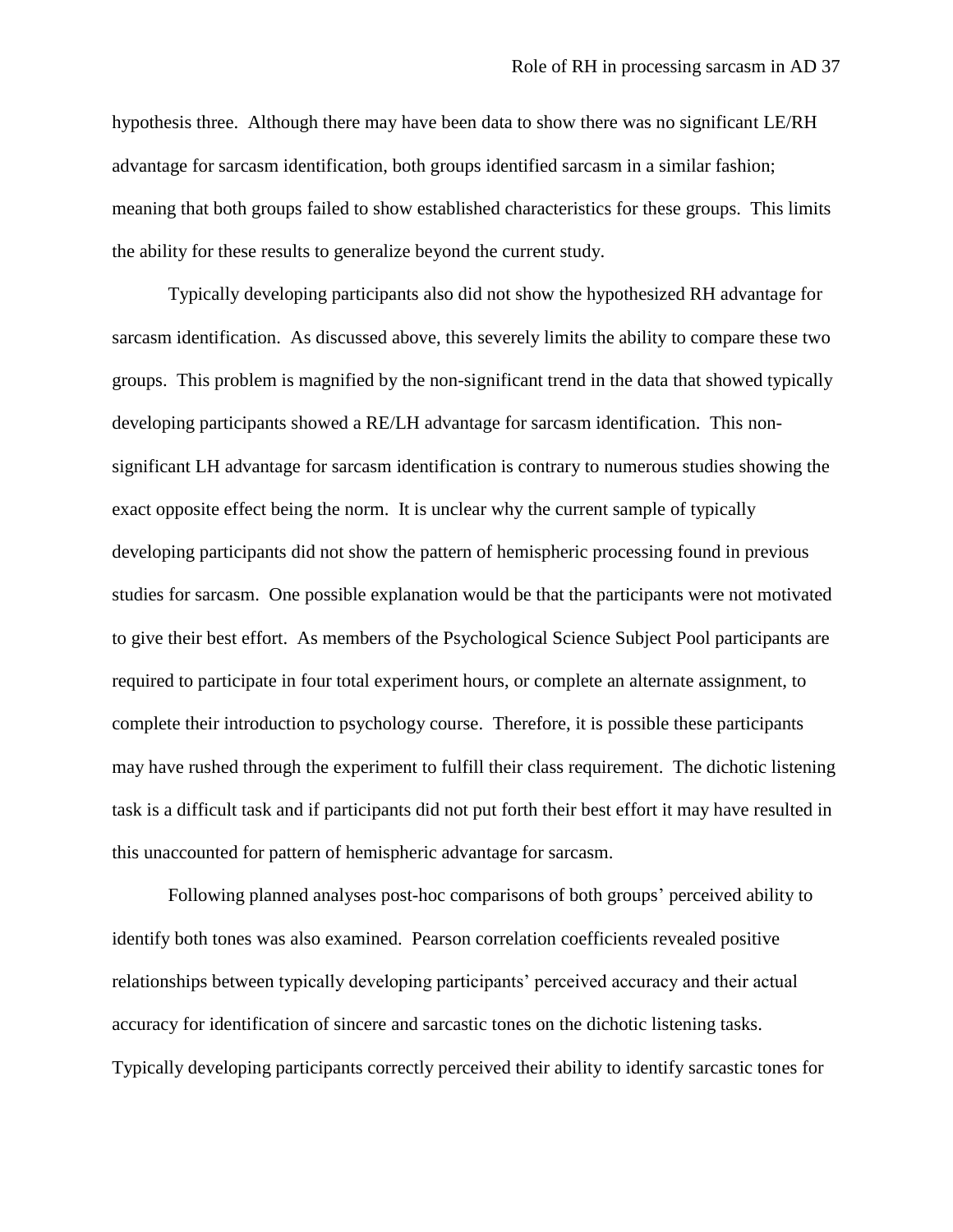their LE/RH; and RE/LH for sincere tones. There were no statistically significant relationships between perceived and actual accuracies of either tone in the AD group. Finally, an independent samples t-test revealed no statistically significant difference between groups" perceived ability levels for identification of sincere or sarcastic tones. For sincere tones, no statistically significant differences between typically developing and AD groups for perceived accuracy were found. For sarcastic tones, no statistically significant differences existed between typically developing and AD groups for perceived accuracy. Therefore, although there was a significant relationship between the typically developing group"s ability to predict their accuracy for sincere and sarcastic tones by ear, there was no statistically significant disparity between perceived accuracy levels between groups.

Examining the disparity between perceived accuracy identifying sarcasm and actual accuracy may lead to interesting insights into AD. It is interesting that there were no statistically significant relationships between their perceived ability and actual performance on the dichotic listening task in the AD group. This disparity may lead to insight into the condition of AD.

The finding that those in the typically developing group were able to predict their ability to identify sarcasm and sincere tones implies these participants had an awareness of these abilities. This insight into their abilities is a key difference between groups. The lack of clear correlations between perceived and actual ability to identify tones in AD implies that they do not have the insight into their own abilities that typically developing participants were found to have. This lack of insight into one"s abilities, inability to recognize how effectively one is interpreting non-literal communication (i.e. sarcasm) may be directly related to the core symptoms of abnormal social interaction and inability to communicate effectively with others. Although the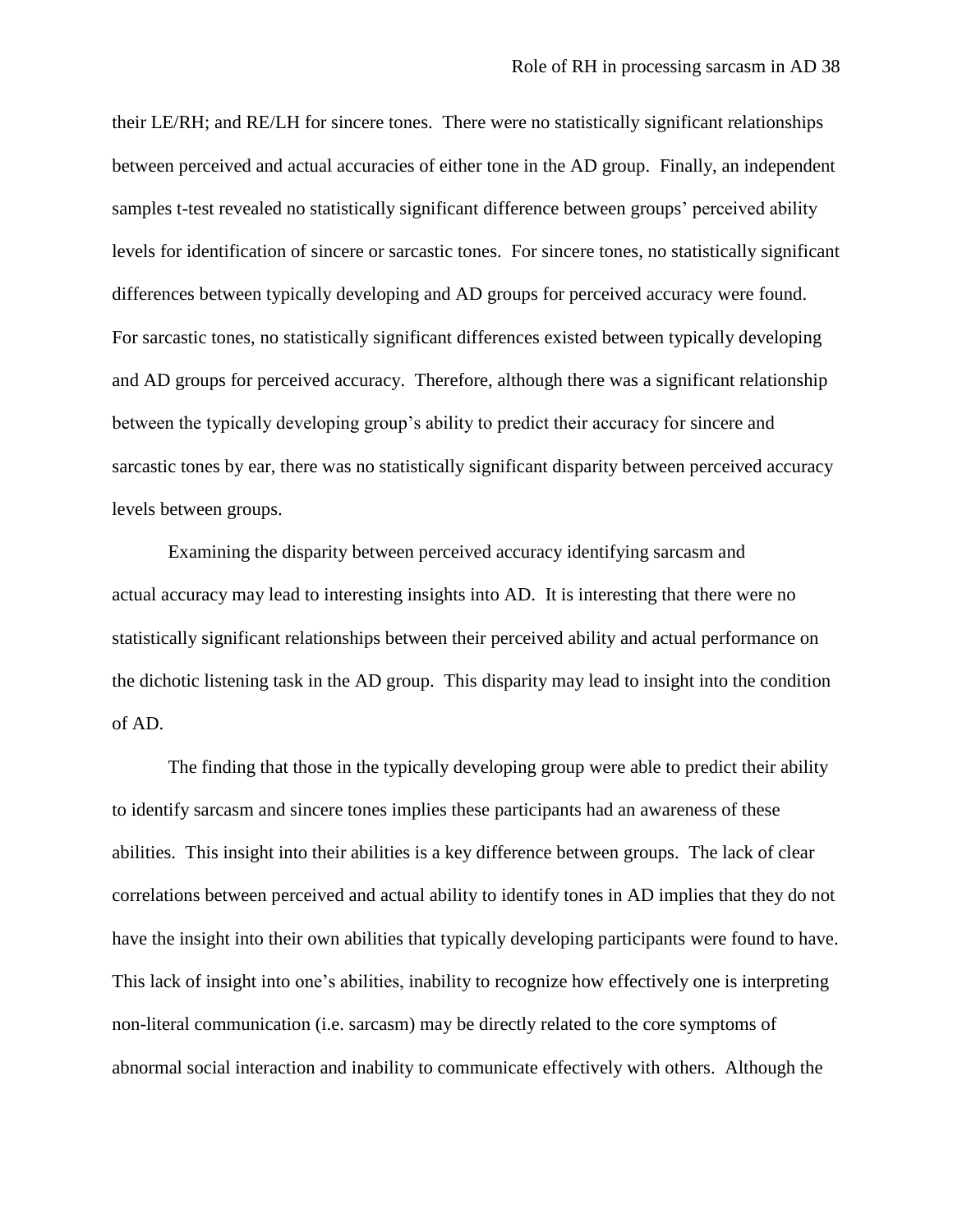current study did not find a relationship between this awareness of abilities and performance on the dichotic listening task, it may be a contributing factor to the social and communication symptoms that are hallmarks of AD.

Although no formal hypotheses were formed about the relationship between perceived accuracy and ability to identify sarcasm in this study, there are implications for both over and under predicting their ability to identify sarcasm in AD. If it is found that they over predict their ability to interpret sarcasm this could be associated with their social and communication problems. For instance, they may misinterpret others' meanings regularly and this could lead to confusion in both parties. In future studies if it is found that they believe they are more accurate than they truly are it may show a lack of insight into their social skills deficiencies and provide some support to the RH dysfunction theory. Those with RH damage are not aware that they are no longer as capable of interpreting sarcasm as those without brain damage. Therefore, this lack of insight in both groups may be some evidence that dysfunctional RH language processing could be implicated with sarcasm comprehension issues in AD.

Conversely, if in future studies those with AD are found to under predict their ability to identify sarcasm this could be a source of their apprehension in social situations. If they feel they are less skilled than others at interpreting sarcasm this may be an indication that they are less confident using other forms of non-literal communication as well. This apprehension about understanding sarcasm and other forms of non-literal communication would therefore be a very viable theoretical and practical target for future studies. Targeting interventions to improve social skills, recognize sarcasm, better understand pragmatic aspects of speech, improve perception of their own abilities and appropriate usage of nonverbal communication methods all would improve communication skills in those with AD.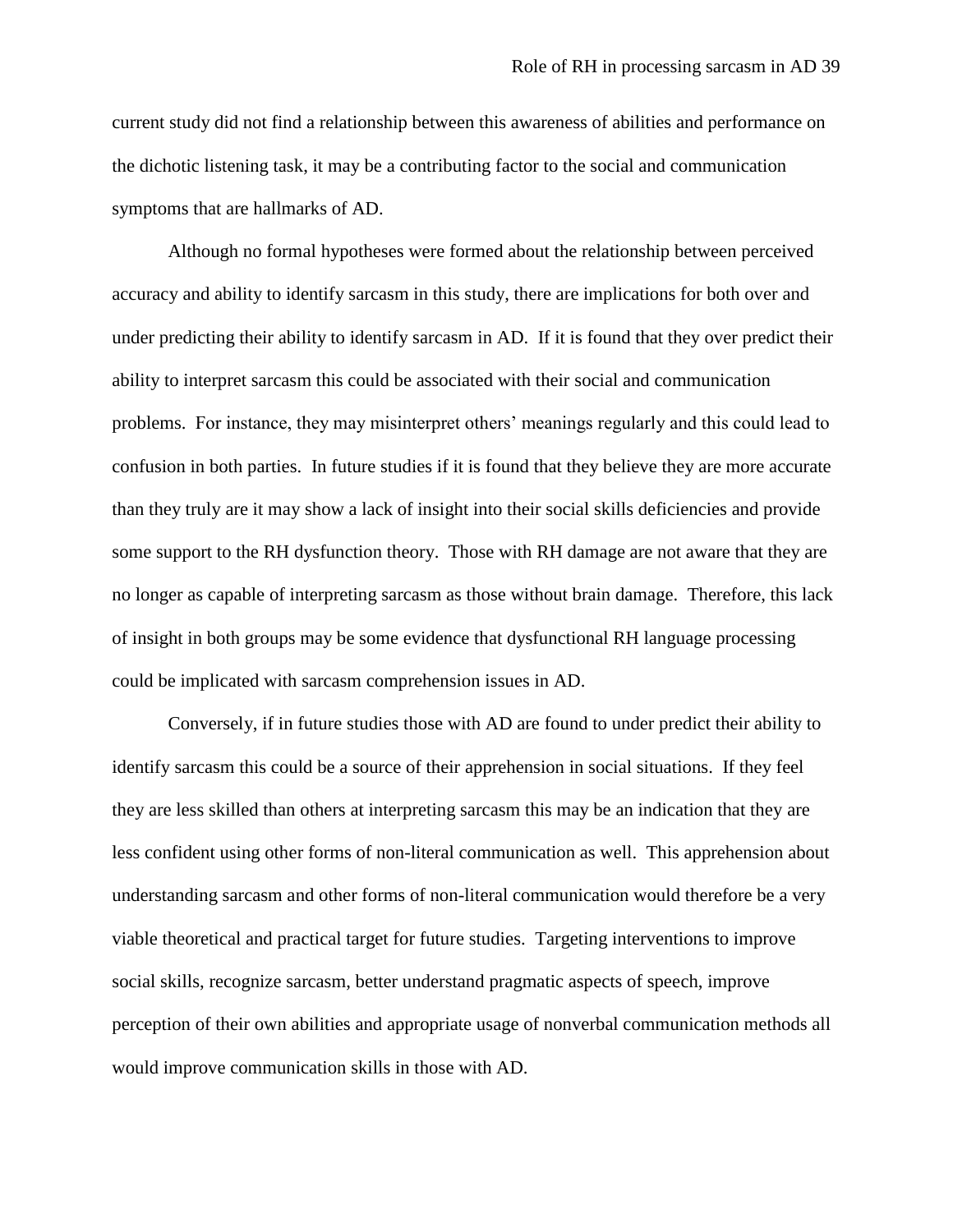Performance on the KBIT-2 by both groups was also compared. Using the final samples (after exclusionary criteria applied to sample) those in the AD group had a statistically significant higher KBIT-2 full scores and verbal IQ scores. According to the *DSM-IV TR* individuals with AD often have average to above average intelligence so this finding is not without precedent (APA, 2000). It is possible that their higher overall KBIT-2 scores and their verbal IQ scores influenced their performance on the test. Loveland et al. (1997) found that the ability of young adults with autism to perceive verbal and nonverbal emotions depended primarily on cognitive abilities rather than diagnosis. In their study the main influence was the cognitive capacity aspect rather than the Autism diagnosis. This finding was supported by other research using the dichotic listening task to identify emotions, where those with high-functioning autism performed similarly too typically developing controls and scored similarly on intelligence measures (Baker, Montgomery, Abramson, 2010). Based on the results of these previous studies, and the higher verbal and overall intelligence levels of the AD group in the current study, it is likely their intelligence level affected the ability to see differences on performance of the dichotic listening task.

Correlations between group performance on the KBIT-2 (overall, verbal and nonverbal) and their accuracy identifying specified tones were also examined. Pearson correlation coefficients revealed a statistically significant negative relationship between left hemisphere (right ear) and sincere tones in the AD group. As participants" nonverbal IQ increased their accuracy identifying sincere tones with their right ear decreased; as their nonverbal IQ decreased their sarcasm identification increased. This was the only significant relationship found in either group.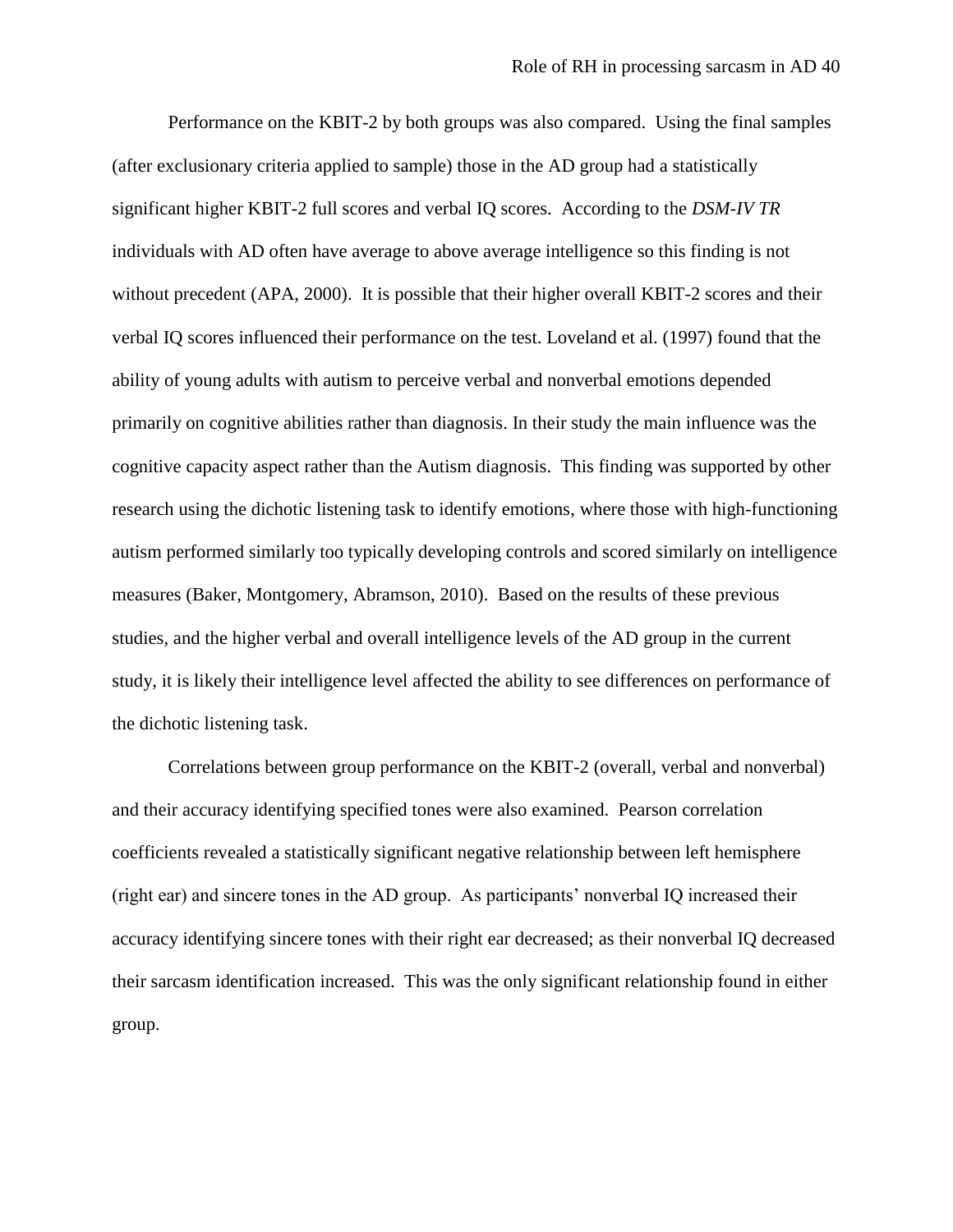This thesis attempted to extend research into language processing of sarcasm utilizing a validated tool, the dichotic listening task, to a group that had previously had not been tested using this medium. One important conclusion can be made from this study concerning the use of this task. This study found that participants had no problem understanding the task and performed at a relatively equal level to their typically developing counterparts. This is important because although no significant differences between the two groups performance occurred, this study provided evidence the task can be used in the future with this population. With a larger sample size it is possible that there would have been significant difference between the two samples and make it more valuable in future AD research.

### *Limitations*

The lack of empirical support for three hypotheses revealed several shortcomings of the current study as well point out areas that can be improved upon in future studies.

The first shortcoming of this study was the small sample size of the AD group. The sample size of 9 severely decreased the power of the study and limits the confidence in the conclusions of this study. Although the sample size was extremely small making exclusion criteria less restrictive would not be an effective method of increasing sample sizes. This would introduce more unaccounted variance and further weaken conclusions. The only way to increase the sample size would be to increase recruitment parameters to different groups, over larger areas and time to collect data.

One reason for this small sample size is because it was extremely difficult to reach and recruit participants with AD to participate in this experiment. Recruitment efforts focused mainly on local colleges and universities. This recruitment method was used because it was an effective means of ensuring that those in both groups had relatively equal education levels.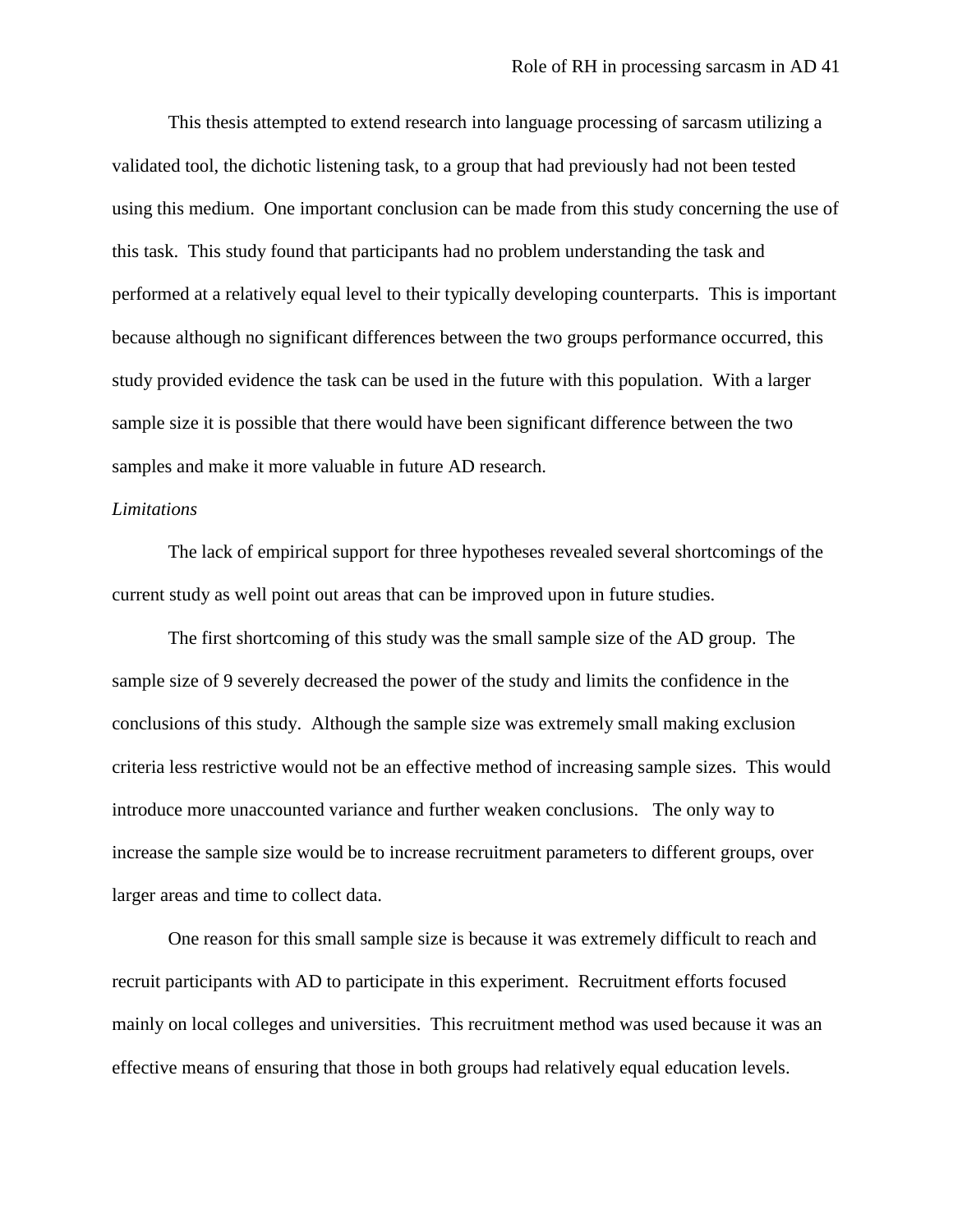Recruiting from colleges limited the amount of more severely impaired individuals with AD because the severity of their condition would likely impede their ability to successfully progress to college level education. Therefore, recruiting from colleges was used to attempt to decrease the likelihood of lower intelligence levels being a confounding variable. Unfortunately, this method was not as effective as anticipated. Although several universities were contacted through their disability services departments, potential participants were either not informed or did not want to participate.

Second, the disparity in sample sizes between the typically developing and AD groups is another limitation of this study. This is problematic because it is likely that the larger sample size of the typically developing group produced a more representative picture of this sample while the AD group may not be as representative of a sample. This is especially important on a task such as the dichotic listening task where multiple trials are needed to get an accurate mean performance. Therefore, those in the AD group may have been affected by outliers and not be the best representation of the sample. This makes comparisons between the two unequal sized groups more difficult and conclusions less clear.

The third shortcoming of this study was that those in the AD group had multiple diagnoses and were taking multiple medications. The presence of multiple psychiatric disorders made it more difficult to conclude definitively it was their AD diagnosis rather than another disorder that could have affected performance on the dichotic listening task. The disorders present in the AD group included- depression, anxiety, OCD, and ADHD. These disorders affect how the participants process their environment and may have affected performance on the dichotic listening task. Additionally, it is possible the medications taken by participants in the AD group affected their ability to complete the dichotic listening task. Several of these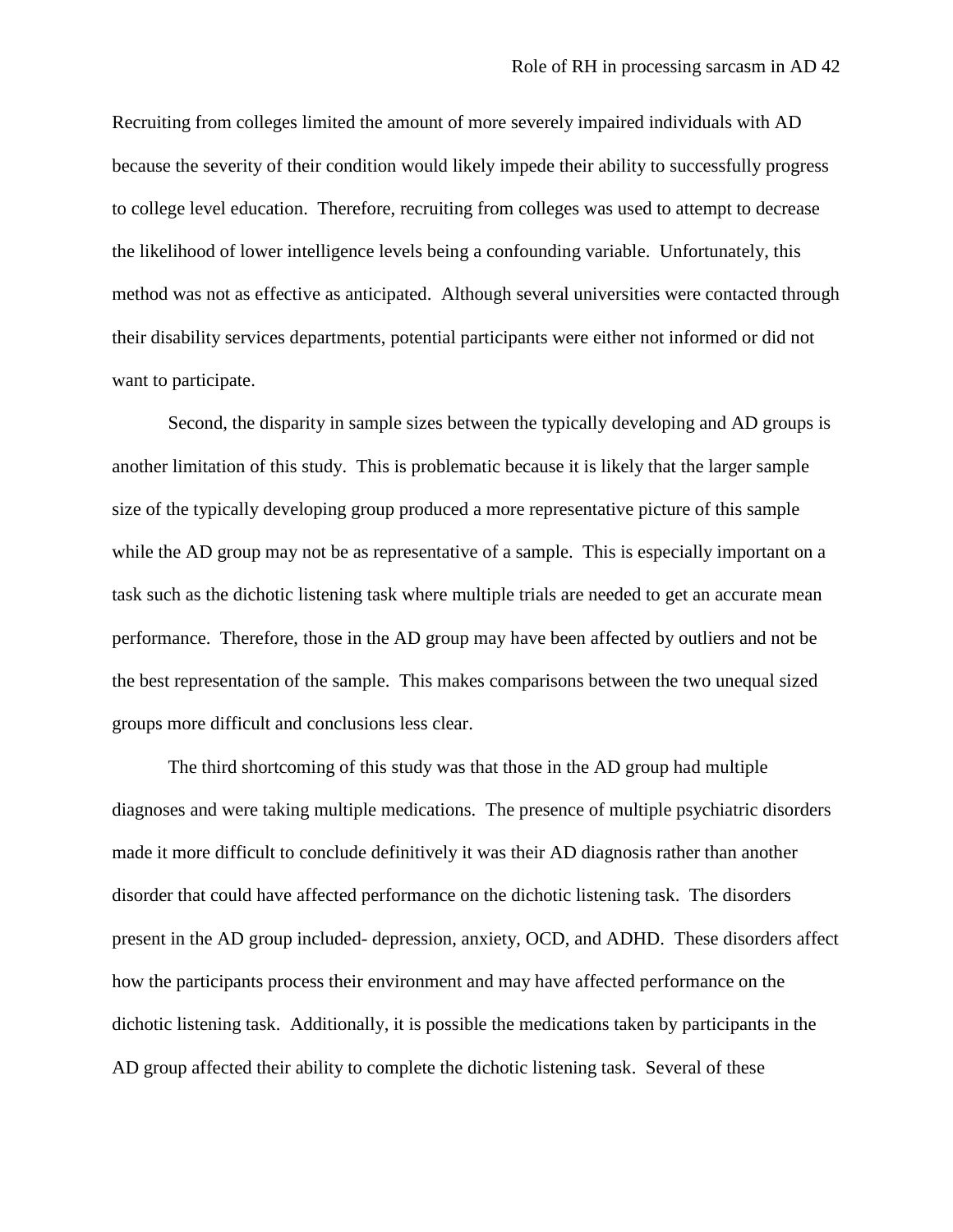medications have unintended side effects which can affect cognitive and affective processes which could have affected their performance. Ideally, participants would be excluded if they had comorbid psychiatric diagnoses or were taking specific psychiatric medications to control these confounding variables. In the current study this was not possible because it would have further decreased the size of the already small AD group.

Fourth, the majority of participants were recruited from a program designed for individuals with ASD where services (tutoring, social groups, residential, etc.) are provided to aid them in their college experience. This extra assistance and supportive community may have improved their ability to socialize and recognize sarcasm. These improved social skills and ability to recognize sarcasm may be different from other individuals with AD and decrease generalizability of these findings.

Fifth, some measurement error could have been introduced by using two experimenters to collect data. The principal investigator was a graduate psychology student but an undergraduate research assistant was also used to collect data in the typically developing group. It is possible that the two experimenters explained tasks differently and or administered aspects of the experiment differently. The primary investigator attempted to reduce this possibility by giving the undergraduate research assistant a script to follow as well as training prior to data collection. *Future Directions*

The exclusionary criteria, although effective in the current study, can be improved upon in future studies. These criteria were successful in limiting the number of confounding variables such as handedness, intelligence levels and health concerns. However, these exclusion criteria should definitely become more sophisticated to limit confounding variables. Including specific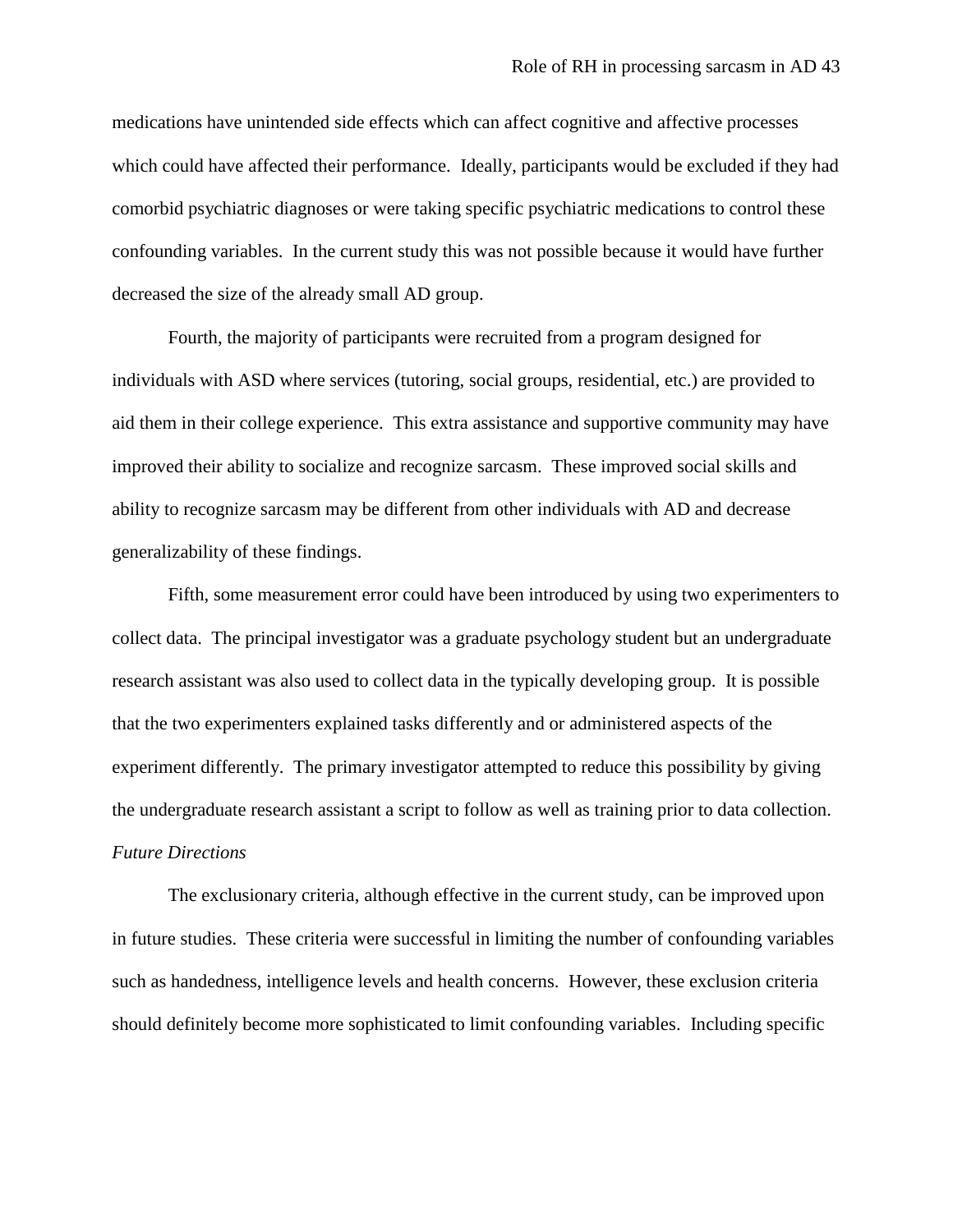medications and diagnoses as exclusionary criteria will provide a clearer picture of how AD alone affected performance on the dichotic listening task.

Second, expanding how perceived accuracy is measured may provide more insight to sarcasm processing and perceived ability. In the typically developing group it was shown that participants were able to correctly predict their accuracy identifying sarcasm with their left ear and sincerity with their right ear. Even though participants were not asked to predict how each ear did separately it is interesting that statistical analysis showed agreement between their perceived ability and true ability to identify target tones. Future studies could ask participants to focus on the ability of each ear to identify both tones to support the results of the current study.

Third, including other measures of right hemisphere (RH) functioning may be necessary to further correlate AD with right hemisphere damage. The lack of statistically significant differences between groups on identification of tones on the dichotic listening task decreases the ability to conclude any relationship between hemispheric functioning and AD symptomatology. Therefore, to make a stronger connection between RH functioning and AD, using a battery of cognitive and neuropsychological measures of RH functioning would be beneficial.

Fourth, inclusion of a sarcasm comprehension measure will increase the value of using a dichotic listening task. Previous research examining those with ASD using dichotic listening tasks included screening task that assessed their ability to understand their target phrases or words (Baker, Montgomery & Abramson, 2010). Baker, Montgomery and Abramson (2010) examined individuals with high-functioning Autism ability to recognize four emotions. In this study they included a brief measure asking participants to define these emotions prior to beginning the dichotic listening task. Inclusion of a similar task that would ask individuals to define sarcasm could be beneficial.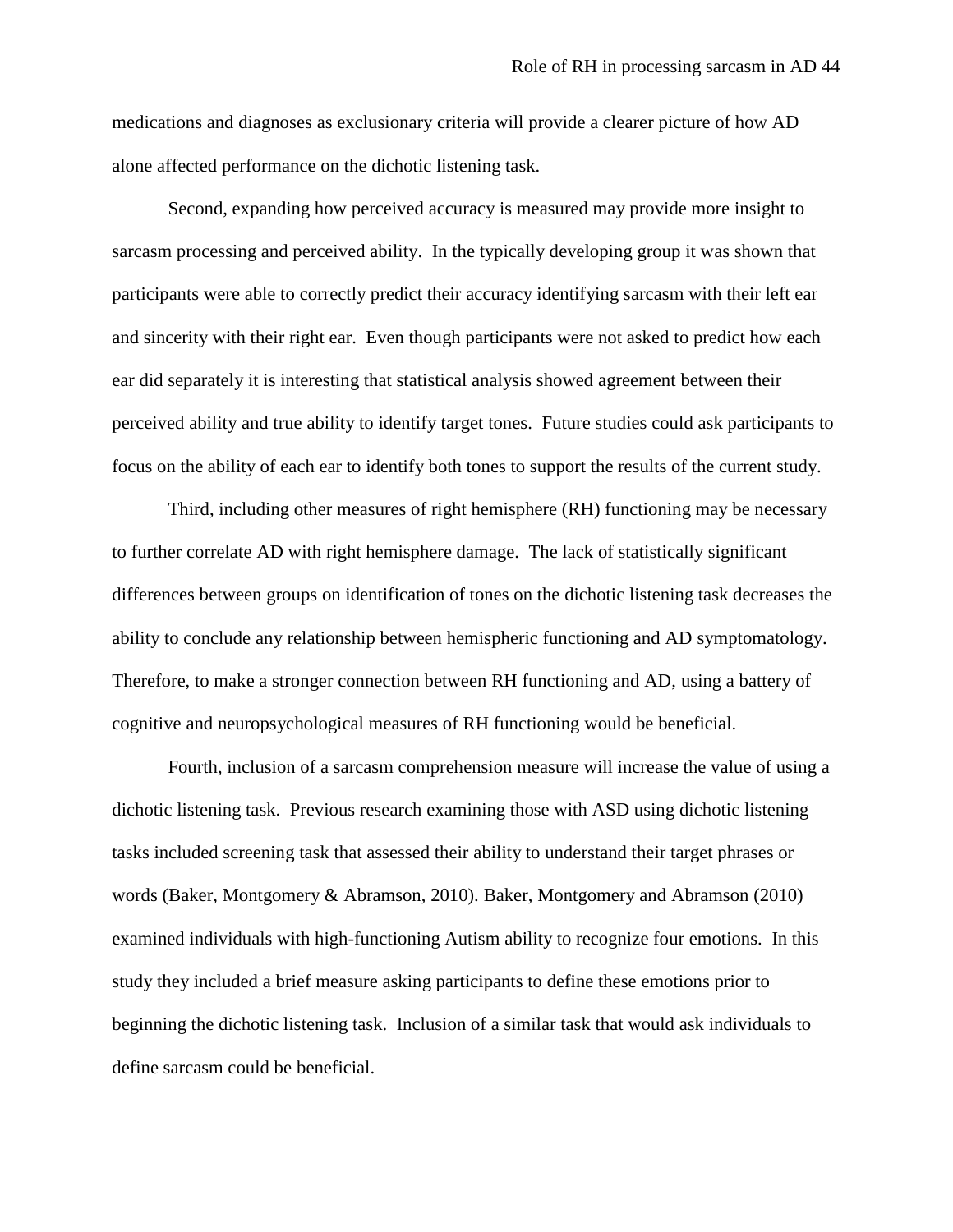Fifth, inclusion of other measures that examine participants" abilities to recognize sarcasm and thoughts of others correctly could be beneficial. Previous research has shown The Strange Stories test was an effective tool to measure the ability to identify sarcasm in AD (Jolliffe & Baron-Cohen, 1999). Using previously proven measures of sarcasm comprehension with the dichotic listening task would likely provide a more comprehensive understanding of sarcasm comprehension in AD. The use of these proven methods of sarcasm comprehension in AD with the dichotic listening task could provide convergent validity if the measures are found to be positively correlated. The Strange Stories test would also be interesting to compare to the dichotic listening task because it is a visual task. The differences in ability to recognize sarcasm in these two forms, visual (reading the scenario and text bubbles) and auditory, may identify specific pathways that are affected more than others. Theory of Mind (ToM) tests could also be a helpful measure to include. These measure the ability of someone to gauge what others are thinking. This ability to perceive others" thoughts and intentions are crucial to social interaction, non-verbal communication and interpreting sarcasm. Inclusion of other tests of sarcasm comprehension and ToM measures into a battery of tests could provide better insight into communication issues in AD.

Sixth, inclusion of measures of sarcasm that involve visual rather than auditory comprehension. The dichotic listening task only utilizes auditory processing of information and therefore may be missing the aspect of environmental processing where the problem may be. Previous research has shown that individuals with ASD have trouble identifying emotions visually using chimeric facial tasks and other visual markers of emotion (Ashwin, Wheelwright, Baron-Cohen, 2005; Uchiyama, Seki, Kageyama, Saito, Koeda, et al., 2006). This is very important in sarcasm comprehension because one must recognize the disparity between the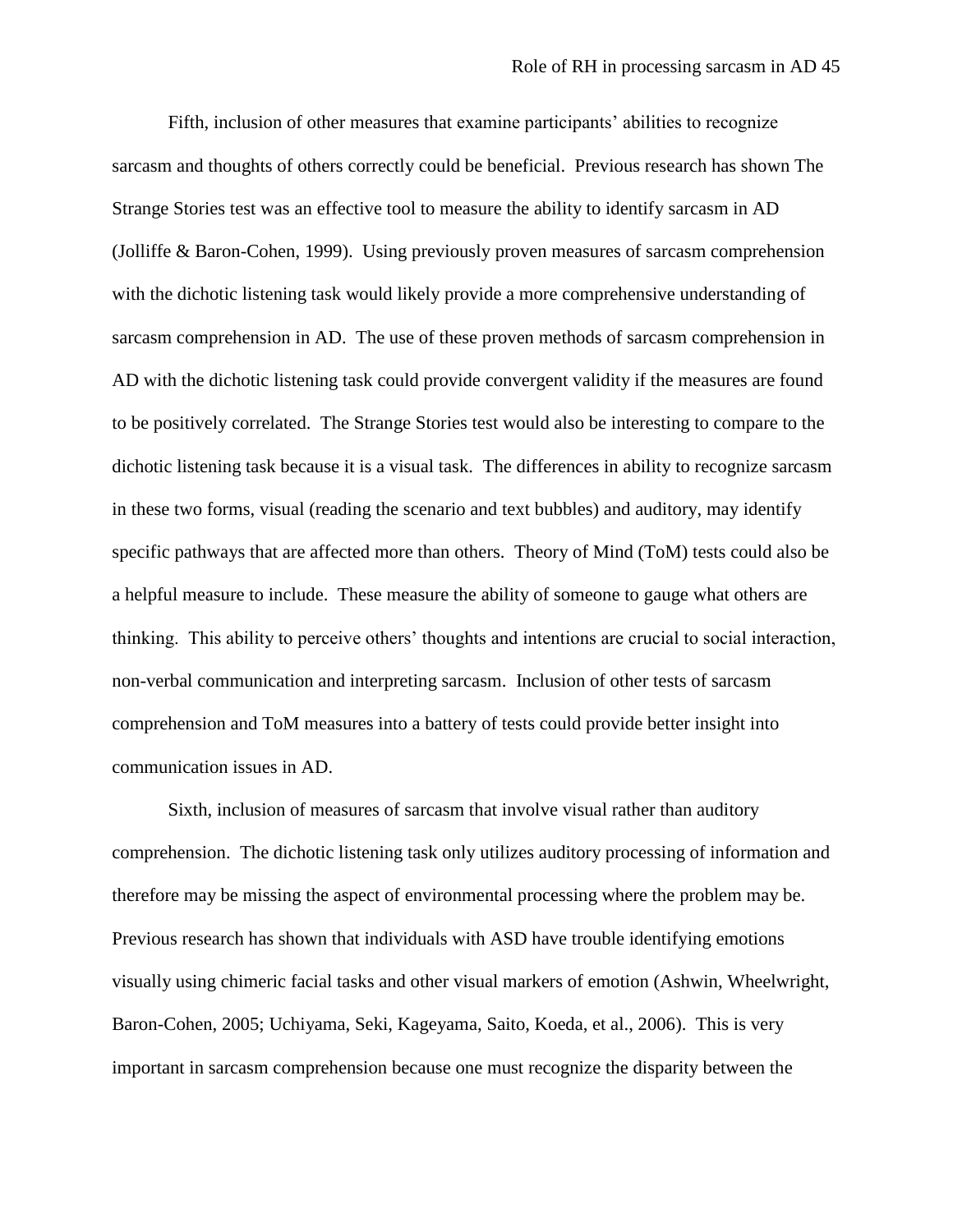literal meaning of communication and the intended message. Cues include nonverbal information such as facial expression, gestures and environmental cues. Inclusion of a visual recording of individuals being sarcastic and sincere may offer an interesting way to measure the role visual information is used by those with AD. As stated above the Strange Stories Test relies on visual processing of information to identify sarcasm and this could provide more insight into other sensory methods of processing sarcasm. The current study was not able to find a difference between typically developing individuals and those with AD on the auditory task alone; inclusion of visual tests of sarcasm comprehension may reveal more about how those with AD process sarcasm.

#### *Conclusions*

The current study was only able to find marginal support for the hypothesis that those with AD did not have a LE/RH advantage for sarcasm identification. However, this finding is inconclusive because no significant hemispheric advantage was found for sarcasm identification in the AD group. Although in the literature there appears to be a link between RH dysfunction and the inability comprehend sarcasm in AD the current study was not able to find this connection in the sample examined. Participants in the AD group performed similarly to typically developing participants identifying sarcasm and sincere tones. This lack of support for these previously established norms of hemispheric dominance for sarcasm identification is particularly problematic. This implies flaws in either the version of the dichotic listening task used in this study or the samples. One explanation for the lack of differences between samples on the dichotic listening task would be the AD group having higher overall KBIT-2 and verbal intelligence levels. In either case, this further hampers making any firm conclusions based on this data. The main limitation of this study was the small AD sample size. This limited sample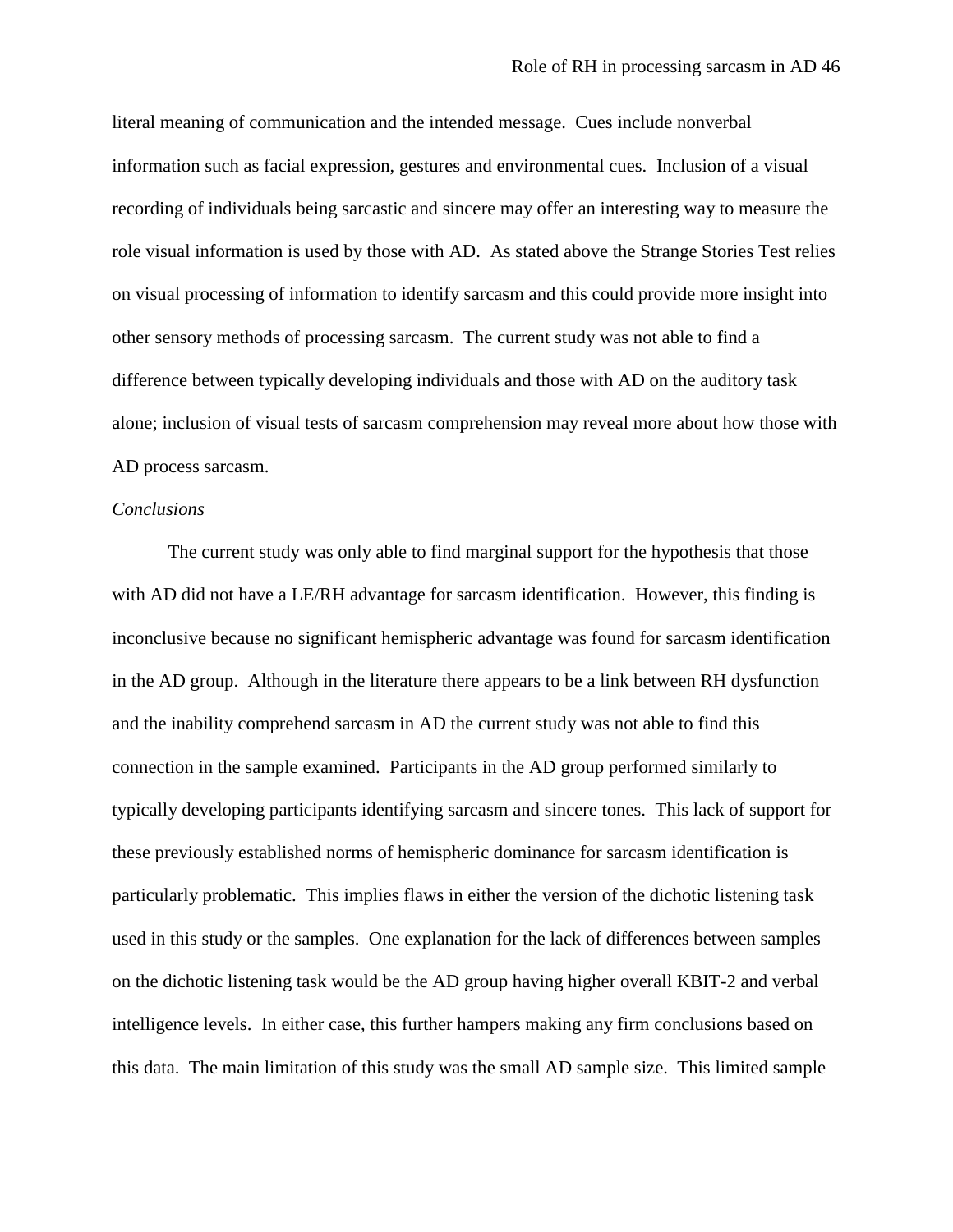size decreased power severely and limited the ability to make empirically supported conclusive statements about the results of this study.

This thesis did find some interesting group differences for perceived accuracy and actual accuracy on the dichotic listening task. Typically developing participants showed agreement between their perceived and actual abilities to identify sincere tones with their LE/RH and sarcastic tones with their RE/LH. Those in the AD group did not have this insight into their ability. This lack of insight into their ability to identify sarcasm may lead to better understanding the symptoms of abnormal social interaction seen in AD.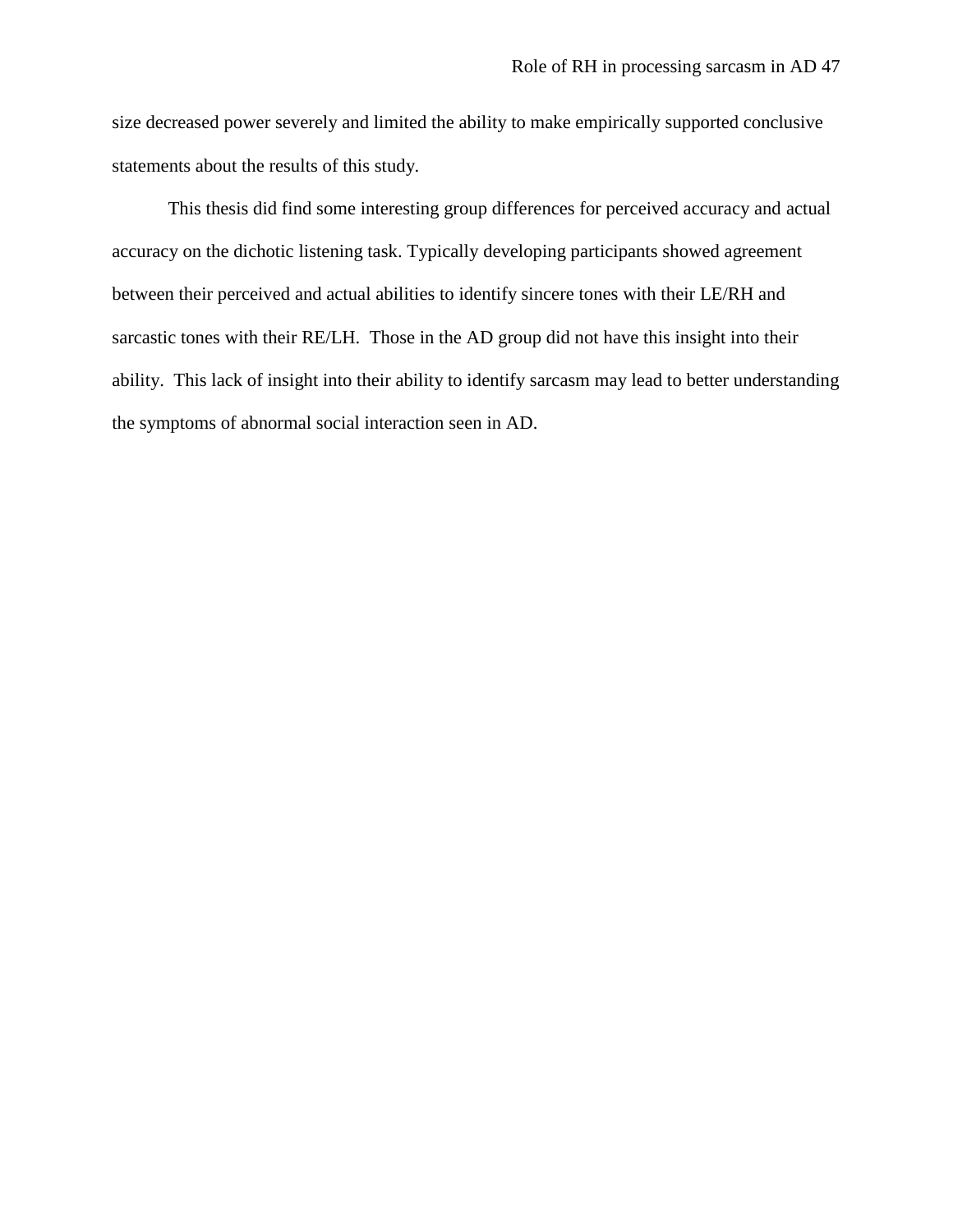#### References

- American Psychiatric Association. (2000). *Diagnostic and statistical manual of mental disorders IV-text revision.* Washington, DC: Author.
- American Speech-Language-Hearing Association (2006). *Guidelines for speech-language pathologists in diagnosis, assessment, and treatment of autism spectrum disorders across the life span* [Guidelines]. Retrieved October 16, 2009, from http://www,ahsa.org/policy.
- Ashwin, C., Wheelwright, S. & Baron-Cohen, S. (2005). Laterality biases to chimeric faces in Asperger syndrome" What is "right" about face-processing? *Journal of Autism and Developmental Disorders, 35*, 183-196.
- Bain, S. & Jasper, K. (2010). Review of the Kaufman brief intelligence test, second edition. *Journal of Psychoeducational Assessment, 28*, 167-174.
- Baker, K., Montgomery, A. & Abramson, R. (2010). Brief report: Perception and lateralization of spoken emotion by youths with high-functioning forms of autism. *Journal of Autism and Developmental Disorders, 40*, 123-129.
- Beeman, M. (1998). Course semantic coding and discourse comprehension. In M. Beeman & Chiarello, C. (Eds.) *Right Hemisphere Language Comprehension: Perspectives From Cognitive Neuroscience.* (pp. 255-284). Mahwah, NJ: Lawrence Erlbaum Associate Publishers.
- Beeman, M. & Chiarello, C. (1998). Complementary right and left hemisphere language comprehension. *Current Directions in Psychological Science, 7*, 2-8.
- Beeman, M. & Chiarello, C. (1998). *Right Hemisphere Language Comprehension: Perspectives from Cognitive Neuroscience.* Mahwah, NJ: Lawrence Erlbaum Associate Publishers.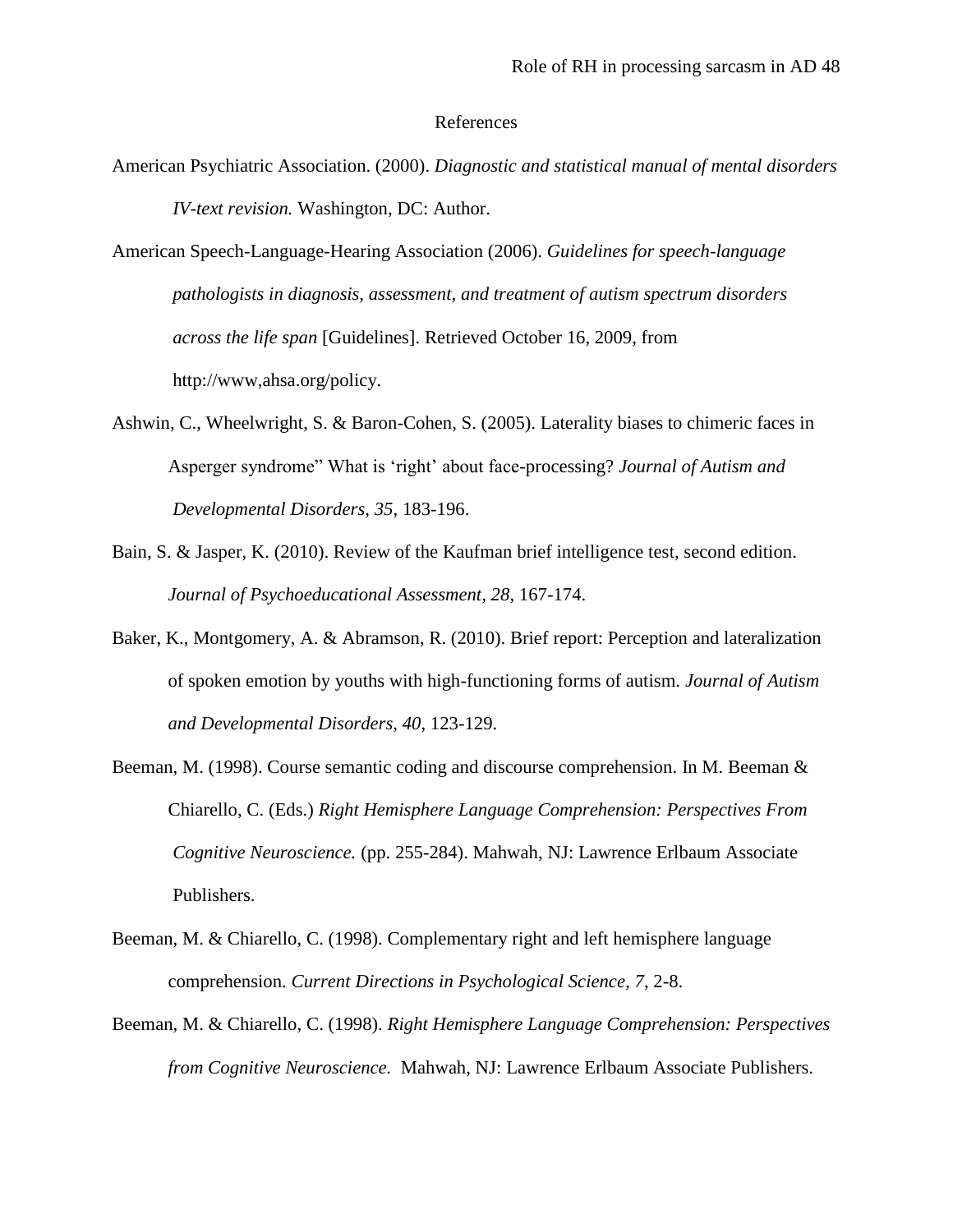408 pp.

- Blake, M. (2007). Perspectives on treatment for communication deficits associated with right hemisphere brain damage. *American Journal of Speech-Language Pathology, 16,* 331-342.
- Borod, J., Bloom, R. & Santschi-Haywood, C. (1998). Verbal Aspects of Emotional Communication. In M. Beeman & Chiarello, C. (Eds.) *Right Hemisphere Language Comprehension: Perspectives from Cognitive Neuroscience.* (pp. 285-308). Mahwah, NJ: Lawrence Erlbaum Associate Publishers.
- Bryden, M. & MacRae, L. (1998). Dichotic laterality effects obtained with emotional words. *Neuropsychiatry, Neuropsychology, and Behavioral Neurology, 1,* 171-176.
- Ellis, H., Ellis, D., Fraser, W. & Deb, S. (1994). A preliminary study of right hemisphere cognitive deficits and impaired social judgments among young people with Asperger"s Syndrome. *European Child and Adolescent Psychiatry, 3,* 255-266.
- Grimshaw, G. M. (1998). Integration and interference in the cerebral hemisphere: Relationships with hemispheric specialization. *Brain and Cognition, 36,* 108-127.
- Gunter, H., Ghaziuddin, M. & Ellis, H. (2002). Asperger syndrome: Tests of right hemisphere functioning and interhemispheric communication. *Journal of Autism and Developmental Disorders, 32*, 263-281.

Haverkate, H. (1990). A speech act analysis of irony. *Journal of Pragmatics, 14,* 77-109.

Jolliffe, T. & Baron-Cohen, S. (1999). The strange stories test: A replication with highfunctioning adults with autism or Asperger syndrome. *Journal of Autism and Developmental Disorders, 29*, 395-406.

Kaufman, A. S., & Kaufman, N. L. (2004). *Kaufman Brief Intelligence Test, Second Edition*.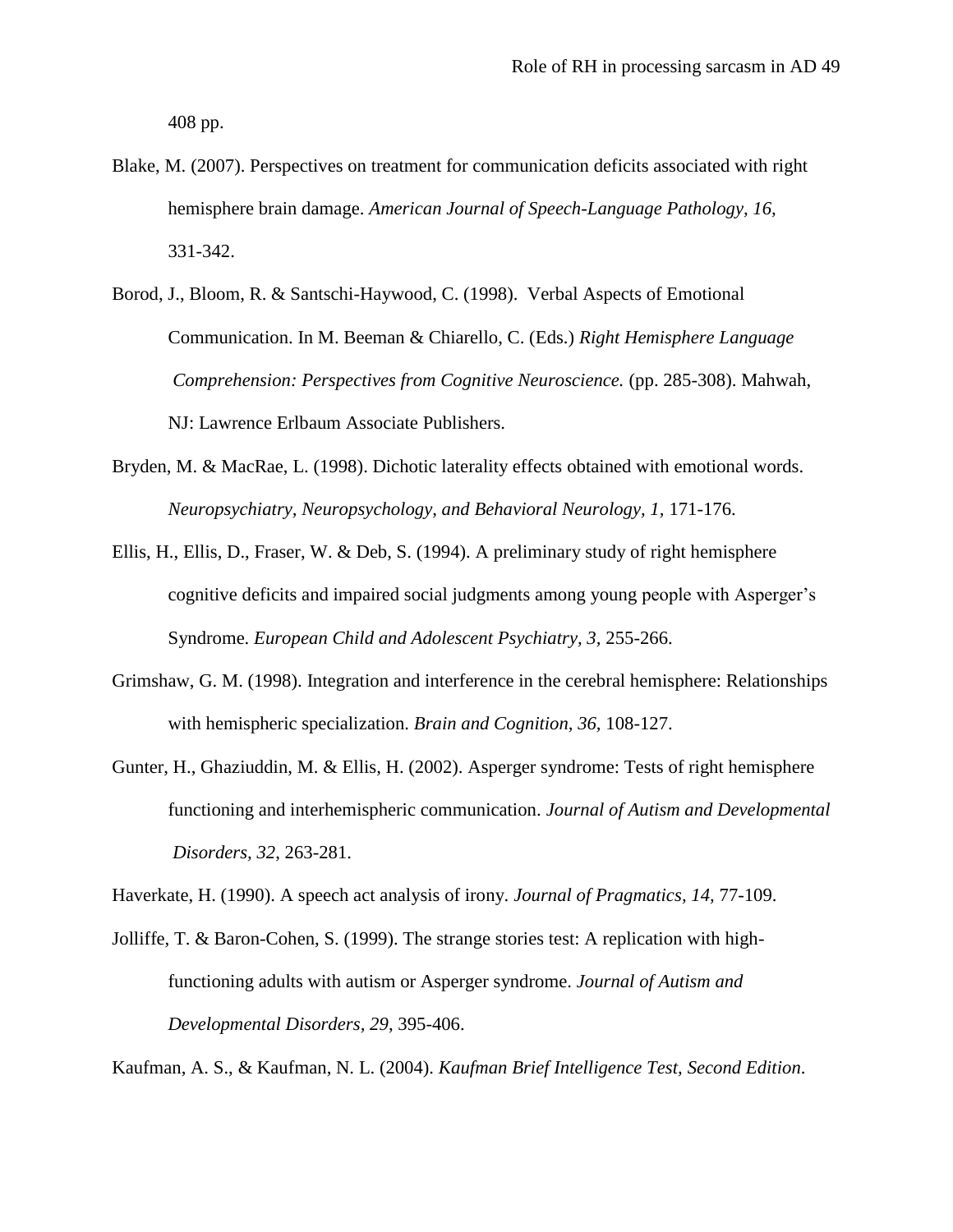Bloomington, MN: Pearson, Inc.

- Knecht, S., Drager, B., Deppe, M., Bobe, L., Lohmann, L., Floel, A. et al. (2000). Handedness and hemispheric language dominance in healthy humans. *Brain,123*, 2512-2518.
- Lewis, F., Murdoch, B. & Woodyatt, G. (2007). Communicative competence and metalinguistic ability: Performance by children and adults with autism spectrum disorder. *Journal of Autism and Developmental Disabilities, 37*, 1525-1538.
- Loveland, K., Tunali-Kotoski, B., Chen, Y., Ortegon, J., Pearson, D., Breslford, K., et al. (1997). Emotion recognition in autism: Verbal and nonverbal information. *Development and Psychopathology, 9*, 579-593.
- Meguerditchian, A., Vauclair, J. (2008). Contrast of hand preferences between communicative gestures and non-communicative actions in baboons: Implications for the origins of hemispheric specialization for language. *Brian and Language, 108*, 167-174.
- McDonald, S. & Pearce, S. (1996). Clinical insights into pragmatic theory: Frontal lobe deficits and sarcasm. *Brain and Language, 53,* 81-104.
- Philofsky, A. & Hepburn, S. (2007). Pragmatic language profiles of school-age children with autism spectrum disorders and Williams syndrome. *American Journal of Speech-Language Pathology, 16*, 368-380.
- Prutting, C. & Kirchner, D. M. (1987). A clinical appraisal of the pragmatic aspects of language. *Journal of Speech and Hearing Disorders, 52*, 105-119.
- Psychological Corporation. (1999). *Wechsler Abbreviated Scale of Intelligence.* San Antonio, TX: Author.
- Rajendran, G., Mitchell, P. & Rickarrds, H. (2005). How do individuals with asperger syndrome respond to nonliteral language and inappropriate requests in computer-mediated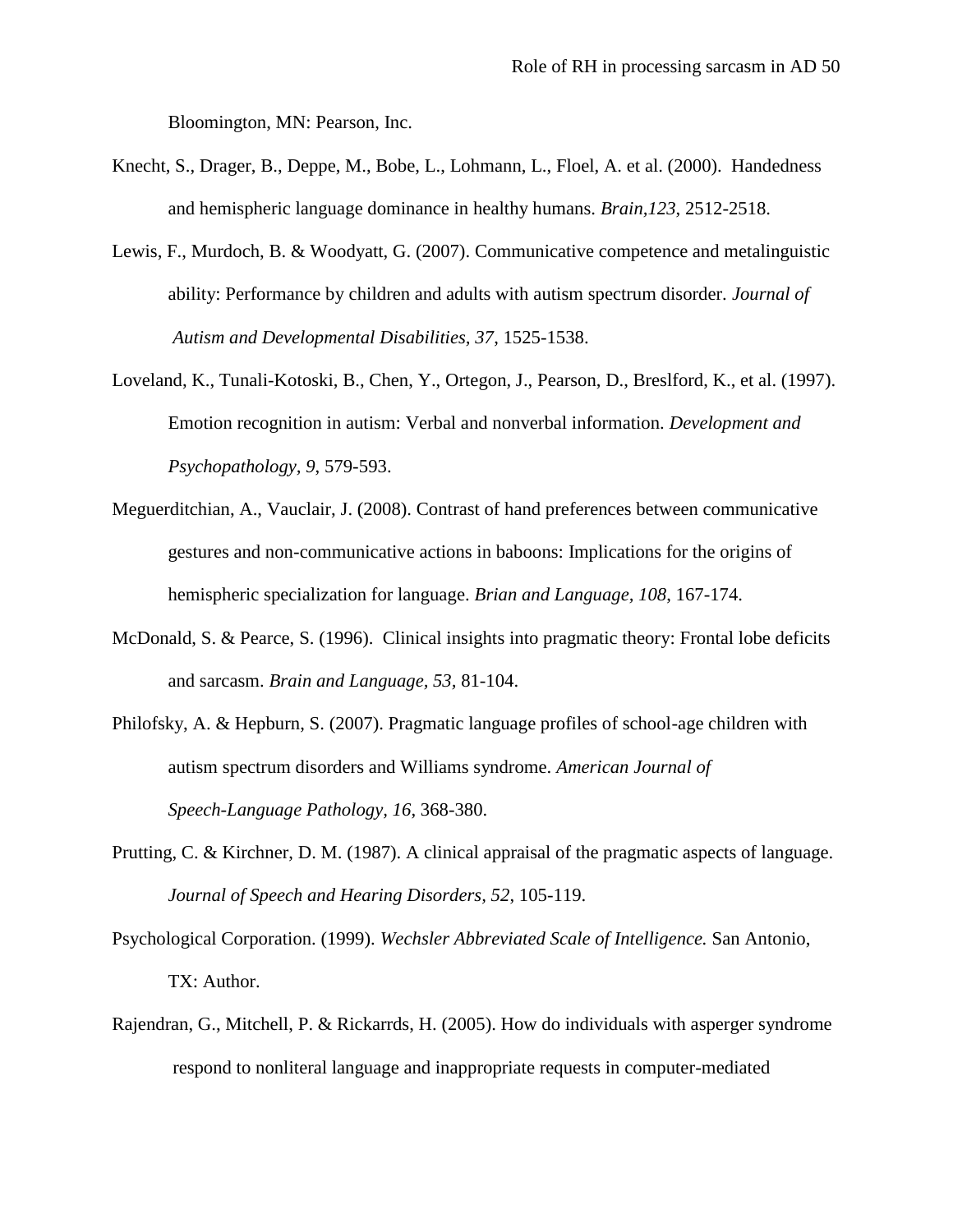communication? *Journal of Autism and Developmental Disorders, 35*, 429-443.

- Rinehart, N., Bradshaw, J., Brereton, A. & Tonge, B. (2002). Lateralization in individuals with high-functioning autism and Asperger"s disorder: A frontostriatal model. *Journal of Autism and Developmental Disorders, 32*, 321-332.
- Ross, E. D. (1981). The aprosodias: Functional-anatomic organization of the affective components of language in the right hemisphere. *Archives of Neurology, 38*, 561-569.
- Ross, E. & Monnot, M. (2008). Neurology of affective prosody and its functional-anatomical organization in right hemisphere. *Brain and Language, 104,* 51-74.
- Russell, R.L. & Grizzle, K. L. (2008). Assessing child and adolescent pragmatic language competencies: Toward evidence-based assessments. *Clinical Child and Family Psychology Review, 11*, 59-73.
- Shamay-Tsoory, S., Tomer, R. & Aharon-Peretz, J. (2005). The neuroanatomical basis of understanding sarcasm and its relationship to social cognition. *Neuropsychology, 19*, 288-300.
- Techentin, C. & Voyer, D. (2007). Congruency, attentional set, and laterality effects with emotional words. *Neuropsychology, 21,* 646-655.
- Thompson, L., Thompson, M. & Reid,A. (2010). Neurofeedback outcomes in clients with Asperger"s disorder. *Applied Psychophysiology Biofeedback, 35*, 63-81.
- Thompson, L., Thompson, M. & Reid, A. (2010). Functional neuroanatomy and the rationale for using EEG biofeedback for clients with Asperger"s syndrome. *Applied Psychophysiology Biofeedback, 35*, 39-61.
- Tompkins, C. & Mateer, C. (1985). Right hemisphere appreciation of prosodic and linguistic indications of implicit attitude. *Brain and Language, 24,* 185-203.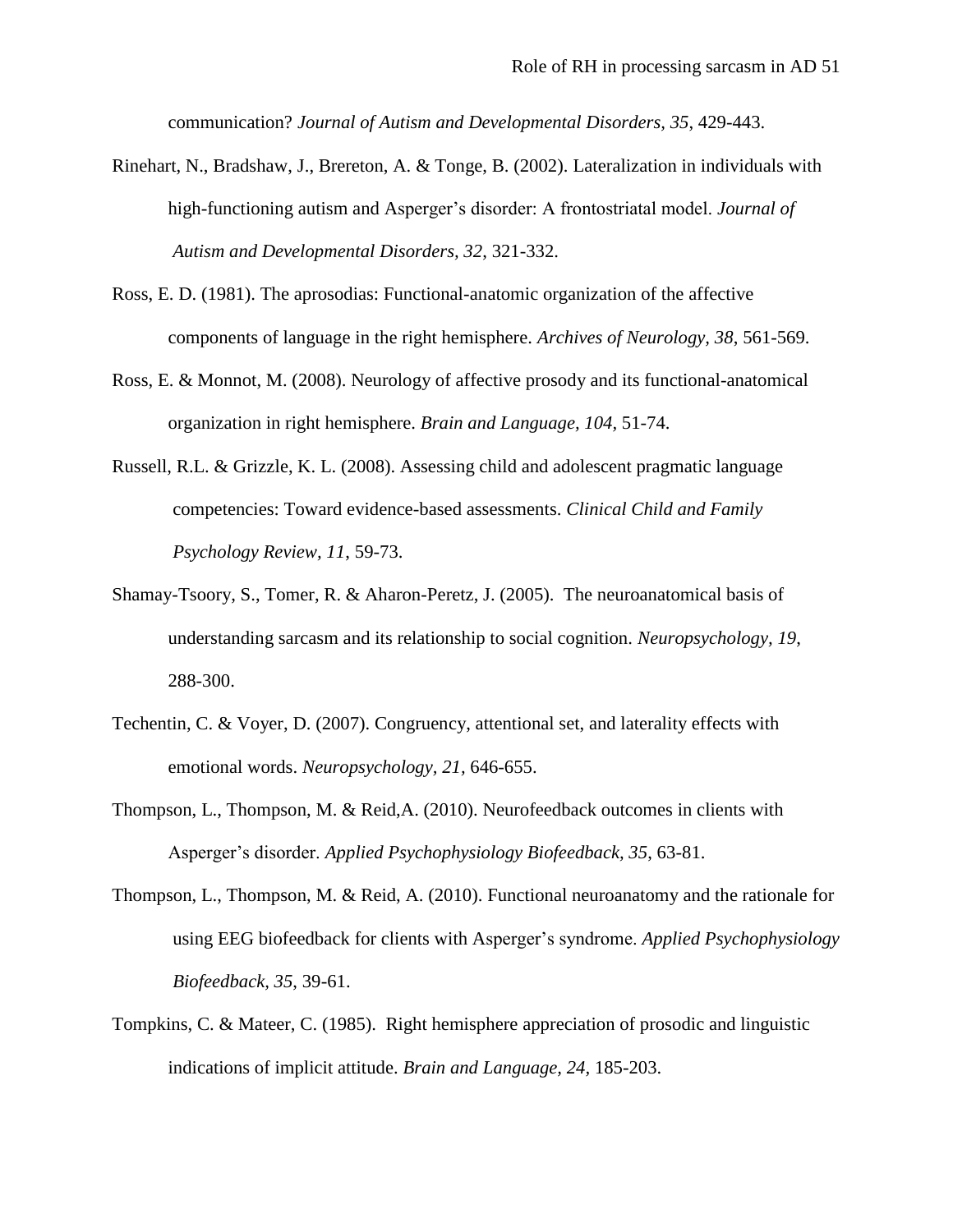- Uchiyama, H., Seki, A., Kageyama, H., Saito, D., Koeda, T., Ohno, K. et al. (2006). Neural substrates of sarcasm: A functional magnetic-resonance imaging study. *Brain Research, 1124*, 100-110.
- Voyer, D., Bowes, A. & Techentin, C. (2008). On the perception of sarcasm in dichotic listening. *Neuropsychology, 22*, 390-399.
- Wapner, W., Hamby, S. & Gardner, H. (1981). The role of the right hemisphere in apprehension of complex linguistic materials. *Brain and Language, 14*, 15-33.
- Wechsler, D. (1997). *Wechsler Adult Intelligence Scale, Third Edition*. San Antonio, TX: The Psychological Corporation.
- Wetherby, A. M., Woods, J., Allen, L., Cleary, J., Dickinson, H. & Lord, C. (2004). Early indicators of autism spectrum disorder in the second year of life. *Journal of Autism and Developmental Disorders, 34*, 473-493.
- Winner, E., Brownhill, H., Happe, F., Blum, A. & Pincus, D. (1998). Distinguishing lies from jokes: Theory of mind deficits and discourse interpretation in right hemisphere brain-damaged patients. *Brain and Language, 62*, 89-106.
- Young, E.C., Diehl, J.I., Morris, D., Hyman, S.L. & Bennetto, L. (2005). The use of two language tests to identify pragmatic language problems with autism spectrum disorders. *Language, Speech, and Hearing Services in Schools, 36,* 62-72.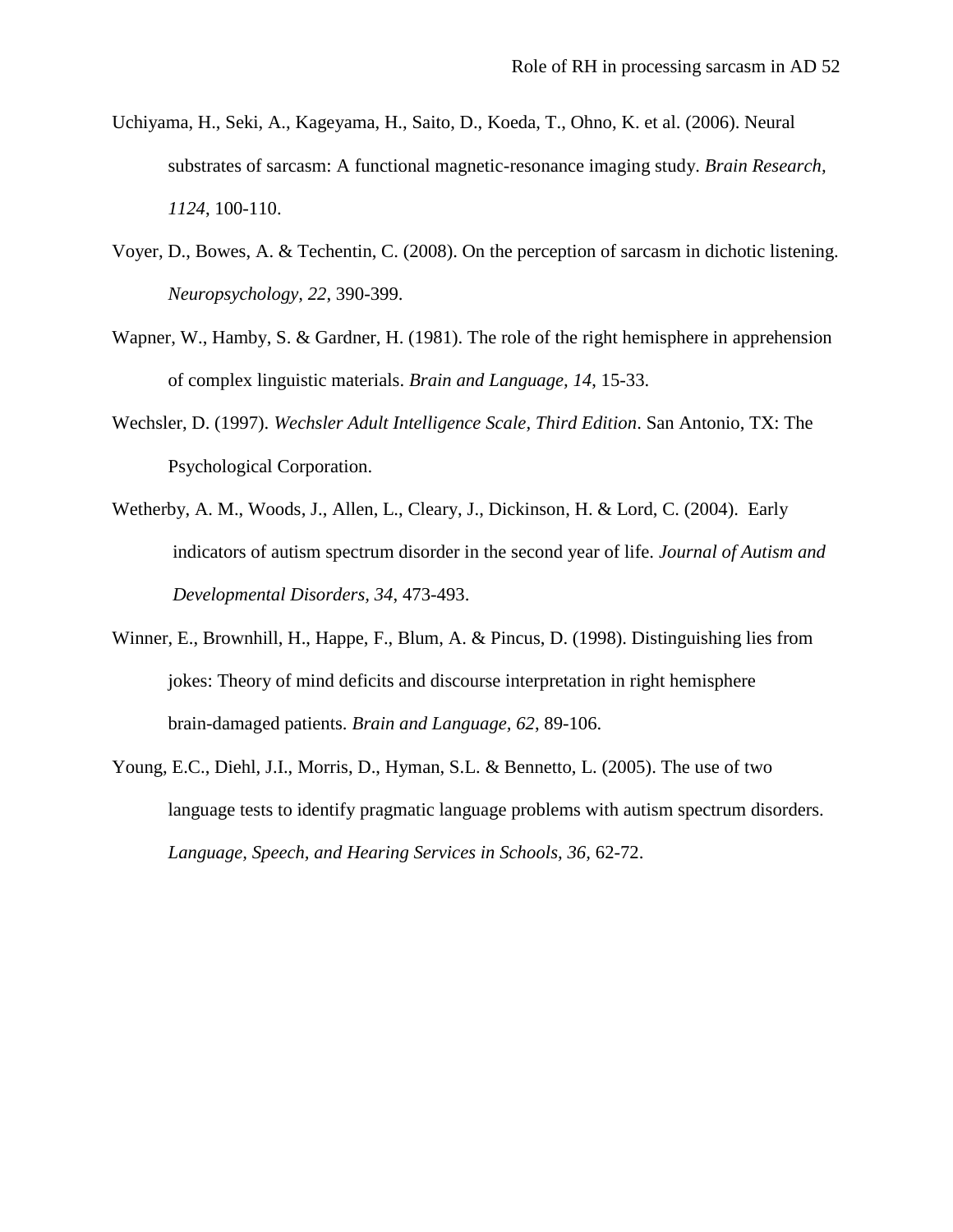# Appendix

Critical Phrases from Voyer et al. (2008) study

"Tell me about it."

"Thanks a lot."

"That worked well."

"That's just great."

"Wasn"t that fun?"

"What a great day."

"You're a big help."

"Aren't you smart?"

"Aren't you special?"

"Isn't this exciting?"

"Isn"t she friendly?"

"Nice outfit"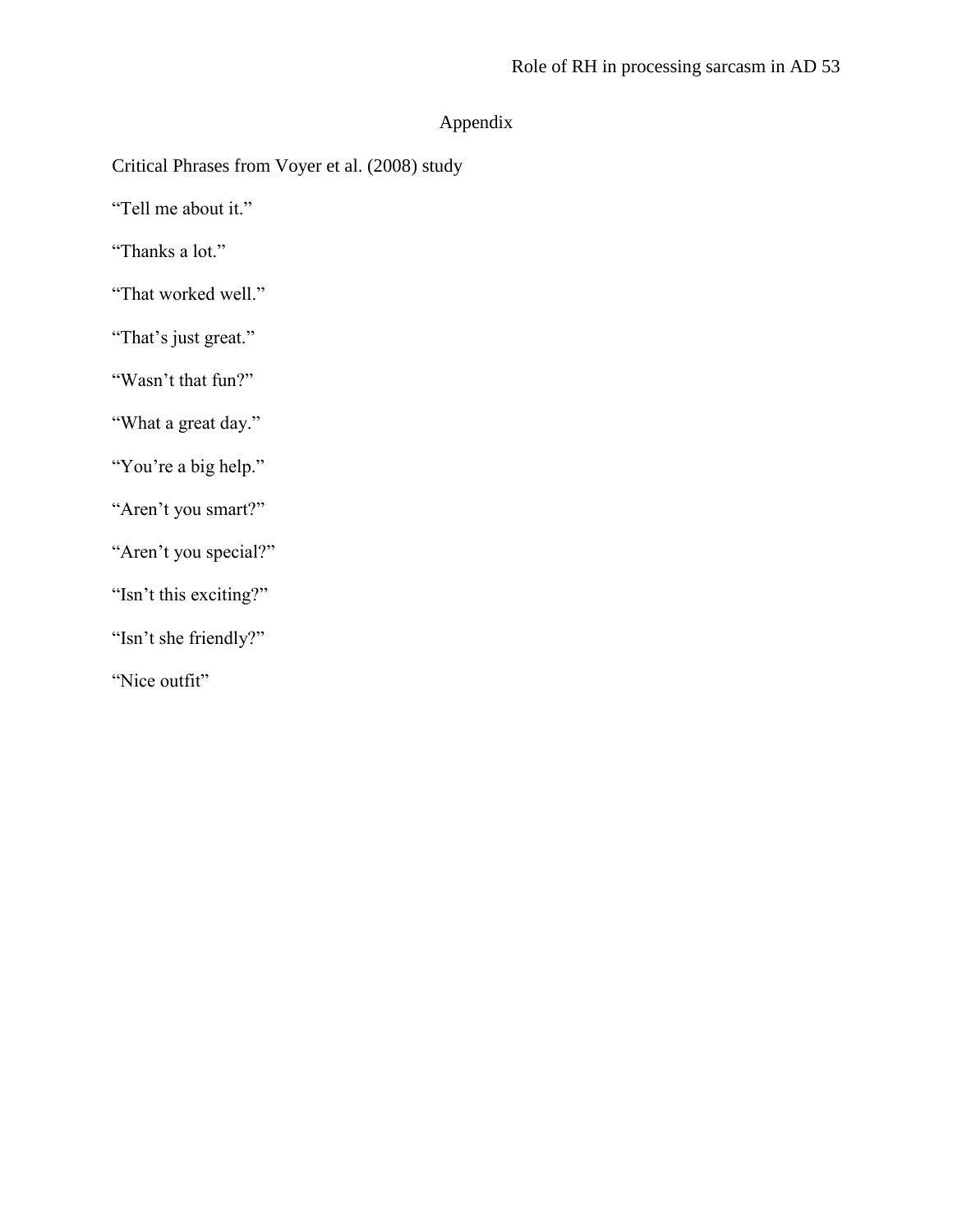# **CONSENT FORM**

# **The Role of the Right Hemisphere in Processing of Sarcasm in Asperger's Disorder**

# **Purpose of Study**

The purpose of this is to clarify the role of the right hemisphere in processing sarcasm. Previous research has shown that the right hemisphere plays a role in interpreting sarcasm in typically developing individuals. The present study will attempt to extend this research into individuals with Asperger"s Disorder. A better understanding of how this population processes sarcastic language will help clarify the causes for communication and social deficits seen in this population as well provide a potential target for treatment to help this population.

# **Inclusion/Exclusion Criteria**

To participate in this study you must be between the ages of 18-24, be right handed, have a minimum of a high school education (or equivalent) and English must be your first and primary language. Participants are being recruited from Ball State University's Psychological Science Subject pool and from local autism support groups. If you identify as having Asperger's Disorder this diagnosis must be made by a Medical Doctor or a licensed psychologist.

# **Participation Procedure and Duration**

If you choose to participate you will complete a heath questionnaire, a dichotic listening task, the Edinburgh Handedness Inventory, and a brief standardized intelligence measure. The health questionnaire will ask you questions about your physical and psychological health. For the dichotic listening task you will listen to spoken phrases through headphones and then identify which ear heard a particular phrase. The intelligence measure will be the Kaufman Brief Intelligence Test, second edition. This is a brief standardized assessment of intelligence which will take approximately twenty minutes to complete. The full participation time will be approximately 45 minutes to an hour and a half.

## **Data Anonymity**

All information obtained during participation will be anonymous. This means that no personally identifiable information will be associated with the data, and there will be no way of identifying your identity from the data obtained. Data from the dichotic listening task will be kept on the experimenter's password protected laptop. All data from the Health questionnaire, Edinburgh Handedness inventory, KBIT-2 protocol, Perceived Accuracy questionnaire and informed consent will be stored in a locked file. This locked file will only be accessible to those directly involved in the study and be in the faculty supervisor's secure lab space. Signed informed consent will be kept separate from participants' responses.

## **Data Storage**

The laptop and paper data will be stored in a locked file in the faculty supervisor"s secure research laboratory. This file will only be accessible by members of the research team. The identification number will be the only information used to identify the participant following the data collection. Informed consent and W4 forms will be kept separate from participants' responses. Members of the research team include the primary investigator, Darren Smucker; research assistant, Samantha Amick; and faculty advisor Thomas Holtgraves.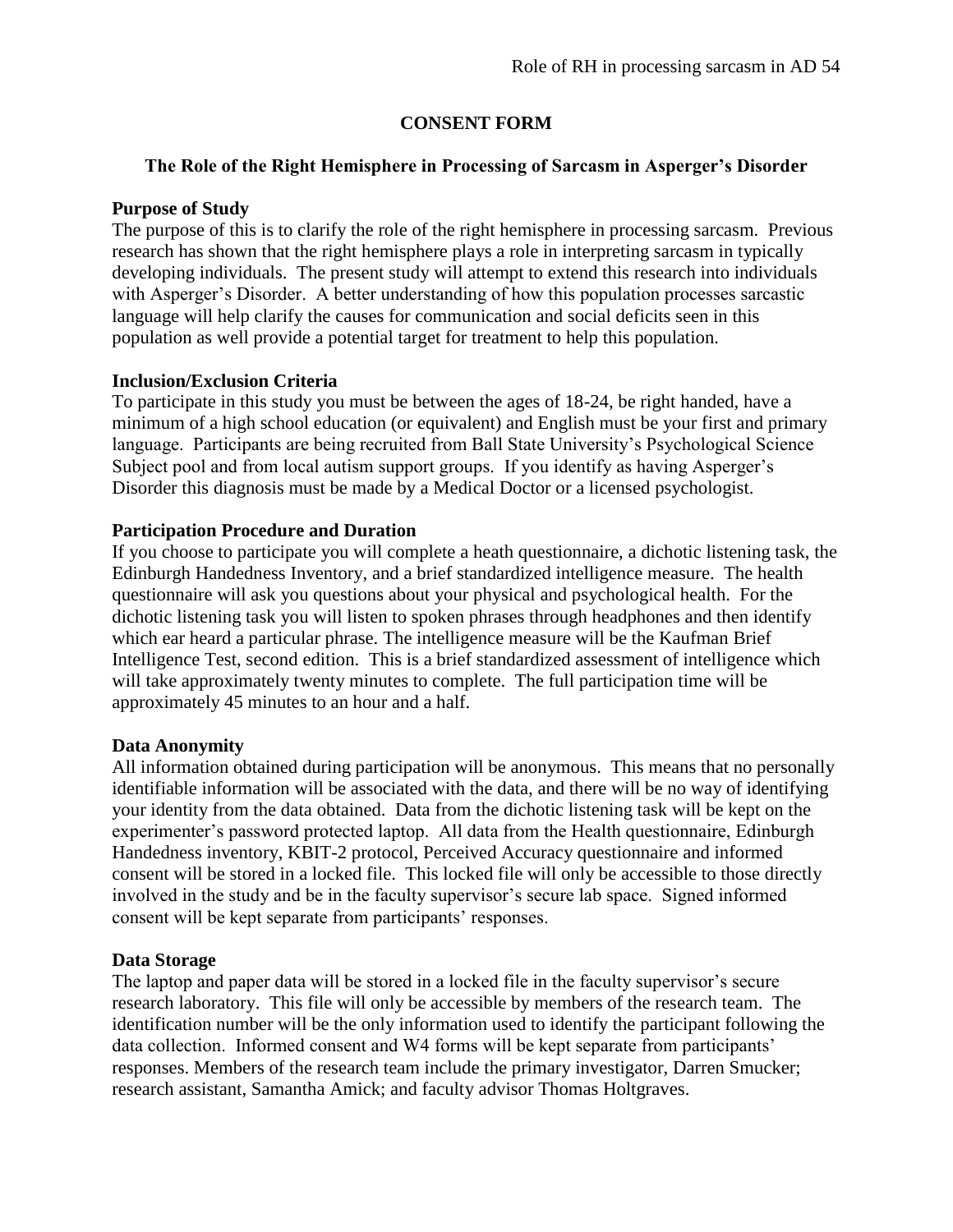All data will be kept until the second summer session 2011 for data analysis. Following the second summer session of 2011 the paper data will be shredded and digital information will be transferred from the primary investigators laptop to a password protected flash drive for later data analysis.

### **Risks or Discomforts**

There are no anticipated risks of participating in this study.

#### **Who to contact should you experience any negative effects from participation in this study**

Emergency medical treatment is available if you become injured or ill during your participation in this research project. You will be responsible for the costs of any medical care that is provided. It is understood that in the unlikely event of an injury or illness of any kind as a result of your participation in this research project that Ball State University, its agents, and employees will assume whatever responsibility is required by law. If any injury or illness occurs in the course of your participation in this research project, please notify the principal investigator.

Counseling services are available to you through the Counseling Center at Ball State University (765-285-1376) if you develop uncomfortable feelings during your participation in this research project. You will be responsible for the costs of any care that is provided [note: Ball State students may have some or all of these services provided to them at no cost]. It is understood that in the unlikely event that treatment is necessary as a result of your participation in this research project that Ball State University, its agents and employees will assume whatever responsibility is required by law.

#### **Benefits**

There is no direct benefit to participants in this study. However, the results of this increase our understanding of communication difficulties in people with Asperger's Disorder.

#### **Compensation**

Participants from the Psychological Science Subject Pool will be given one hour of credit for their participation. Participants with a formal diagnosis of Asperger's will receive \$25.00 compensation for their time.

### **Voluntary Participation**

Your participation in this study is completely voluntary and you are free to withdraw your permission at anytime for any reason without penalty or prejudice from the investigator. Please feel free to ask any questions of the investigator before signing this form and at any time during the study

#### **IRB Contact Information**

For questions about your rights as a research subject, please contact Director, Office of Research Compliance, Ball State University, Muncie, IN 47306, (765) 285-5070, [irb@bsu.edu](mailto:irb@bsu.edu)

If you would like any further information please contact the primary investigator at [dmsmucker@bsu.edu.](mailto:dmsmucker@bsu.edu)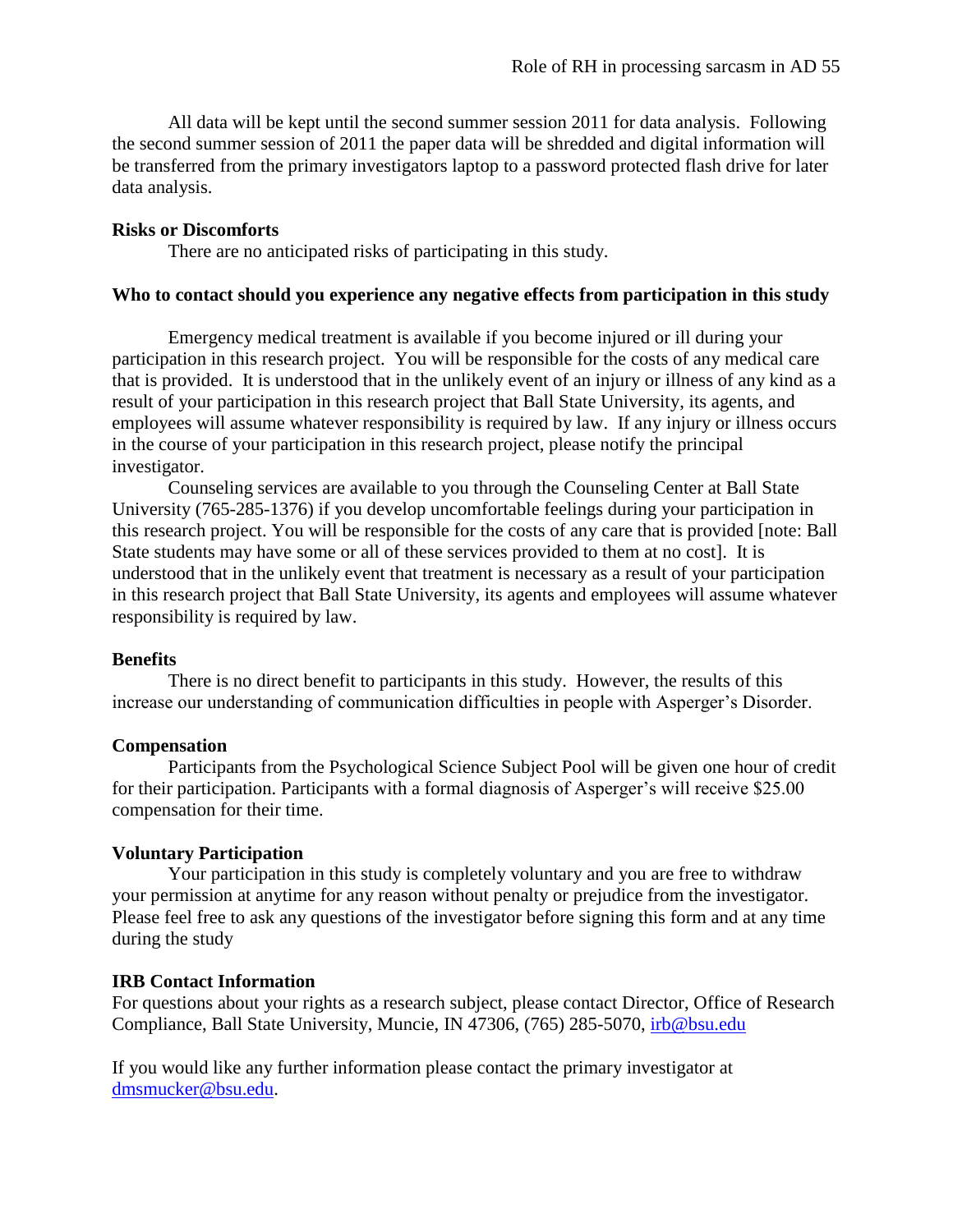# Title of Study

Role of the Right Hemisphere in Processing Sarcasm in Asperger"s Disorder

# **Consent**

I, \_\_\_\_\_\_\_\_\_\_\_\_\_\_\_\_\_\_\_, agree to participate in this research project entitled, "The Role of the Right Hemisphere in Processing Sarcasm in Asperger"s Disorder." I have had the study explained to me and my questions have been answered to my satisfaction. I have read the description of this project and give my consent to participate. I understand that I will receive a copy of this informed consent form to keep for future reference.

To the best of my knowledge, I meet the inclusion/exclusion criteria for participation (described on the previous page) in this study.

\_\_\_\_\_\_\_\_\_\_\_\_\_\_\_\_\_\_\_\_\_\_\_\_\_\_\_\_\_\_\_\_ \_\_\_\_\_\_\_\_\_\_\_\_\_\_\_\_\_

Participant's Signature Date

# **Researcher Contact Information**

Principal Investigator: Faculty Supervisor: Darren M Smucker, Graduate Student Dr. Thomas Holtgraves Psychological Science Psychological Science Ball State University Ball State University Muncie, IN 47306 Muncie, IN 47306 Telephone: (765) 285- 0001 Telephone: (765) 285- 0001 Email: [dmsmucker@bsu.edu](mailto:dmsmucker@bsu.edu) Email: [00t0holtgrav@bsu.edu](mailto:00t0holtgrav@bsu.edu)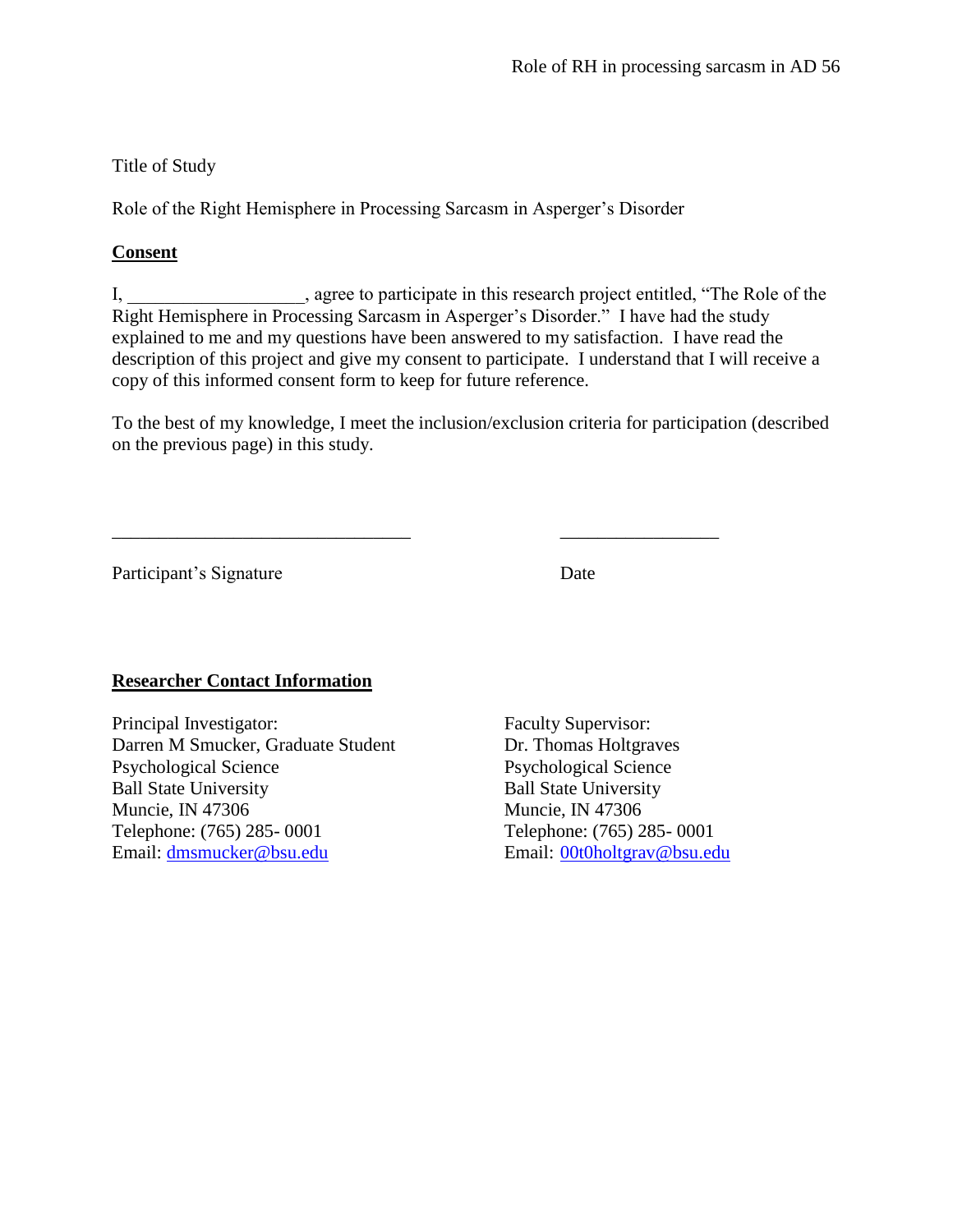### Health Survey

Participant Identification Code:

The following set of questions is to screen for factors known to affect sensory information processing. Please be as honest as possible. Put a check next to all the following that apply to you.

1. What is your date of birth? 2. Have you ever hit your head and experienced a concussion?<sup>†</sup> Yes <sup>i</sup> No If yes, please explain and include the date and number of concussions experienced. 1)Date How 3. Since birth have you ever had any other medical problems?  $\frac{1}{1}$  Yes  $\frac{1}{1}$  No If yes, please explain. 4. Since birth have you ever been hospitalized? **The interval** i Yes *No* If yes, please explain. 5. Have you had any hearing problems? **T** Yes *No* If yes, please explain. 6. Are you on any medications? **T** Yes *No* If yes, please list them all 7. Do you have now or have you ever had any of the following? Check yes or no.

| Neurological disorder           | i Yes           | í No            |
|---------------------------------|-----------------|-----------------|
| Brain disorder                  | i Yes           | <sup>i</sup> No |
| Vascular disorder               | i Yes           | <sup>i</sup> No |
| <b>Stroke</b>                   | $\mathbf{Y}$ es | <sup>i</sup> No |
| Learning deficiency or disorder | $\mathbf{Y}$ es | <sup>i</sup> No |
| Reading deficiency or disorder  | i Yes           | <sup>i</sup> No |
| Attention-deficit disorder      | i Yes           | <sup>i</sup> No |
| Hyperactivity                   | i Yes           | <sup>i</sup> No |
| <b>Autism Spectrum Disorder</b> | i Yes           | <sup>i</sup> No |

If you checked yes for any of the items in question 8, please describe your diagnosis briefly.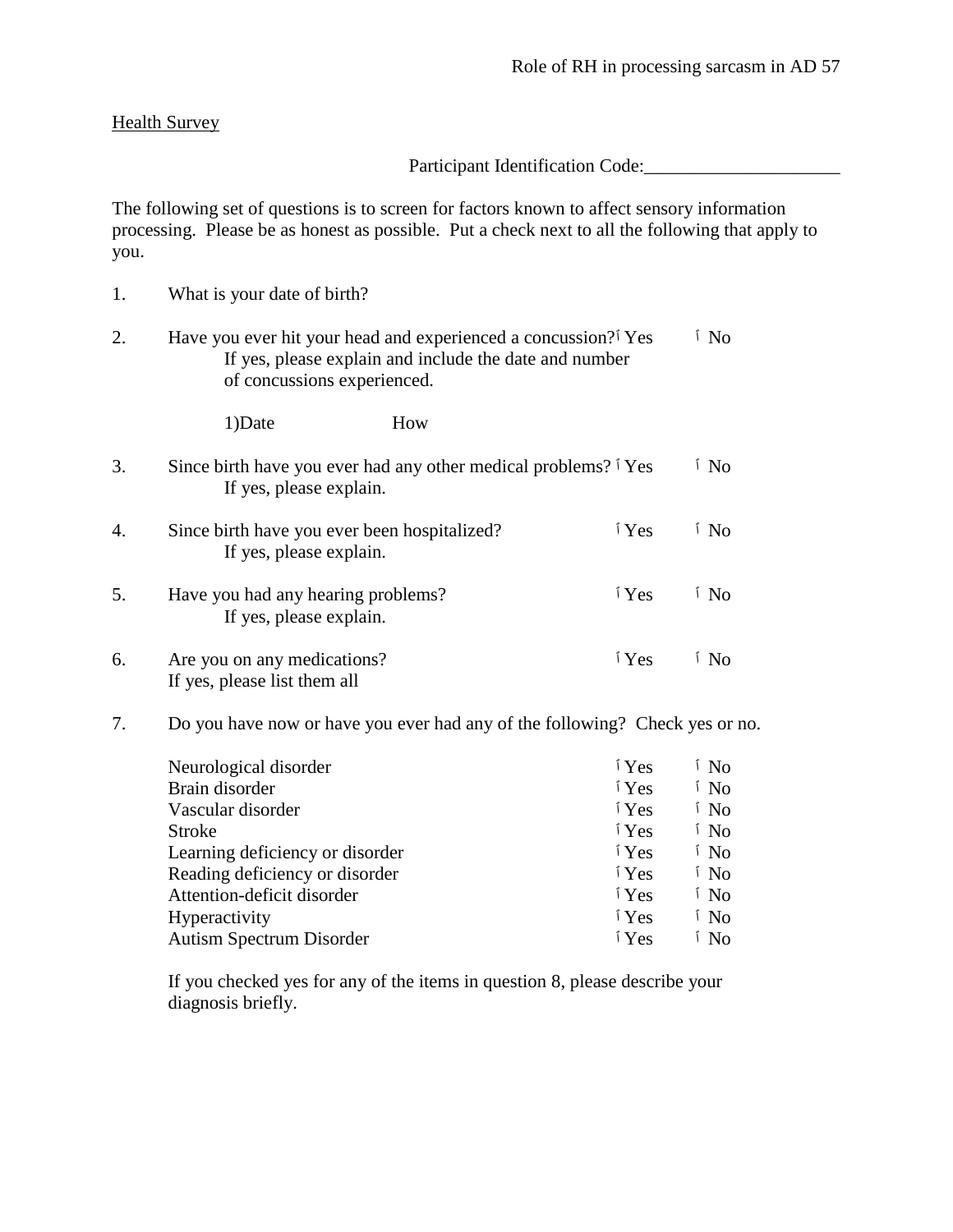- 8. Do you have a formal diagnosis of Asperger's Disorder? *I* Yes *I* No If yes, when did you receive this diagnosis and was given by a Medical Doctor or a licensed psychologist?
- 9. Do you currently have any other formal psychiatric disorder diagnoses? No ٱ Yes ٱ If you checked yes, please describe your diagnoses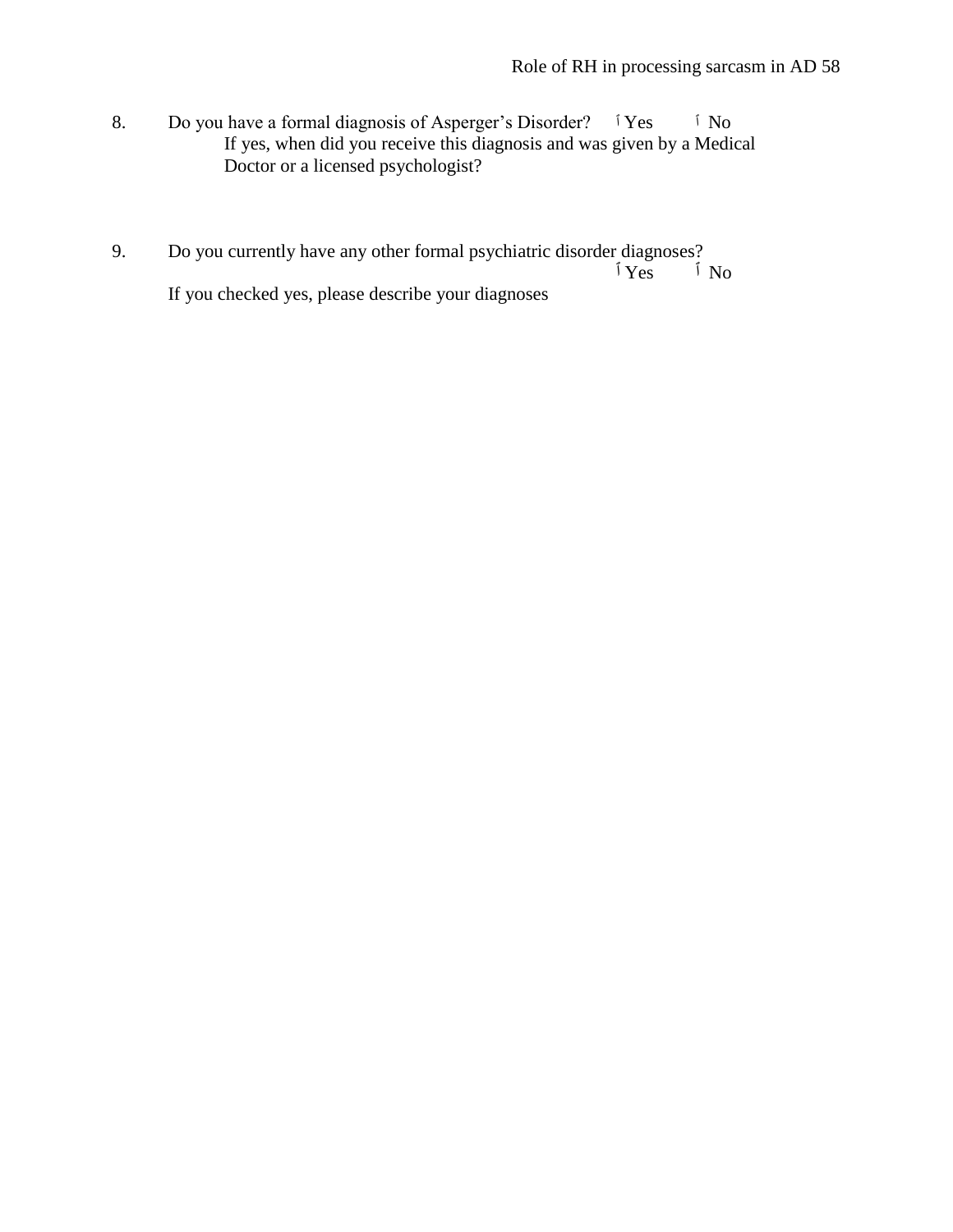# **Edinburgh Handedness Inventory**

Please indicate your preferences in the use of hands in the following activities *by putting a check in the appropriate column*. Where the preference is so strong that you would never try to use the other hand, unless absolutely forced to, *put 2 checks*. If in any case you are really indifferent, *put a check in both columns*.

Some of the activities listed below require the use of both hands. In these cases, the part of the task, or object, for which hand preference is wanted is indicated in parentheses.

Please try and answer all of the questions, and only leave a blank if you have no experience at all with the object or task.

|                                                | Left | Right |
|------------------------------------------------|------|-------|
| 1. Writing                                     |      |       |
| 2. Drawing                                     |      |       |
| 3. Throwing                                    |      |       |
| 4. Scissors                                    |      |       |
| 5. Toothbrush                                  |      |       |
| 6. Knife (without fork)                        |      |       |
| 7. Spoon                                       |      |       |
| 8. Broom (upper hand)                          |      |       |
| 9. Striking Match (match)                      |      |       |
| 10. Opening box (lid)                          |      |       |
| <b>TOTAL</b> (count checks in both<br>columns) |      |       |
|                                                |      |       |

| Difference | Cumulative TOTAL | Result |
|------------|------------------|--------|
|            |                  |        |

Scoring:

Add up the number of checks in the "Left" and "Right" columns and enter in the "TOTAL" row for each column. Add the left total and the right total and enter in the "Cumulative TOTAL" cell. Subtract the left total from the right total and enter in the "Difference" cell. Divide the "Difference" cell by the "Cumulative TOTAL" cell (round to 2 digits if necessary) and multiply by 100; enter the result in the "Result" cell.

Interpretation (based on Result):

 $below -40 =$  left-handed between -40 and  $+40$  = ambidextrous above  $+40 =$  right-handed **Participant Identification Code\_\_\_\_\_\_\_\_\_\_\_\_\_\_\_\_\_\_\_\_\_\_**